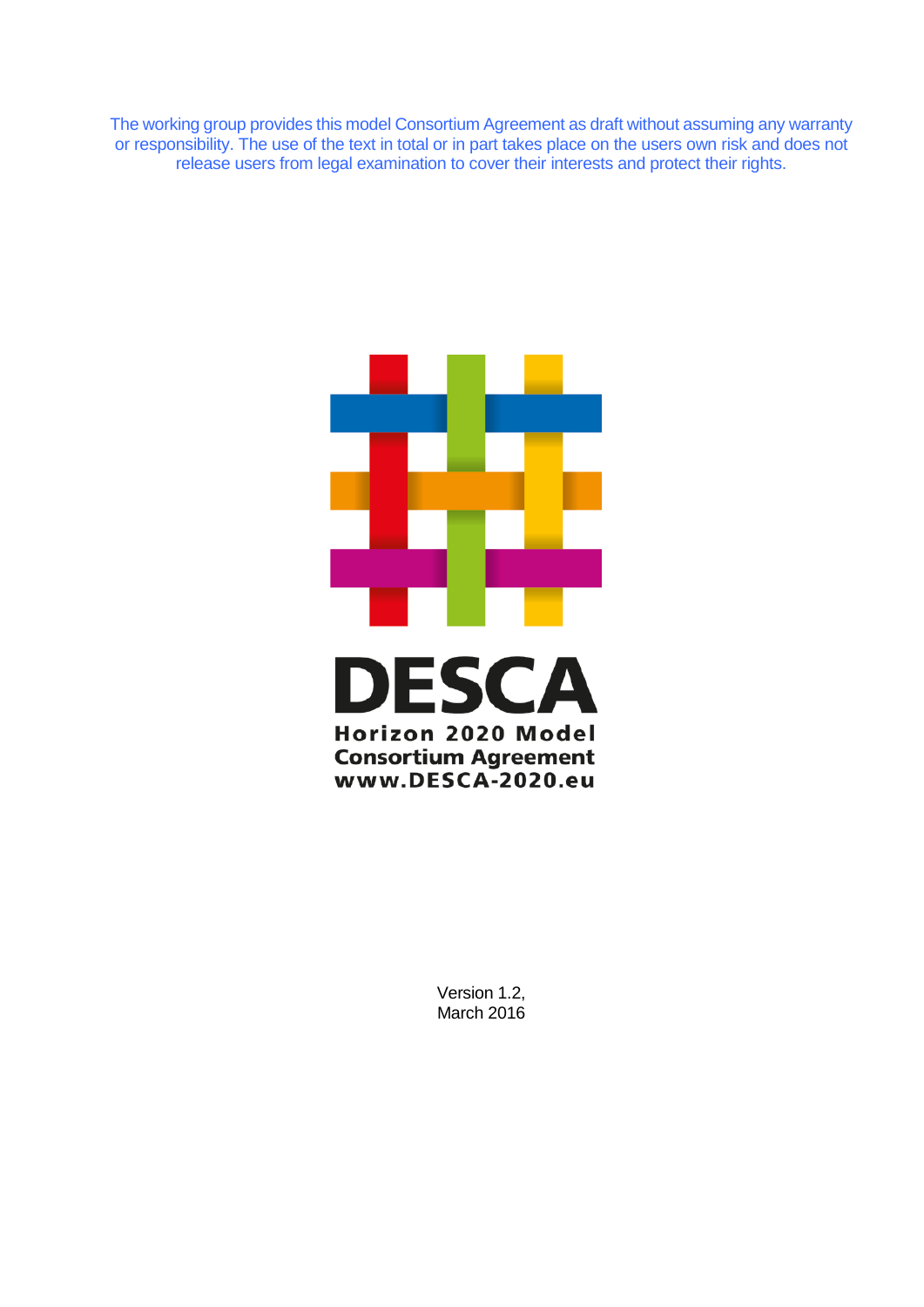#### **Table of Content**

| [Attachment 3: List of Third Parties for simplified transfer according to Section 8.3.2.] 43 |  |
|----------------------------------------------------------------------------------------------|--|
| [Option: Attachment 4: Identified Affiliated Entities according to Section 9.5] 44           |  |
|                                                                                              |  |
|                                                                                              |  |
|                                                                                              |  |
|                                                                                              |  |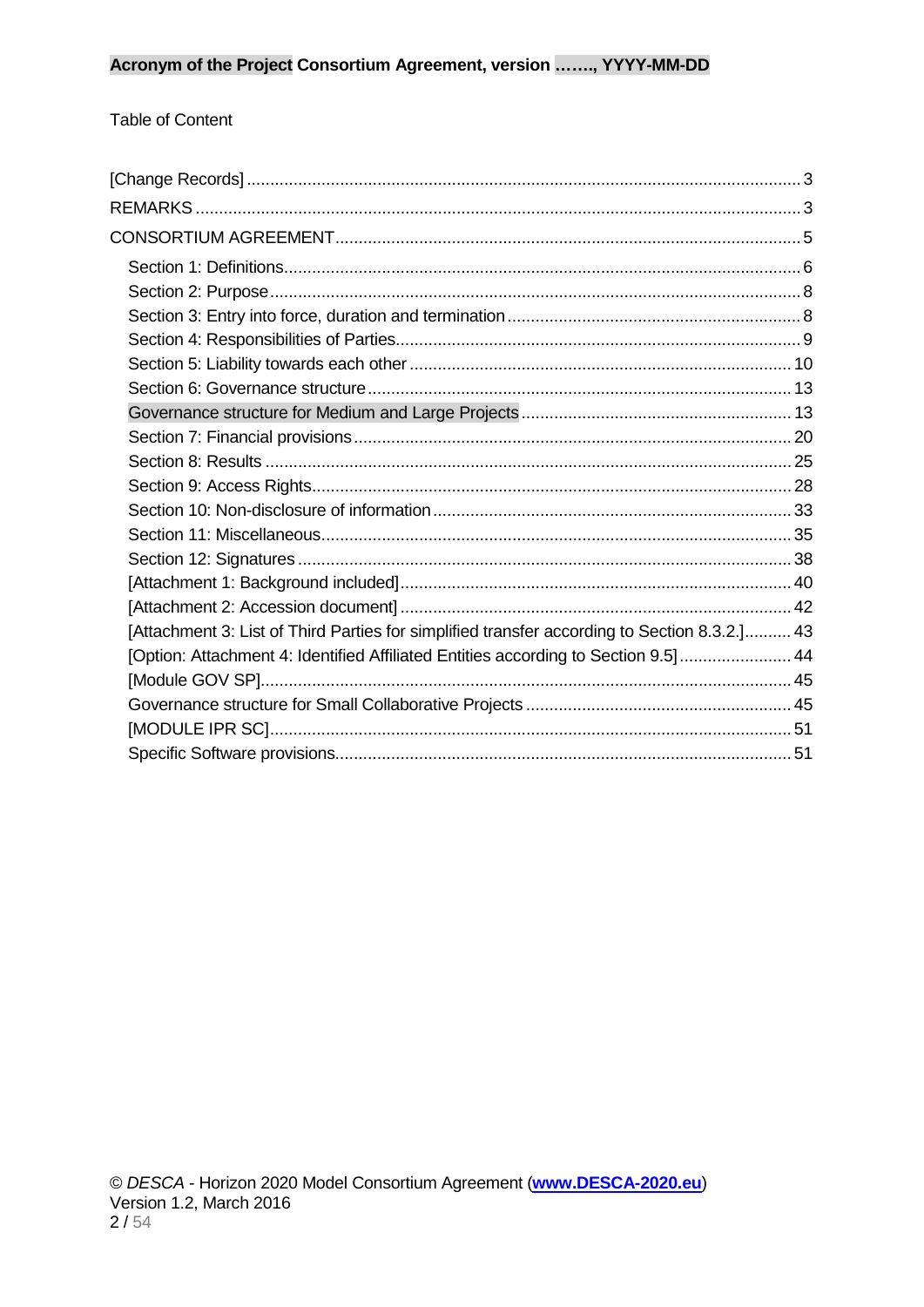<span id="page-2-0"></span>

| [Change Records] |                  |                                                                                                                 |              |
|------------------|------------------|-----------------------------------------------------------------------------------------------------------------|--------------|
| Version          | Date             | Changes                                                                                                         | Author       |
| Version 1        | February<br>2014 |                                                                                                                 | <b>DESCA</b> |
| Version 1.1      | May 2014         | "Remarks", item 4: reference to RfP<br>updated                                                                  | <b>DESCA</b> |
| Version 1.2      | February<br>2016 | Update taking into account user<br>consultation and negotiation experience,<br>see summary on www.desca-2020.eu | <b>DESCA</b> |
| Version 1.2      | March 2016       | Update correcting editing mistakes                                                                              | <b>DESCA</b> |

#### <span id="page-2-1"></span>**REMARKS**

This Consortium Agreement model is created for projects which will be governed by a ["Multi-beneficiary General Grant Agreement"](http://ec.europa.eu/research/participants/data/ref/h2020/mga/gga/h2020-mga-gga-multi_en.pdf) (MGA) under Horizon 2020, i.e. notably "Research and Innovation Actions" and "Innovation Actions". A use for other types of projects will likely require adaptations.

The new DESCA model addresses the features of Horizon 2020, which is intended to be a considerable evolution as compared to previous Framework Programmes. Following the feedback of many stakeholders, the explicit aim of the update for H2020 was to adapt where necessary and to keep the continuity of the DESCA FP7 text where possible.

In order to facilitate coordination and collaboration, this model provides for internal arrangements between beneficiaries, governance of the project and financial issues.

In order to be as user-friendly as possible, the model and the elucidations focus on a "mainstream" project and are not intended to give all alternatives for a given situation. The wording aims to be accessible and easy to understand notably for non-lawyers.

The H2020 MGA contains several options which will be adapted to the individual project. DESCA 2020 is based on what we expect to be the "default setting" of MGA options.

The model should be adapted in order to suit specific features of each single project.

The H2020 Rules for Participation, all MGAs, and the other related documents are available at: [http://ec.europa.eu/research/participants/portal/desktop/en/funding/reference\\_docs.html](http://ec.europa.eu/research/participants/portal/desktop/en/funding/reference_docs.html)

It is strongly advised to read the MGA and the related documents, and it is important to be aware of the fact that DESCA is supplementary to the Rules for Participation and the Grant Agreement. Many items regulated there are NOT repeated here, but should be carefully taken into account and re-read in case of doubt.

The DESCA model is presented with two columns: the left side with legal text and the right side with elucidation, remarks and references to the H2020 Multi-beneficiary General Model Grant Agreement (MGA). For easier navigation, we highlight relevant key words in bold letters in the elucidations. A version without elucidations is available on the website [www.desca-2020.eu.](http://www.desca-2020.eu/)

DESCA provides a core text, modules and several options, which can be used as follows:

1. Core text: The main body of the text.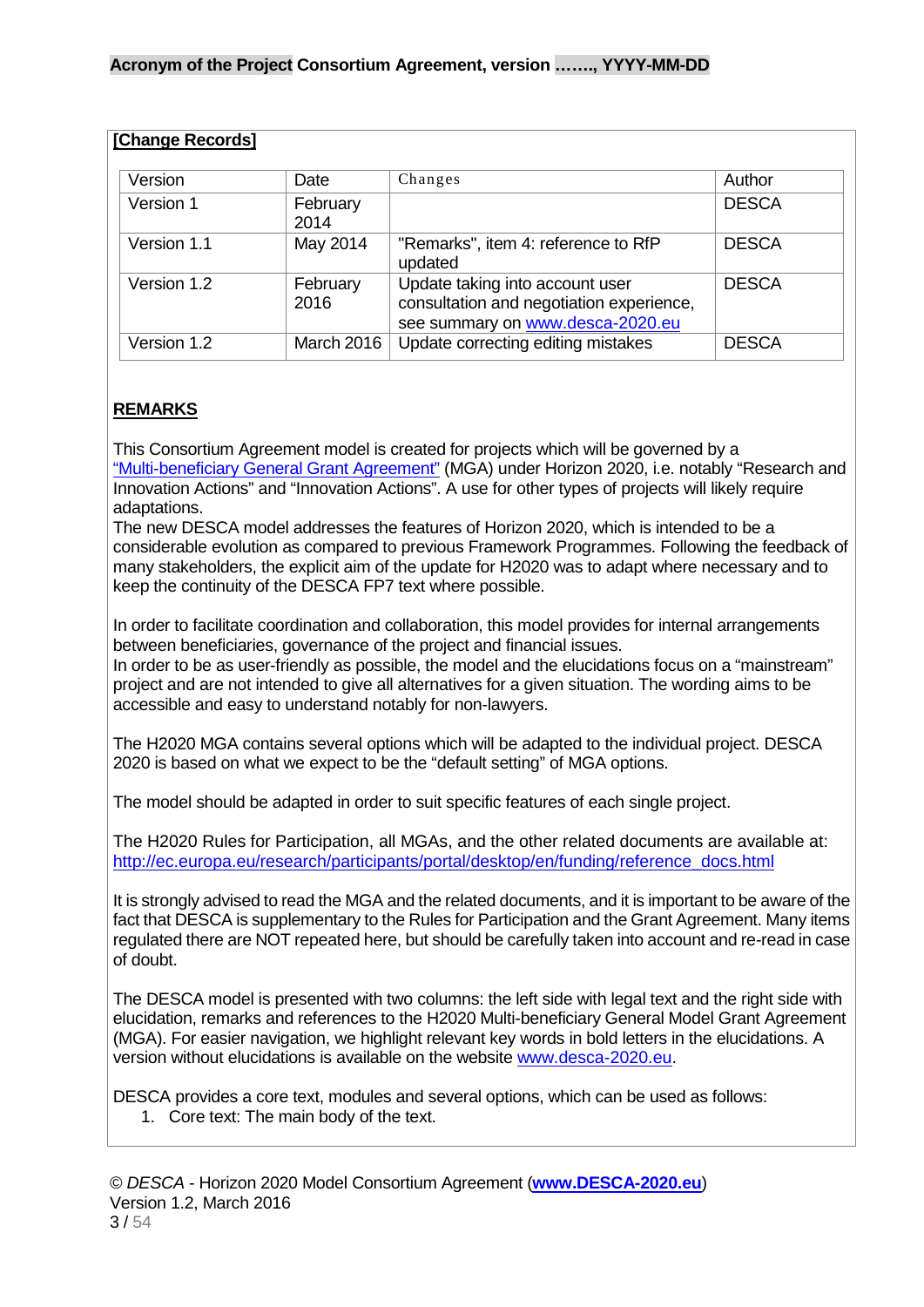2. Two modules for Governance Structure:

Module GOV LP for Medium and Large Projects:

Complex governance structure: two governing bodies, General Assembly and Executive Board [Module GOV LP].

Module GOV SP for Small Projects:

Simple governance structure: only a General Assembly [Module GOV SP].

If the project implies just a modest number of work packages, and is not very complicated, Module GOV SP will normally do.

However, if the project is more complicated and has many work packages, the Module GOV LP, which includes an Executive Board, is advised.

3. Module IPR SC - special clauses for Software:

If your project has a strong focus on software issues, you may wish to use the software module which provides more detailed provisions regarding software (sublicensing rights, open source code software etc.) [Module IPR SC].

4. Options:

The core text contains different options in some clauses, especially in the IPR section. Any optional parts of the text are marked grey; so are other items where variable numbers/data should be adapted to the project.

Option 1 in the IPR clauses reflects the preference of most stakeholders (some Industry sectors as well as universities and research organisations) where fair and reasonable remuneration for having access to other partners' project results for exploitation is foreseen.

Option 2 in the IPR clauses reflects a situation preferred by some industries, where all project results are available for Exploitation without any form of remuneration to the owners.

Advice note: A mix of Option 1 and Option 2 can in some cases lead to inconsistencies.

A note on Innovation Procurement: In H2020, pre-commercial procurement (PCP) or public procurement of innovative solutions (PPI) will be more frequent than in FP7. For such actions, there are specific rules in accordance with Article 51 of the Rules for Participation and the multi-beneficiary model grant agreement for PCP or PPI action. For this kind of Innovation Procurement projects, a Party may enter into a procurement procedure and will have to ensure that the specific rules will be taken into account. For the later tender processes a separate procurement agreement is recommended.

The DESCA Core Group recognizes that users of the DESCA Model Consortium Agreement may wish to adapt the original DESCA text to their own needs and accordingly invites them, in the interests of transparency and integrity, to freely and clearly indicate for their actual or potential partners the adaptations which they have made.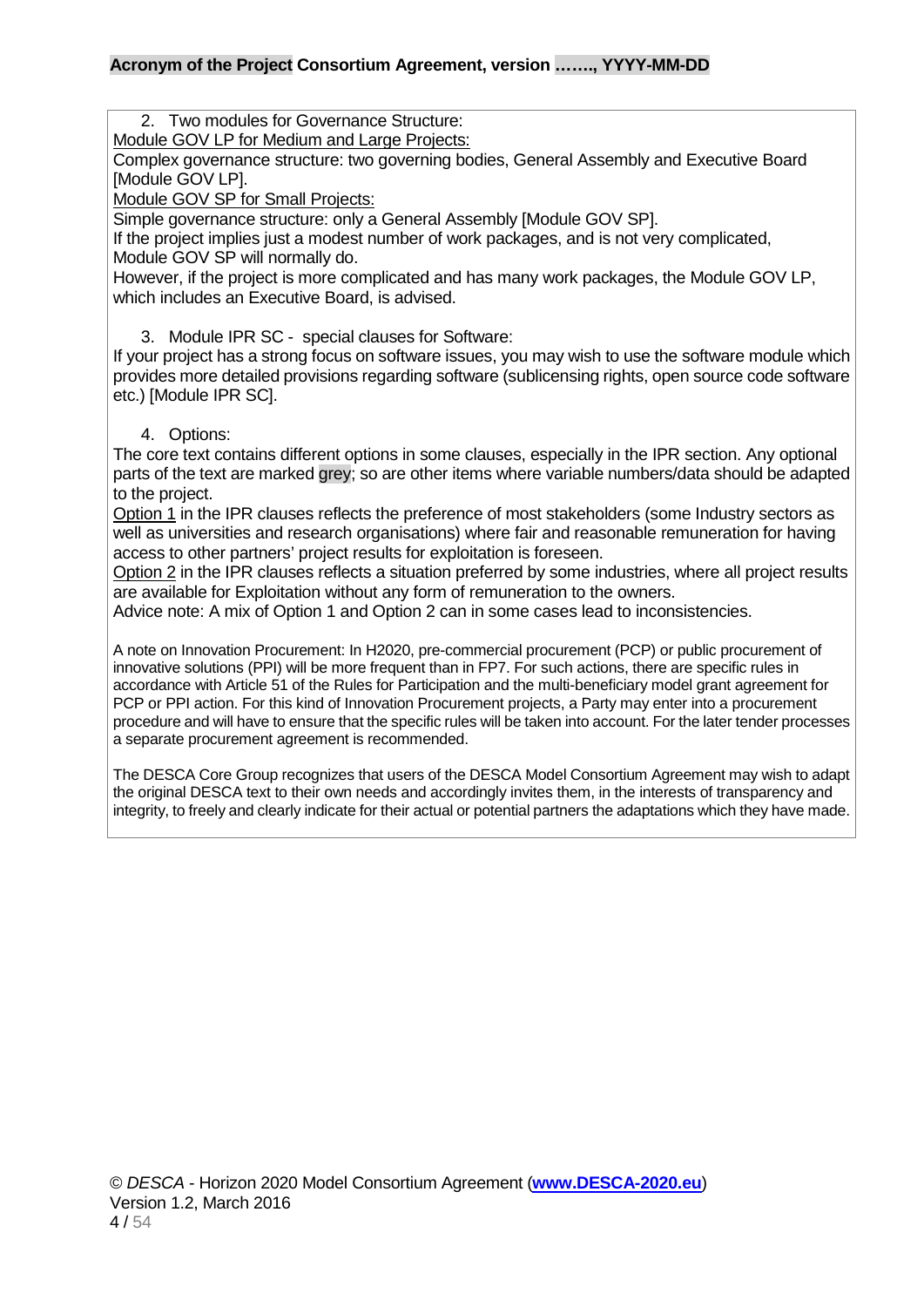<span id="page-4-0"></span>

| <b>CONSORTIUM AGREEMENT</b>                                                                                                                                                                                                                                                                                                                                                                                                                                                                                                                                                                                                                                                                                                                                                                                                                                                                                | <b>Elucidations &amp; Comments</b>                                                                                                                                                                                                                                                                                                                                                                                                                                                                                                                                                                                                                                                                                                                                                                                                                                                                                                                   |
|------------------------------------------------------------------------------------------------------------------------------------------------------------------------------------------------------------------------------------------------------------------------------------------------------------------------------------------------------------------------------------------------------------------------------------------------------------------------------------------------------------------------------------------------------------------------------------------------------------------------------------------------------------------------------------------------------------------------------------------------------------------------------------------------------------------------------------------------------------------------------------------------------------|------------------------------------------------------------------------------------------------------------------------------------------------------------------------------------------------------------------------------------------------------------------------------------------------------------------------------------------------------------------------------------------------------------------------------------------------------------------------------------------------------------------------------------------------------------------------------------------------------------------------------------------------------------------------------------------------------------------------------------------------------------------------------------------------------------------------------------------------------------------------------------------------------------------------------------------------------|
|                                                                                                                                                                                                                                                                                                                                                                                                                                                                                                                                                                                                                                                                                                                                                                                                                                                                                                            |                                                                                                                                                                                                                                                                                                                                                                                                                                                                                                                                                                                                                                                                                                                                                                                                                                                                                                                                                      |
| THIS CONSORTIUM AGREEMENT is based upon<br>REGULATION (EU) No 1290/2013 OF THE EUROPEAN<br>PARLIAMENT AND OF THE COUNCIL of 11 December 2013<br>laying down the rules for the participation and dissemination in<br>"Horizon 2020 – the Framework Programme for Research and<br>Innovation (2014-2020)" (hereinafter referred to as "Rules for<br>Participation"), and the European Commission<br>Multi-beneficiary General Model Grant Agreement and its<br>Annexes, and is made on <project agreed<br="" date="" other="" start="">date&gt;, hereinafter referred to as the Effective Date<br/><b>BETWEEN:</b><br/>[OFFICIAL NAME OF THE COORDINATOR AS<br/><b>IDENTIFIED IN THE GRANT AGREEMENT],</b><br/>the Coordinator<br/>[OFFICIAL NAME OF THE PARTY AS IDENTIFIED IN THE<br/><b>GRANT AGREEMENT],</b><br/>[OFFICIAL NAME OF THE PARTY AS IDENTIFIED IN THE<br/><b>GRANT AGREEMENT],</b></project> | It is recommended to insert here the Effective<br>Date of the Consortium Agreement. For the<br>Effective Date it is recommended to use the<br>date when the Project starts.<br>The CA should be signed before signing the<br>Grant Agreement. If this is not possible, the<br>Effective Date can be retroactive and it may<br>vary from the entry into force of the Grant<br>Agreement. Each Party commits to this<br>Consortium Agreement when signing the<br>document on its own behalf (see Section 3.1 of<br>this Consortium Agreement). Still the Effective<br>Date is the same for all Parties that have<br>signed the document. Consider also, if it is<br>necessary with regard to confidentiality,<br>obligations to have retro-activeness of the<br>Consortium Agreement. However it is always<br>preferable to have a separate confidentiality<br>agreement signed for the proposal phase.<br>Insert the official names of the Parties as |
| [Insert identification of other Parties ]                                                                                                                                                                                                                                                                                                                                                                                                                                                                                                                                                                                                                                                                                                                                                                                                                                                                  | they will be identified in the Grant Agreement<br>and the contract preparation forms in the<br>H2020 participant portal.                                                                                                                                                                                                                                                                                                                                                                                                                                                                                                                                                                                                                                                                                                                                                                                                                             |
| hereinafter, jointly or individually, referred to as "Parties" or<br>"Party"                                                                                                                                                                                                                                                                                                                                                                                                                                                                                                                                                                                                                                                                                                                                                                                                                               | The term Party is used in this Consortium<br>Agreement for the sake of clarity. The<br>corresponding term in the Grant Agreement is<br>"Beneficiary".                                                                                                                                                                                                                                                                                                                                                                                                                                                                                                                                                                                                                                                                                                                                                                                                |
| relating to the Action entitled                                                                                                                                                                                                                                                                                                                                                                                                                                                                                                                                                                                                                                                                                                                                                                                                                                                                            |                                                                                                                                                                                                                                                                                                                                                                                                                                                                                                                                                                                                                                                                                                                                                                                                                                                                                                                                                      |
| [NAME OF PROJECT]                                                                                                                                                                                                                                                                                                                                                                                                                                                                                                                                                                                                                                                                                                                                                                                                                                                                                          | The term Project is used in this Consortium<br>Agreement for the sake of clarity instead of the<br>term "Action" used in H2020.                                                                                                                                                                                                                                                                                                                                                                                                                                                                                                                                                                                                                                                                                                                                                                                                                      |
| in short                                                                                                                                                                                                                                                                                                                                                                                                                                                                                                                                                                                                                                                                                                                                                                                                                                                                                                   |                                                                                                                                                                                                                                                                                                                                                                                                                                                                                                                                                                                                                                                                                                                                                                                                                                                                                                                                                      |
| [Insert: acronym]                                                                                                                                                                                                                                                                                                                                                                                                                                                                                                                                                                                                                                                                                                                                                                                                                                                                                          |                                                                                                                                                                                                                                                                                                                                                                                                                                                                                                                                                                                                                                                                                                                                                                                                                                                                                                                                                      |
| hereinafter referred to as "Project"                                                                                                                                                                                                                                                                                                                                                                                                                                                                                                                                                                                                                                                                                                                                                                                                                                                                       |                                                                                                                                                                                                                                                                                                                                                                                                                                                                                                                                                                                                                                                                                                                                                                                                                                                                                                                                                      |
| <b>WHEREAS:</b><br>The Parties, having considerable experience in the field<br>concerned, have submitted a proposal for the Project to the<br>Funding Authority as part of the Horizon 2020 – the<br>Framework Programme for Research and Innovation<br>$(2014 - 2020)$                                                                                                                                                                                                                                                                                                                                                                                                                                                                                                                                                                                                                                    |                                                                                                                                                                                                                                                                                                                                                                                                                                                                                                                                                                                                                                                                                                                                                                                                                                                                                                                                                      |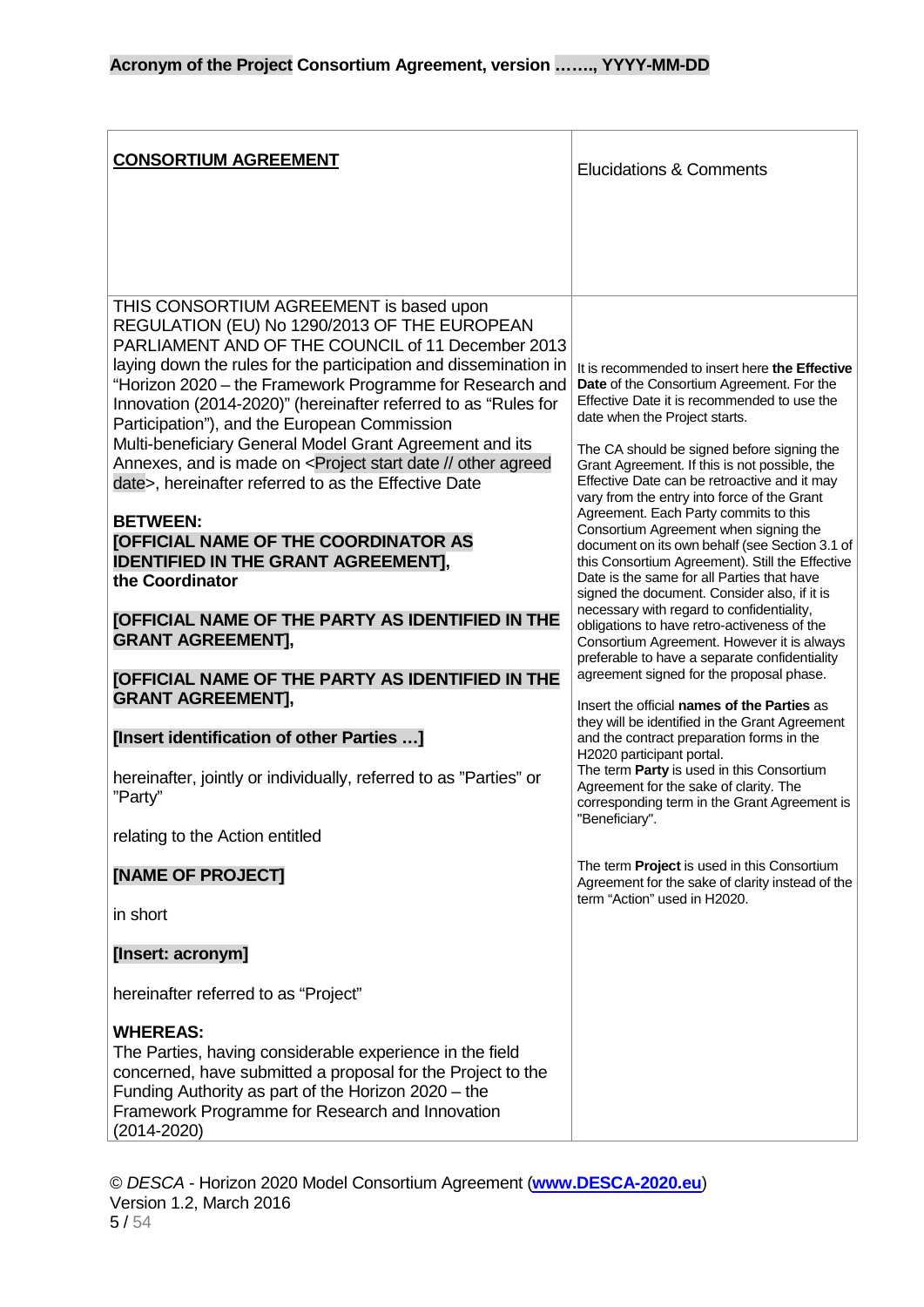<span id="page-5-0"></span>

| The Parties wish to specify or supplement binding<br>commitments among themselves in addition to the provisions<br>of the specific Grant Agreement to be signed by the Parties<br>and the Funding Authority (hereinafter "Grant Agreement").<br>The Parties are aware that this Consortium Agreement is<br>based upon the DESCA model consortium agreement. |                                                                                                                                                                                                                                                                                                                                                                                                                                                                                                                                                                                                                                                                                                                                                                                                                                                                                                                                                                                                                                                                                                                                                                                                                                                                                                                                                                                                                                                                                                              |
|-------------------------------------------------------------------------------------------------------------------------------------------------------------------------------------------------------------------------------------------------------------------------------------------------------------------------------------------------------------|--------------------------------------------------------------------------------------------------------------------------------------------------------------------------------------------------------------------------------------------------------------------------------------------------------------------------------------------------------------------------------------------------------------------------------------------------------------------------------------------------------------------------------------------------------------------------------------------------------------------------------------------------------------------------------------------------------------------------------------------------------------------------------------------------------------------------------------------------------------------------------------------------------------------------------------------------------------------------------------------------------------------------------------------------------------------------------------------------------------------------------------------------------------------------------------------------------------------------------------------------------------------------------------------------------------------------------------------------------------------------------------------------------------------------------------------------------------------------------------------------------------|
| NOW, THEREFORE, IT IS HEREBY AGREED AS<br>FOLLOWS:                                                                                                                                                                                                                                                                                                          |                                                                                                                                                                                                                                                                                                                                                                                                                                                                                                                                                                                                                                                                                                                                                                                                                                                                                                                                                                                                                                                                                                                                                                                                                                                                                                                                                                                                                                                                                                              |
| <b>Section 1: Definitions</b>                                                                                                                                                                                                                                                                                                                               |                                                                                                                                                                                                                                                                                                                                                                                                                                                                                                                                                                                                                                                                                                                                                                                                                                                                                                                                                                                                                                                                                                                                                                                                                                                                                                                                                                                                                                                                                                              |
|                                                                                                                                                                                                                                                                                                                                                             |                                                                                                                                                                                                                                                                                                                                                                                                                                                                                                                                                                                                                                                                                                                                                                                                                                                                                                                                                                                                                                                                                                                                                                                                                                                                                                                                                                                                                                                                                                              |
| 1.1 Definitions                                                                                                                                                                                                                                                                                                                                             |                                                                                                                                                                                                                                                                                                                                                                                                                                                                                                                                                                                                                                                                                                                                                                                                                                                                                                                                                                                                                                                                                                                                                                                                                                                                                                                                                                                                                                                                                                              |
| Words beginning with a capital letter shall have the meaning<br>defined either herein or in the Rules for Participation or in the<br>Grant Agreement including its Annexes.                                                                                                                                                                                 |                                                                                                                                                                                                                                                                                                                                                                                                                                                                                                                                                                                                                                                                                                                                                                                                                                                                                                                                                                                                                                                                                                                                                                                                                                                                                                                                                                                                                                                                                                              |
| 1.2 Additional Definitions                                                                                                                                                                                                                                                                                                                                  |                                                                                                                                                                                                                                                                                                                                                                                                                                                                                                                                                                                                                                                                                                                                                                                                                                                                                                                                                                                                                                                                                                                                                                                                                                                                                                                                                                                                                                                                                                              |
| "Consortium Body":<br>Consortium Body means any management body described in<br>the Governance Structure section of this Consortium<br>Agreement.                                                                                                                                                                                                           | See Art. 6.1 for a list of such Consortium<br>Bodies.                                                                                                                                                                                                                                                                                                                                                                                                                                                                                                                                                                                                                                                                                                                                                                                                                                                                                                                                                                                                                                                                                                                                                                                                                                                                                                                                                                                                                                                        |
| "Consortium Plan"<br>Consortium Plan means the description of the action and the<br>related agreed budget as first defined in the Grant Agreement<br>and which may be updated by the General Assembly.                                                                                                                                                      | Article 4.2 of the MGA states that the<br>estimated budget may be adjusted by<br>transfers of amounts between Parties or<br>between budget categories (or both) without<br>an amendment of the Grant Agreement.<br>As minor modifications quite frequently are<br>necessary during the project and do not have<br>to result in changes of the Grant Agreement,<br>this part of the Grant Agreement therefore can<br>become outdated, but the consortium still<br>needs to have a binding agreement on who<br>has to perform which tasks for which budget:<br>the Consortium Plan.<br>As the project progresses and minor budget<br>shifts become necessary, the Consortium Plan<br>is dynamic and will be updated when needed<br>or on a regular basis. As such it is not a formal<br>annex to the Grant Agreement.<br>The starting point for the Consortium Plan will<br>be the description of the action as laid down in<br>Annex 1 and the related budget in Annex 2 of<br>the Grant Agreement.<br>It is strongly advised to inform the Funding<br>Authority of any changes accordingly in the<br>periodic reports to the Funding Authority. If the<br>discrepancy becomes too big and in<br>consultation with the Funding Authority an<br>updated version of the Grant Agreement<br>Annexes 1 and could be generated, as an<br>amendment to the Grant Agreement.<br>The Consortium Plan is the formal outcome of<br>the regular process of decision making inside<br>the Consortium as laid down in this |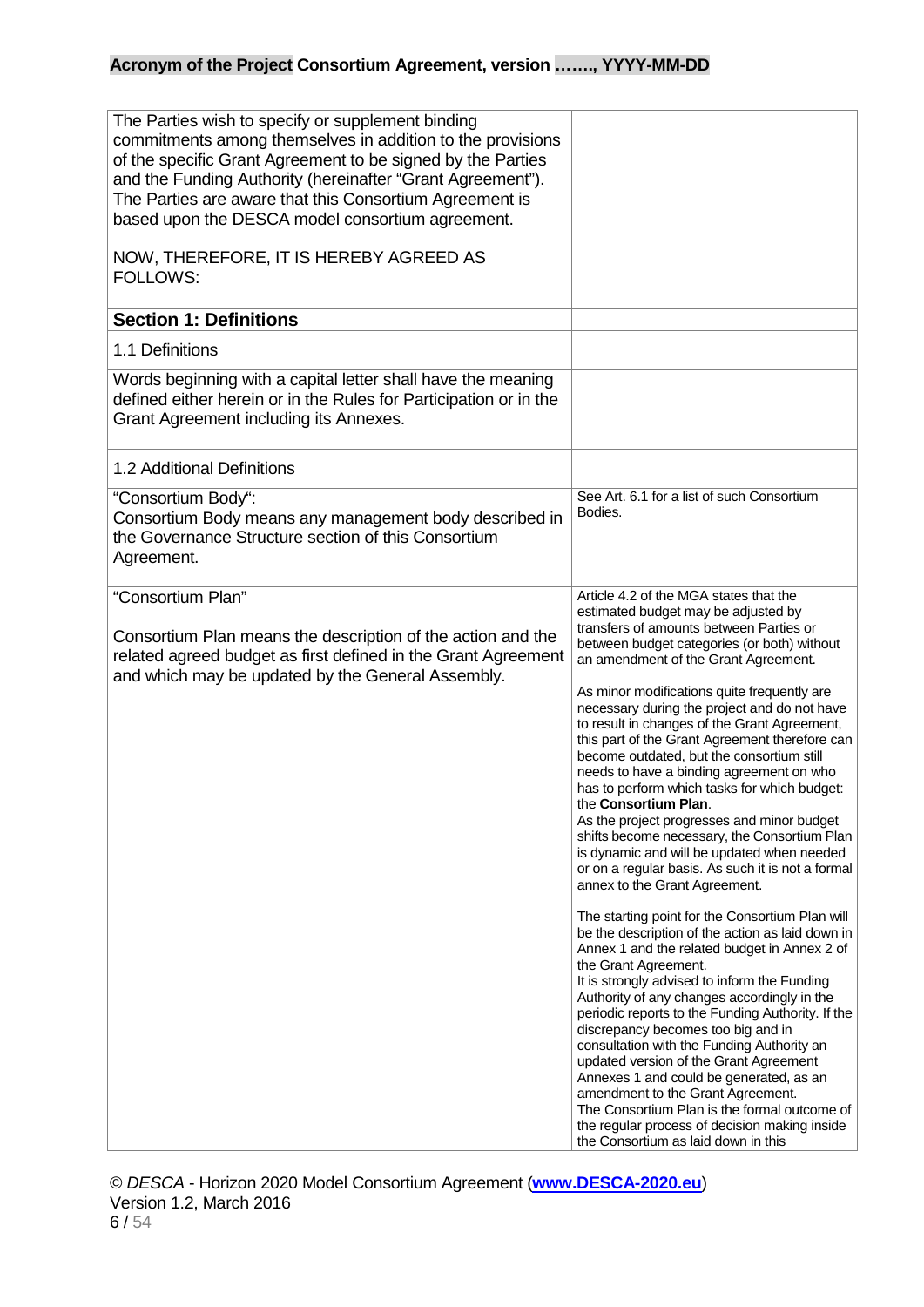|                                                                                                                                                                                                                                           | Consortium Agreement.                                                                                                                                                                                                                                                                                                                                                                                                                                                                                                                                                                                        |
|-------------------------------------------------------------------------------------------------------------------------------------------------------------------------------------------------------------------------------------------|--------------------------------------------------------------------------------------------------------------------------------------------------------------------------------------------------------------------------------------------------------------------------------------------------------------------------------------------------------------------------------------------------------------------------------------------------------------------------------------------------------------------------------------------------------------------------------------------------------------|
| "Funding Authority"<br>Funding Authority means the body awarding the grant for the<br>Project.                                                                                                                                            | In Horizon 2020, as per the MGA, the legal<br>body awarding the grant for the Project can<br>be the European Union or the European<br>Atomic Energy Community (represented by<br>the European Commission), or one of the<br>agencies established for managing large parts<br>of the framework programme the<br>Research Executive Agency (REA)<br>European Research Council Executive<br>Agency (ERCEA)<br>Innovation and Networks Executive<br>Agency (INEA)<br>Executive Agency for Small and<br>Medium-sized Enterprises (EASME)<br>each acting under the powers delegated by<br>the European Commission. |
|                                                                                                                                                                                                                                           | For the purposes of a Consortium Agreement,<br>"Funding Authority" may also be used to refer<br>to Joint Undertakings or similar bodies<br>awarding the grant for the EU Project.                                                                                                                                                                                                                                                                                                                                                                                                                            |
| "Defaulting Party"<br>Defaulting Party means a Party which the General Assembly<br>has identified to be in breach of this Consortium Agreement<br>and/or the Grant Agreement as specified in Section 4.2 of this<br>Consortium Agreement. | Default situations are covered by this<br>agreement in the perspective of the Project<br>and cover situations in which the Consortium<br>has to actively make decisions with regard to a<br>Party in breach of its contractual obligations<br>(suspension of payments, termination of<br>participation, reallocation of tasks).                                                                                                                                                                                                                                                                              |
|                                                                                                                                                                                                                                           | The task of taking needed measures with<br>regard to the Defaulting Party shall be<br>handled in accordance with the normal<br>governance structure (see Section 4.2;<br>Section 6.3.1.2; 6.3.2.3 and 6.3.3.2 of this<br>Consortium Agreement).                                                                                                                                                                                                                                                                                                                                                              |
|                                                                                                                                                                                                                                           | The process and consequences resulting from<br>the breach can be found:<br>Process: Section 4.2<br>Liability: Section 5.2<br>Governance Section for GOV LP: 6.2.3;<br>6.2.4 or for GOV SP: 6.3.3; 6.3.4<br>Consortium Plan: Section 6.3.1.2<br>Finances: Sections 7.1 and 7.3<br>Access Rights: Sections 9.7.2.1.1 and<br>9.7.2.2 and<br>Grant Agreement Article 50.                                                                                                                                                                                                                                         |
|                                                                                                                                                                                                                                           | In the perspective of claims between two<br>Parties of the Consortium, the concerned<br>Parties should follow closely both these default<br>processes covered by the Consortium<br>Agreement and the requirements of Belgian<br>law.                                                                                                                                                                                                                                                                                                                                                                         |
| "Needed"                                                                                                                                                                                                                                  | Parties have access rights if they are<br>"Needed", and this provision aims to make<br>this condition more precise and easier to work                                                                                                                                                                                                                                                                                                                                                                                                                                                                        |
| means:<br>For the implementation of the Project:                                                                                                                                                                                          | with.<br>It makes access "Needed for the Project" very<br>open in order to make work on the Project as                                                                                                                                                                                                                                                                                                                                                                                                                                                                                                       |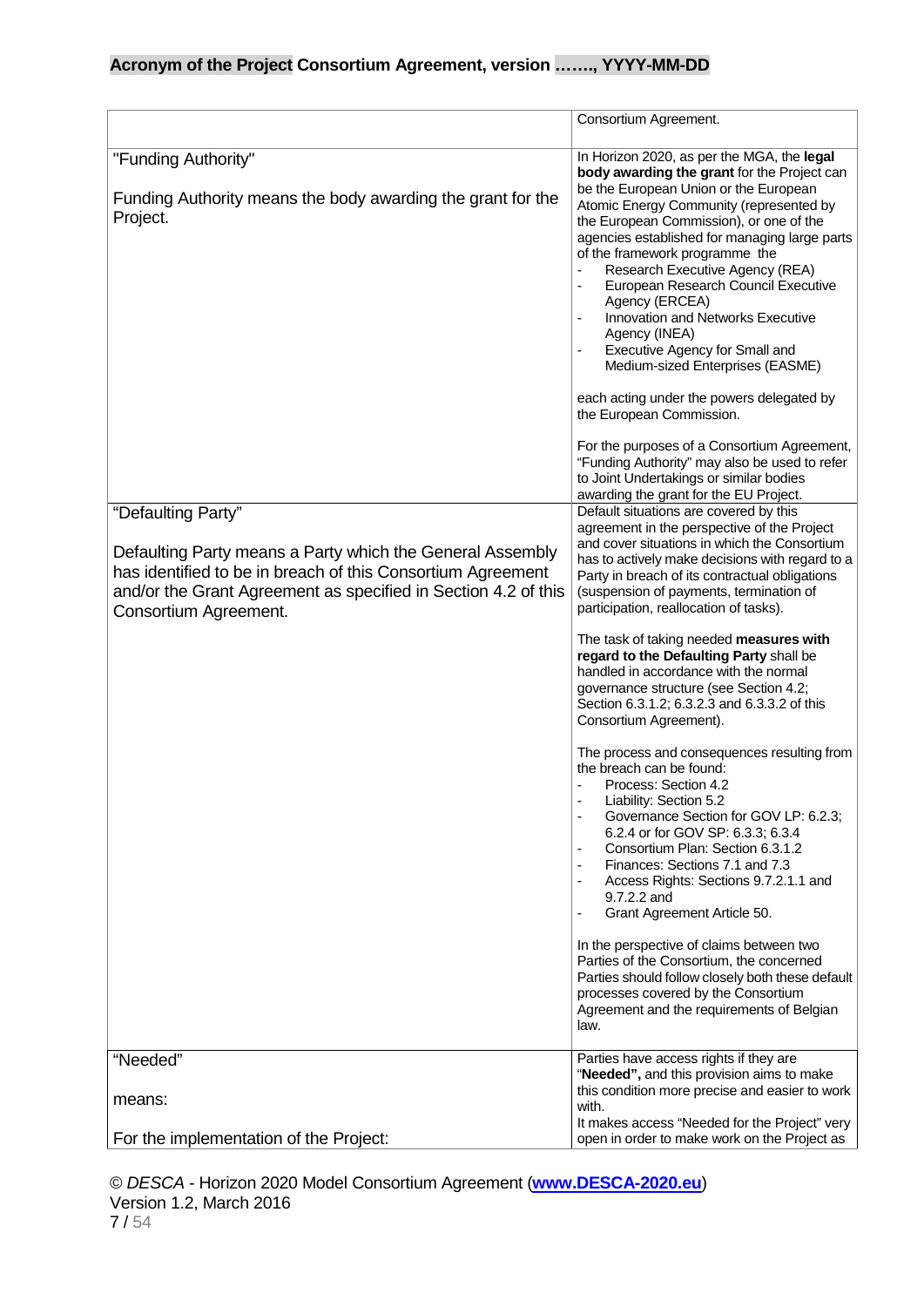<span id="page-7-1"></span><span id="page-7-0"></span>

| Access Rights are Needed if, without the grant of such Access<br>Rights, carrying out the tasks assigned to the recipient Party<br>would be technically or legally impossible, significantly<br>delayed, or require significant additional financial or human<br>resources.<br>For Exploitation of own Results:<br>Access Rights are Needed if, without the grant of such Access<br>Rights, the Exploitation of own Results would be technically or<br>legally impossible. | uncomplicated as possible.<br>It is stricter regarding the access "Needed for<br>exploitation" because Parties want to be<br>reasonably sure that other Parties - can only<br>claim access to their IPR if they have no other<br>options.<br>The requesting Party has to show its Need for<br>Access Rights. |
|----------------------------------------------------------------------------------------------------------------------------------------------------------------------------------------------------------------------------------------------------------------------------------------------------------------------------------------------------------------------------------------------------------------------------------------------------------------------------|--------------------------------------------------------------------------------------------------------------------------------------------------------------------------------------------------------------------------------------------------------------------------------------------------------------|
| "Software"<br>Software means sequences of instructions to carry out a<br>process in, or convertible into, a form executable by a<br>computer and fixed in any tangible medium of expression.                                                                                                                                                                                                                                                                               | For Software specific provisions are needed,<br>see Section 9.8 of this Consortium Agreement<br>and special clauses for Software in: [Module<br>IPR SC].                                                                                                                                                     |
| <b>Section 2: Purpose</b>                                                                                                                                                                                                                                                                                                                                                                                                                                                  |                                                                                                                                                                                                                                                                                                              |
| The purpose of this Consortium Agreement is to specify with<br>respect to the Project the relationship among the Parties, in<br>particular concerning the organisation of the work between the<br>Parties, the management of the Project and the rights and<br>obligations of the Parties concerning inter alia liability, Access<br>Rights and dispute resolution.                                                                                                        | Please follow the MGA principles and the<br>Rules for Participation.                                                                                                                                                                                                                                         |
| Section 3: Entry into force, duration and termination                                                                                                                                                                                                                                                                                                                                                                                                                      |                                                                                                                                                                                                                                                                                                              |
| 3.1 Entry into force                                                                                                                                                                                                                                                                                                                                                                                                                                                       |                                                                                                                                                                                                                                                                                                              |
| An entity becomes a Party to this Consortium Agreement upon<br>signature of this Consortium Agreement by a duly authorised<br>representative.                                                                                                                                                                                                                                                                                                                              | Each Party commits to this Consortium<br>Agreement when signing the document on its<br>own behalf.                                                                                                                                                                                                           |
| This Consortium Agreement shall have effect from the<br>Effective Date identified at the beginning of this Consortium<br>Agreement.                                                                                                                                                                                                                                                                                                                                        | Still the Effective Date is the same for all<br>Parties that have signed the document.                                                                                                                                                                                                                       |
|                                                                                                                                                                                                                                                                                                                                                                                                                                                                            | The rules and process for accepting new<br><b>Parties</b> are laid down in:                                                                                                                                                                                                                                  |
| A new entity becomes a Party to the Consortium Agreement<br>upon signature of the accession document (Attachment 2) by<br>the new Party and the Coordinator. Such accession shall have                                                                                                                                                                                                                                                                                     | Decisions of the General Assembly (see<br>Section 6.3.1.2) and of the Executive Board<br>(Section 6.3.2.3).                                                                                                                                                                                                  |
| effect from the date identified in the accession document.                                                                                                                                                                                                                                                                                                                                                                                                                 | A model Accession document is attached to<br>this Consortium Agreement [Attachment 2].                                                                                                                                                                                                                       |
| 3.2 Duration and termination                                                                                                                                                                                                                                                                                                                                                                                                                                               |                                                                                                                                                                                                                                                                                                              |
| This Consortium Agreement shall continue in full force and<br>effect until complete fulfilment of all obligations undertaken by<br>the Parties under the Grant Agreement and under this                                                                                                                                                                                                                                                                                    | Be aware of Article 50 of the MGA stipulating<br>for the termination of the MGA or of the<br>participation of one or more Parties.                                                                                                                                                                           |
| Consortium Agreement.<br>However, this Consortium Agreement or the participation of<br>one or more Parties to it may be terminated in accordance with<br>the terms of this Consortium Agreement.                                                                                                                                                                                                                                                                           | Termination may take place in case of normal<br>end of the Project or a pre-termination during<br>its implementation. Also, it is possible to either<br>terminate the whole Project or the participation<br>of one or more of the Parties. The initiative for                                                |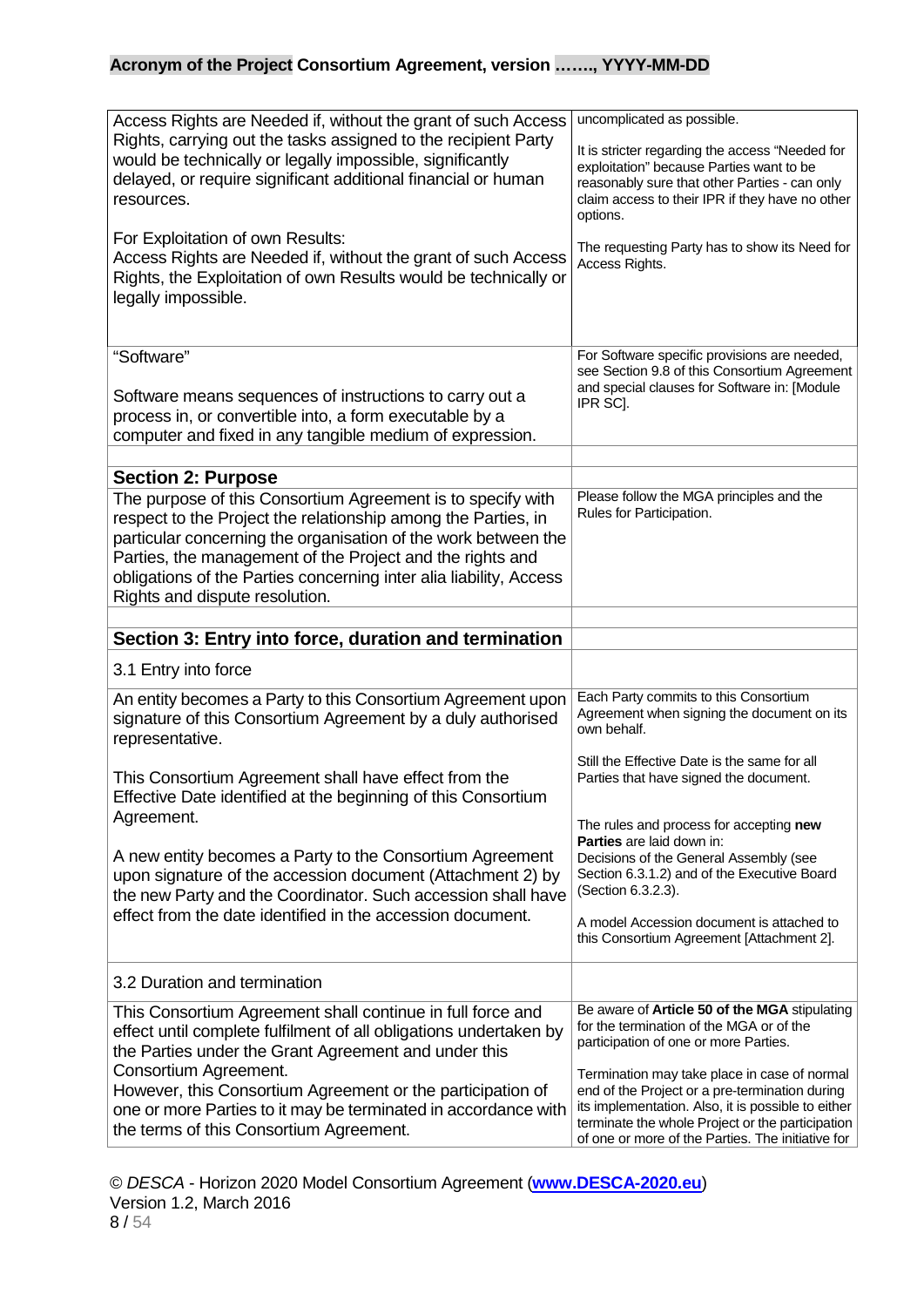<span id="page-8-0"></span>

| lf<br>- the Grant Agreement is not signed by the Funding Authority<br>or a Party, or<br>- the Grant Agreement is terminated, or<br>- a Party's participation in the Grant Agreement is terminated,<br>this Consortium Agreement shall automatically terminate in<br>respect of the affected Party/ies, subject to the provisions<br>surviving the expiration or termination under Section 3.3 of this<br>Consortium Agreement.                                                                                                                                                                                                     | the termination may come from the Funding<br>Authority or from the consortium.<br>As the terms of Grant Agreement and the<br>Consortium Agreement are interlinked, the<br>clause also addresses the automatic<br>termination of the Consortium Agreement in<br>case of rejection of the Project proposal and<br>termination of the Grant Agreement.                                                                                                                                                                   |
|------------------------------------------------------------------------------------------------------------------------------------------------------------------------------------------------------------------------------------------------------------------------------------------------------------------------------------------------------------------------------------------------------------------------------------------------------------------------------------------------------------------------------------------------------------------------------------------------------------------------------------|-----------------------------------------------------------------------------------------------------------------------------------------------------------------------------------------------------------------------------------------------------------------------------------------------------------------------------------------------------------------------------------------------------------------------------------------------------------------------------------------------------------------------|
| 3.3 Survival of rights and obligations                                                                                                                                                                                                                                                                                                                                                                                                                                                                                                                                                                                             |                                                                                                                                                                                                                                                                                                                                                                                                                                                                                                                       |
| The provisions relating to Access Rights, Dissemination and<br>confidentiality, for the time period mentioned therein, as well<br>as for liability, applicable law and settlement of disputes shall<br>survive the expiration or termination of this Consortium<br>Agreement.<br>Termination shall not affect any rights or obligations of a Party<br>leaving the Consortium incurred prior to the date of<br>termination, unless otherwise agreed between the General<br>Assembly and the leaving Party. This includes the obligation to<br>provide all input, deliverables and documents for the period of<br>its participation. | Note that some of these clauses contain a time<br>limit for the survival or use of the provisions<br>whereas other clauses do not provide for a<br>time limit.<br>Be aware termination shall not affect previous<br>obligations of the leaving Party, here only the<br>most important issues to remember are stated.                                                                                                                                                                                                  |
| <b>Section 4: Responsibilities of Parties</b>                                                                                                                                                                                                                                                                                                                                                                                                                                                                                                                                                                                      | Specific responsibilities are detailed in other                                                                                                                                                                                                                                                                                                                                                                                                                                                                       |
|                                                                                                                                                                                                                                                                                                                                                                                                                                                                                                                                                                                                                                    | Sections of the Consortium Agreement. It is<br>especially important to note the obligations of<br>each Party stated in the MGA especially in                                                                                                                                                                                                                                                                                                                                                                          |
|                                                                                                                                                                                                                                                                                                                                                                                                                                                                                                                                                                                                                                    | Article 41.                                                                                                                                                                                                                                                                                                                                                                                                                                                                                                           |
| 4.1 General principles                                                                                                                                                                                                                                                                                                                                                                                                                                                                                                                                                                                                             |                                                                                                                                                                                                                                                                                                                                                                                                                                                                                                                       |
| Each Party undertakes to take part in the efficient<br>implementation of the Project, and to cooperate, perform and<br>fulfil, promptly and on time, all of its obligations under the Grant<br>Agreement and this Consortium Agreement as may be<br>reasonably required from it and in a manner of good faith as<br>prescribed by Belgian law.                                                                                                                                                                                                                                                                                     | One of the basic principles in most of the<br>continental civil law systems, including<br>Belgian law, is the principle of "good faith",<br>which applies both to the interpretation of<br>contractual documents and to the execution of<br>the contract. Due to this and other<br>characteristics of civil law systems it has been<br>possible to make this Consortium Agreement<br>as short as it is, as many items do not need to<br>be addressed as explicitly in all details as in<br>Anglo-Saxon legal systems. |
| Each Party undertakes to notify promptly, in accordance with<br>the governance structure of the Project, any significant<br>information, fact, problem or delay likely to affect the Project.                                                                                                                                                                                                                                                                                                                                                                                                                                      | Section 11.3 of this Consortium Agreement<br>supplies the different forms of notification.                                                                                                                                                                                                                                                                                                                                                                                                                            |
| Each Party shall promptly provide all information reasonably<br>required by a Consortium Body or by the Coordinator to carry<br>out its tasks.                                                                                                                                                                                                                                                                                                                                                                                                                                                                                     |                                                                                                                                                                                                                                                                                                                                                                                                                                                                                                                       |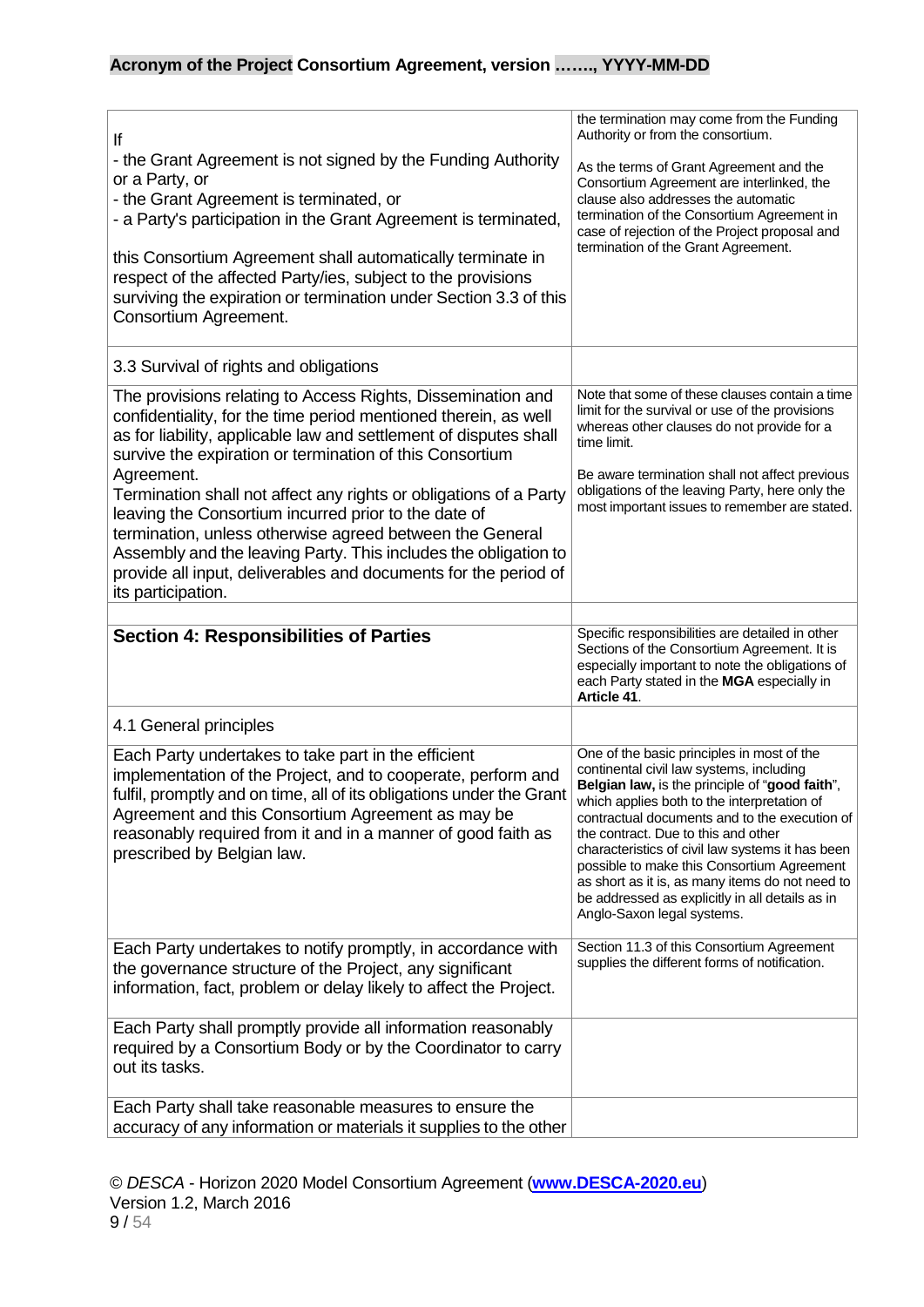<span id="page-9-0"></span>

| Parties.                                                                                                                                                                                                                                                                                                                                                                                                                                                                                                                                      |                                                                                                                                                                                                                                                                                                                                                                                                                                                                                                                                                                                                                                                                                                                                                                                                                                                                                                                                                                                                                                               |
|-----------------------------------------------------------------------------------------------------------------------------------------------------------------------------------------------------------------------------------------------------------------------------------------------------------------------------------------------------------------------------------------------------------------------------------------------------------------------------------------------------------------------------------------------|-----------------------------------------------------------------------------------------------------------------------------------------------------------------------------------------------------------------------------------------------------------------------------------------------------------------------------------------------------------------------------------------------------------------------------------------------------------------------------------------------------------------------------------------------------------------------------------------------------------------------------------------------------------------------------------------------------------------------------------------------------------------------------------------------------------------------------------------------------------------------------------------------------------------------------------------------------------------------------------------------------------------------------------------------|
| 4.2 Breach                                                                                                                                                                                                                                                                                                                                                                                                                                                                                                                                    |                                                                                                                                                                                                                                                                                                                                                                                                                                                                                                                                                                                                                                                                                                                                                                                                                                                                                                                                                                                                                                               |
| In the event that a responsible Consortium Body identifies a<br>breach by a Party of its obligations under this Consortium<br>Agreement or the Grant Agreement (e.g.: improper<br>implementation of the project), the Coordinator or, if the<br>Coordinator is in breach of its obligations, the Party appointed<br>by the General Assembly, will give formal notice to such Party<br>requiring that such breach will be remedied within 30 calendar<br>days from the date of receipt of the written notice by the Party.                     | Which Consortium Body (General Assembly<br>or other) is responsible depends on the<br>specific structure in each project see Section<br>6 (Consortium Bodies),<br>In the case of a breach, the Consortium Body<br>declares the Party to be a Defaulting Party,<br>see Section 11.3 for formal notice.                                                                                                                                                                                                                                                                                                                                                                                                                                                                                                                                                                                                                                                                                                                                         |
| If such breach is substantial and is not remedied within that<br>period or is not capable of remedy, the General Assembly may<br>decide to declare the Party to be a Defaulting Party and to<br>decide on the consequences thereof, which may include<br>termination of its participation.                                                                                                                                                                                                                                                    | The declaration as a Defaulting Party requires<br>the breach to be "substantial". In case a<br>Party is in breach of its obligations, but not in<br>"substantial" breach, the consortium may<br>address the issue by reallocation of tasks as<br>part of the next Consortium Plan or by finding<br>other solutions.                                                                                                                                                                                                                                                                                                                                                                                                                                                                                                                                                                                                                                                                                                                           |
| 4.3 Involvement of third parties                                                                                                                                                                                                                                                                                                                                                                                                                                                                                                              |                                                                                                                                                                                                                                                                                                                                                                                                                                                                                                                                                                                                                                                                                                                                                                                                                                                                                                                                                                                                                                               |
| A Party that enters into a subcontract or otherwise involves<br>third parties (including but not limited to Affiliated Entities) in<br>the Project remains responsible for carrying out its relevant<br>part of the Project and for such third party's compliance with<br>the provisions of this Consortium Agreement and of the Grant<br>Agreement. It has to ensure that the involvement of third<br>parties does not affect the rights and obligations of the other<br>Parties under this Consortium Agreement and the Grant<br>Agreement. | Third party means any entity which is not a<br>signatory to this Consortium Agreement.<br>Subcontracting is covered by the MGA Article<br>13.<br>Parties involving third parties have to ensure<br>that Access rights of the other Parties<br>regarding Background and Foreground are not<br>impacted.<br>A Party in that case also has to ensure that the<br>Funding Authority, the European Court of<br>Auditors (ECA) and the European Anti-fraud<br>Office (OLAF) can exercise their rights under<br>Articles 22 and 23 of the MGA also towards<br>the third parties.<br>Affiliated entities may be involved in the<br>implementation of the specific tasks within the<br>project only if they are foreseen in the Grant<br>Agreement as 'linked third parties' with specific<br>tasks, see Article 14 MGA.<br>Be aware - in cases where MGA Annex 3a<br>(Declaration on joint and several liability) has<br>been signed by linked third parties, we<br>recommend having the linked third parties sign<br>an equivalent declaration form. |
| Section 5: Liability towards each other                                                                                                                                                                                                                                                                                                                                                                                                                                                                                                       | Liability towards the Funding Authority is not<br>part of this Consortium Agreement as it is                                                                                                                                                                                                                                                                                                                                                                                                                                                                                                                                                                                                                                                                                                                                                                                                                                                                                                                                                  |
| 5.1 No warranties                                                                                                                                                                                                                                                                                                                                                                                                                                                                                                                             | covered by the Grant Agreement.                                                                                                                                                                                                                                                                                                                                                                                                                                                                                                                                                                                                                                                                                                                                                                                                                                                                                                                                                                                                               |
| In respect of any information or materials (incl. Results and<br>Background) supplied by one Party to another under the                                                                                                                                                                                                                                                                                                                                                                                                                       | This basic clause sets the base especially for<br>the limitation of liability with regard to outputs<br>(covering also the Results and Background)                                                                                                                                                                                                                                                                                                                                                                                                                                                                                                                                                                                                                                                                                                                                                                                                                                                                                            |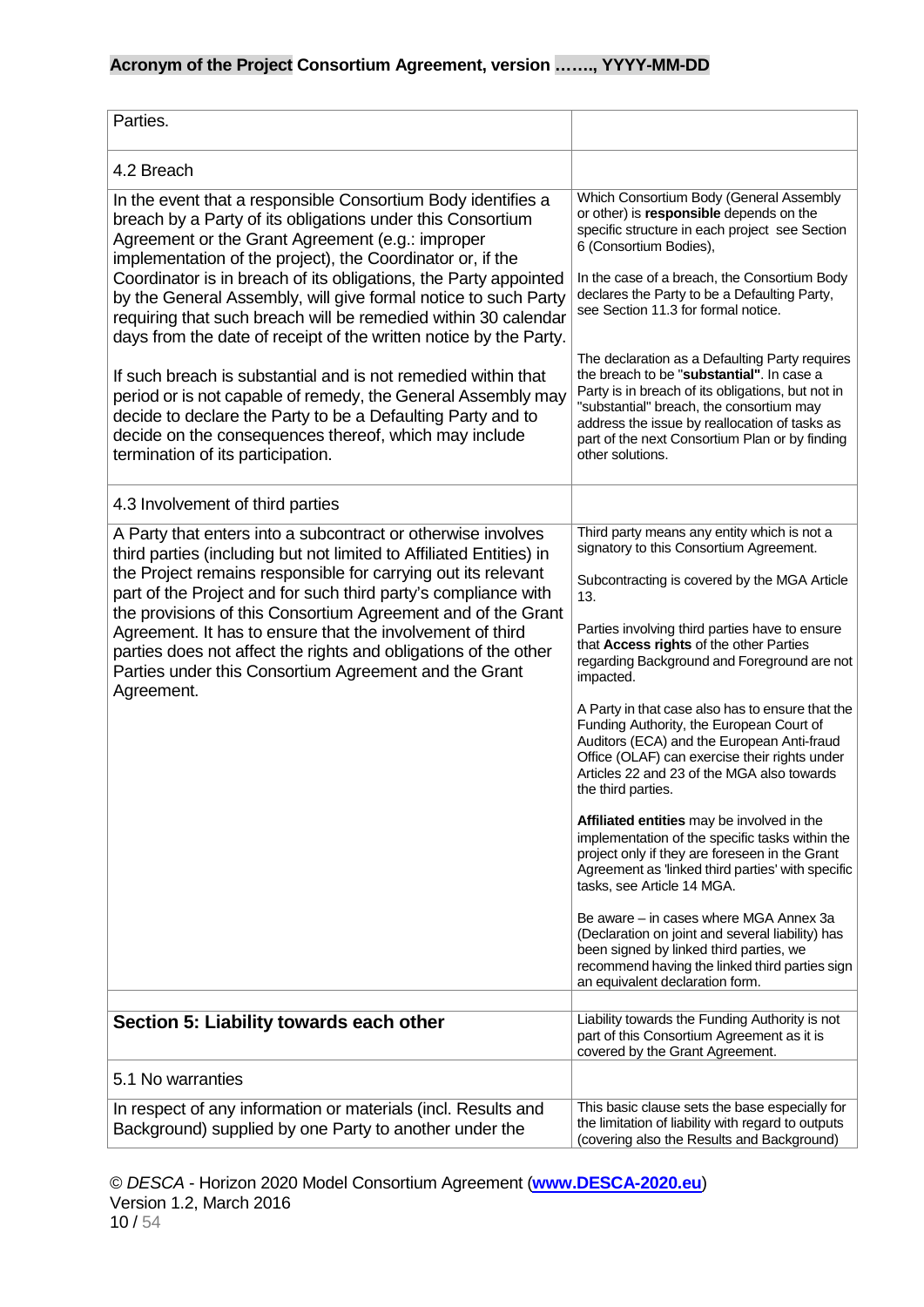| Project, no warranty or representation of any kind is made,<br>given or implied as to the sufficiency or fitness for purpose nor<br>as to the absence of any infringement of any proprietary rights<br>of third parties.                                                                        | delivered by one Party to another Party.<br>In case an output is delivered, the receiving<br>Party shall bear the liability for the use to which<br>it is put and possible IPR infringements.                                                                                                                                                                                                                                                                                                                                                                                                                                                                                                                                                                                                                                                                                                                                                                                                                                                                                                                                                                                                                                     |
|-------------------------------------------------------------------------------------------------------------------------------------------------------------------------------------------------------------------------------------------------------------------------------------------------|-----------------------------------------------------------------------------------------------------------------------------------------------------------------------------------------------------------------------------------------------------------------------------------------------------------------------------------------------------------------------------------------------------------------------------------------------------------------------------------------------------------------------------------------------------------------------------------------------------------------------------------------------------------------------------------------------------------------------------------------------------------------------------------------------------------------------------------------------------------------------------------------------------------------------------------------------------------------------------------------------------------------------------------------------------------------------------------------------------------------------------------------------------------------------------------------------------------------------------------|
| Therefore,<br>- the recipient Party shall in all cases be entirely and solely<br>liable for the use to which it puts such information and<br>materials, and<br>- no Party granting Access Rights shall be liable in case of                                                                     | If the Parties consider it necessary to increase<br>the liability of the Party delivering the output, it<br>should be stated clearly and considered very<br>carefully, if such additional liability should be<br>taken.                                                                                                                                                                                                                                                                                                                                                                                                                                                                                                                                                                                                                                                                                                                                                                                                                                                                                                                                                                                                           |
| infringement of proprietary rights of a third party resulting from<br>any other Party (or its Affiliated Entities) exercising its Access<br>Rights.                                                                                                                                             | Please note that a supplying Party however<br>still has to inform other Parties of any possible<br>restriction, see MGA Article 25.                                                                                                                                                                                                                                                                                                                                                                                                                                                                                                                                                                                                                                                                                                                                                                                                                                                                                                                                                                                                                                                                                               |
|                                                                                                                                                                                                                                                                                                 | For avoidance of doubt: knowing infringement<br>is, of course, not authorized by this clause.                                                                                                                                                                                                                                                                                                                                                                                                                                                                                                                                                                                                                                                                                                                                                                                                                                                                                                                                                                                                                                                                                                                                     |
| 5.2 Limitations of contractual liability                                                                                                                                                                                                                                                        |                                                                                                                                                                                                                                                                                                                                                                                                                                                                                                                                                                                                                                                                                                                                                                                                                                                                                                                                                                                                                                                                                                                                                                                                                                   |
| No Party shall be responsible to any other Party for any<br>indirect or consequential loss or similar damage such as, but<br>not limited to, loss of profit, loss of revenue or loss of contracts,<br>provided such damage was not caused by a wilful act or by a<br>breach of confidentiality. | The basic limitations of contractual liability are<br>stated here. The first paragraph of 5.2 refers to<br>indirect damages, the second paragraph<br>refers to any remaining liability (including<br>direct damages).                                                                                                                                                                                                                                                                                                                                                                                                                                                                                                                                                                                                                                                                                                                                                                                                                                                                                                                                                                                                             |
| For any remaining contractual liability, a Party's aggregate<br>liability towards the other Parties collectively shall be limited to<br>Insert: once or twice the Party's share of the total costs of the<br>Project as identified in Annex 2 of the Grant Agreement                            | The Parties may choose what amount to set<br>as the limitation of liability. It is usually either<br>once or twice the project share, but if so<br>decided by the Parties it might also be another<br>sum.                                                                                                                                                                                                                                                                                                                                                                                                                                                                                                                                                                                                                                                                                                                                                                                                                                                                                                                                                                                                                        |
| provided such damage was not caused by a wilful act or gross<br>negligence.                                                                                                                                                                                                                     | The basic rule of Belgian law, and most other<br>legislations in Europe, states that liability with<br>regard to wilful breaches of contract cannot be<br>limited. It may be possible to limit damage also                                                                                                                                                                                                                                                                                                                                                                                                                                                                                                                                                                                                                                                                                                                                                                                                                                                                                                                                                                                                                        |
| The terms of this Consortium Agreement shall not be<br>construed to amend or limit any Party's statutory liability.                                                                                                                                                                             | in case of gross negligence, but such limitation<br>and its consequences should be carefully<br>considered as such limitation might be<br>considered as invalid regarding Belgian Law<br>because in some cases gross negligence<br>could be regarded as wilful by some courts.<br>Parties should notice that such limitation of<br>liability covers only the limitations of<br>contractual liability. In case there is obligatory<br>statutory liability in the legislation, these are<br>not overruled by such a clause. However,<br>regarding Belgian Law someone can either be<br>liable according to contract law or obligatory<br>statutory law (e.g. law of torts) but not both at<br>the same time. So if there is a contract and the<br>act or omission which led to the damage was<br>made in connection with the contract the Party<br>is only liable according to the contract. The<br>sentence stating that "The terms of this<br>Consortium Agreement shall not be construed<br>to amend or limit any Party's statutory liability"<br>is therefore of only clarifying nature as<br>statutory liability does not apply when liability<br>according to a contract applies.<br>The Parties might want to increase their |
|                                                                                                                                                                                                                                                                                                 | liability with regard to certain cases. This<br>should always be considered case by case                                                                                                                                                                                                                                                                                                                                                                                                                                                                                                                                                                                                                                                                                                                                                                                                                                                                                                                                                                                                                                                                                                                                          |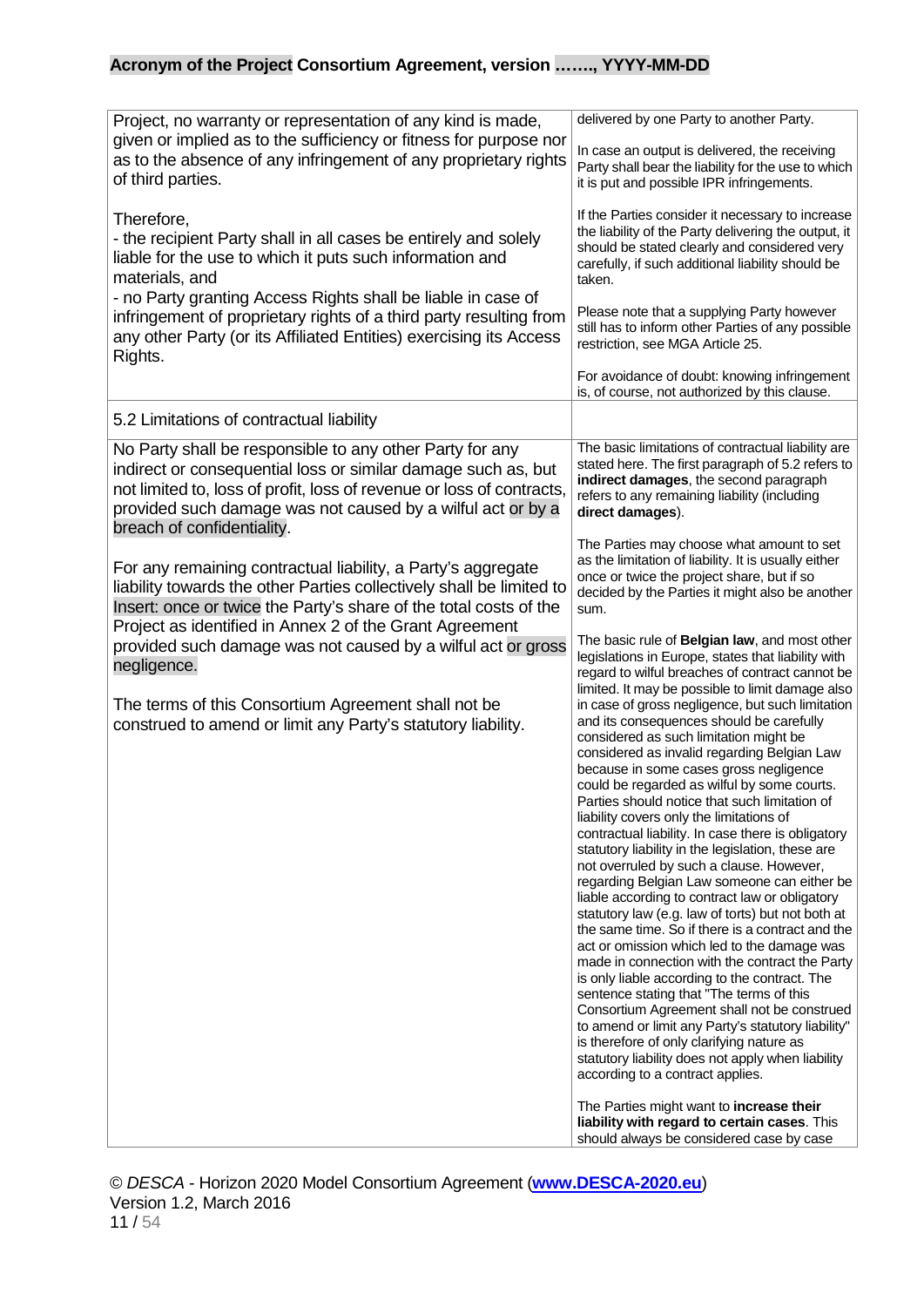|                                                                                                                                                                                                                                                                                                                                                                                                                                                                                                            | and, if so chosen, written down in the<br>Consortium Agreement very clearly and<br>defined. Issues to be considered in this<br>connection might relate for instance to<br>insurance coverage of the Parties or specific<br>liability concerning confidential information<br>delivered. However it should be remembered<br>that it is always possible for the Parties to<br>make bilateral agreements concerning for<br>instance certain specific delivery of<br>confidential information. In addition, as the<br>basic rule is that a Party granting Access<br>Rights may require a separate detailing<br>agreement to be concluded, all increase of<br>liability relating to such grant, should be<br>handled in that separate agreement. |
|------------------------------------------------------------------------------------------------------------------------------------------------------------------------------------------------------------------------------------------------------------------------------------------------------------------------------------------------------------------------------------------------------------------------------------------------------------------------------------------------------------|--------------------------------------------------------------------------------------------------------------------------------------------------------------------------------------------------------------------------------------------------------------------------------------------------------------------------------------------------------------------------------------------------------------------------------------------------------------------------------------------------------------------------------------------------------------------------------------------------------------------------------------------------------------------------------------------------------------------------------------------|
|                                                                                                                                                                                                                                                                                                                                                                                                                                                                                                            | In case you exchange material within the<br>project, please consider the need for a<br>separate material transfer agreement.                                                                                                                                                                                                                                                                                                                                                                                                                                                                                                                                                                                                               |
|                                                                                                                                                                                                                                                                                                                                                                                                                                                                                                            | Confidentiality: see Section 10. In cases of<br>breach of confidentiality, the damage will be<br>almost always indirect.                                                                                                                                                                                                                                                                                                                                                                                                                                                                                                                                                                                                                   |
|                                                                                                                                                                                                                                                                                                                                                                                                                                                                                                            | The project share for signatories to the<br><b>Grant Agreement not receiving EU funding</b><br>is defined in the Grant Agreement. You may<br>wish to verify the amount and, if the sum is<br>very small, adapt the limit of liability on a case<br>by case basis.                                                                                                                                                                                                                                                                                                                                                                                                                                                                          |
| 5.3 Damage caused to third parties                                                                                                                                                                                                                                                                                                                                                                                                                                                                         |                                                                                                                                                                                                                                                                                                                                                                                                                                                                                                                                                                                                                                                                                                                                            |
| Each Party shall be solely liable for any loss, damage or injury<br>to third parties resulting from the performance of the said<br>Party's obligations by it or on its behalf under this Consortium<br>Agreement or from its use of Results or Background.                                                                                                                                                                                                                                                 | With the Consortium Agreement the liability<br>can only be limited between the Parties. Such<br>limitations do not have any direct effect on a<br>third party which is not a Party to this<br>Consortium Agreement. This clause states<br>that the ultimate liability remains to be borne<br>by the Party causing the damage by its<br>performance or by its use of Foreground or<br>Background.<br>Where damage to "linked third parties" (MGA<br>Article 14) is concerned, please see<br>elucidation on Section 4.3.                                                                                                                                                                                                                     |
| 5.4 Force Majeure                                                                                                                                                                                                                                                                                                                                                                                                                                                                                          |                                                                                                                                                                                                                                                                                                                                                                                                                                                                                                                                                                                                                                                                                                                                            |
| No Party shall be considered to be in breach of this<br>Consortium Agreement if it is prevented from fulfilling its<br>obligations under the Consortium Agreement by Force<br>Majeure.<br>Each Party will notify the competent Consortium Bodies of any<br>Force Majeure without undue delay. If the consequences of<br>Force Majeure for the Project are not overcome within 6 weeks<br>after such notification, the transfer of tasks - if any - shall be<br>decided by the competent Consortium Bodies. | See MGA Article 51 for Force Majeure<br>and Section 11.3 of this Consortium<br>Agreement regarding possible forms of<br>notification.                                                                                                                                                                                                                                                                                                                                                                                                                                                                                                                                                                                                      |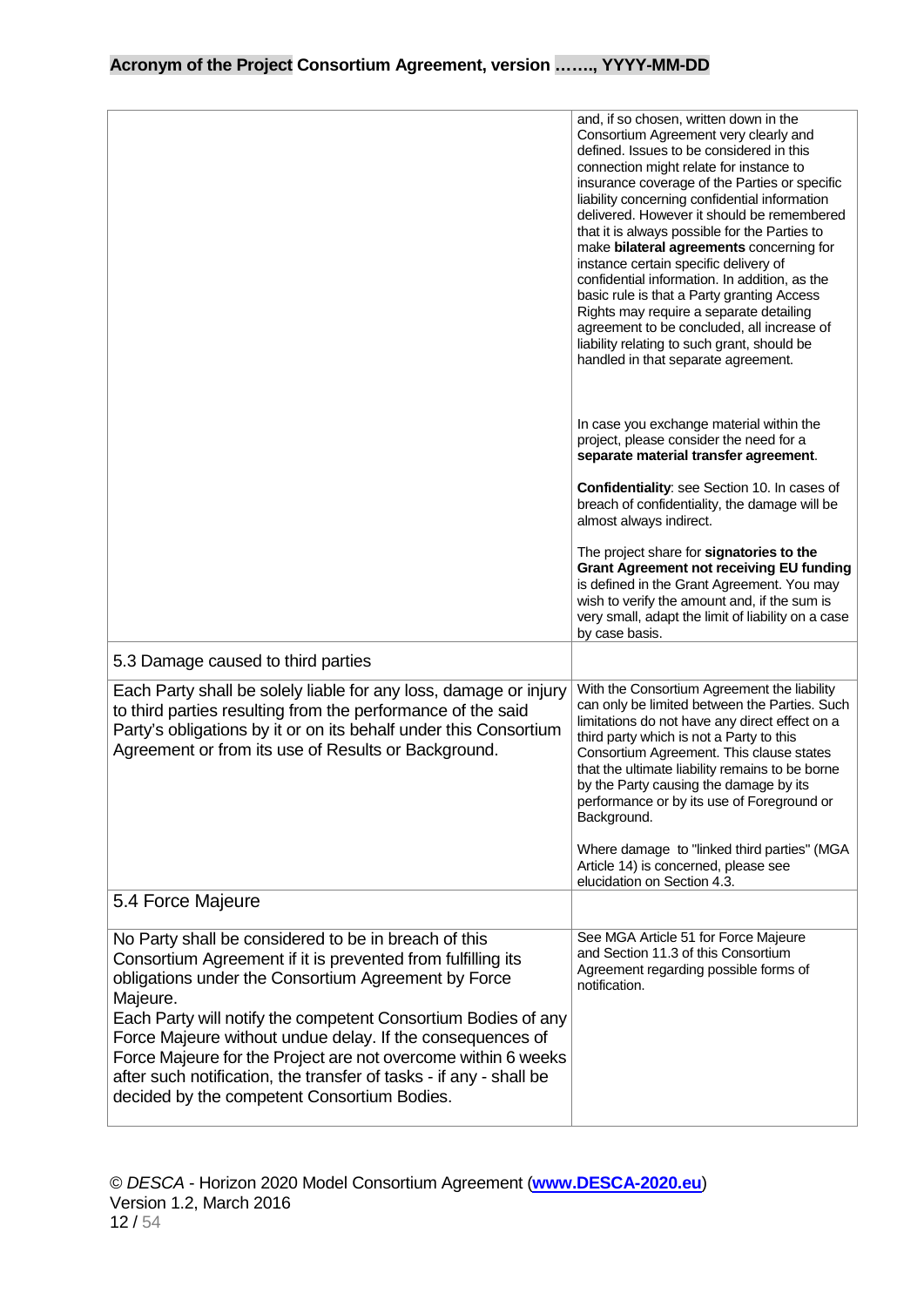<span id="page-12-1"></span><span id="page-12-0"></span>

|                                                                                                                                                                                                                                                                                                      | <b>Section 6: Governance structure</b>           |                                                                                                                                                                                      |                                                                                                                             |
|------------------------------------------------------------------------------------------------------------------------------------------------------------------------------------------------------------------------------------------------------------------------------------------------------|--------------------------------------------------|--------------------------------------------------------------------------------------------------------------------------------------------------------------------------------------|-----------------------------------------------------------------------------------------------------------------------------|
| [Module GOV LP]                                                                                                                                                                                                                                                                                      |                                                  | This governance structure is dedicated for<br>Medium and Large Projects.<br>The consortium may opt for Small Projects for<br>a simple governance structure - see [Module<br>GOV SP]. |                                                                                                                             |
| <b>Projects</b>                                                                                                                                                                                                                                                                                      | <b>Governance structure for Medium and Large</b> |                                                                                                                                                                                      |                                                                                                                             |
| 6.1 General structure                                                                                                                                                                                                                                                                                |                                                  |                                                                                                                                                                                      |                                                                                                                             |
| the following Consortium Bodies:                                                                                                                                                                                                                                                                     |                                                  | The organisational structure of the Consortium shall comprise                                                                                                                        |                                                                                                                             |
| the consortium                                                                                                                                                                                                                                                                                       |                                                  | General Assembly as the ultimate decision-making body of                                                                                                                             |                                                                                                                             |
| Executive Board as the supervisory body for the execution of<br>the Project, which shall report to and be accountable to the<br><b>General Assembly</b>                                                                                                                                              |                                                  |                                                                                                                                                                                      |                                                                                                                             |
| The Coordinator is the legal entity acting as the intermediary<br>between the Parties and the Funding Authority. The<br>Coordinator shall, in addition to its responsibilities as a Party,<br>perform the tasks assigned to it as described in the Grant<br>Agreement and this Consortium Agreement. |                                                  |                                                                                                                                                                                      |                                                                                                                             |
| [Option: The Management Support Team assists the<br><b>Executive Board and the Coordinator.</b>                                                                                                                                                                                                      |                                                  |                                                                                                                                                                                      |                                                                                                                             |
|                                                                                                                                                                                                                                                                                                      |                                                  | 6.2 General operational procedures for all Consortium Bodies                                                                                                                         |                                                                                                                             |
| 6.2.1 Representation in meetings                                                                                                                                                                                                                                                                     |                                                  |                                                                                                                                                                                      |                                                                                                                             |
| Any Party which is a member of a Consortium Body<br>(hereinafter referred to as "Member"):                                                                                                                                                                                                           |                                                  |                                                                                                                                                                                      | A Member is a Party which is in a specific<br>consortium body.<br>Of course, each Party acts through individual<br>persons. |
| should be present or represented at any meeting;<br>may appoint a substitute or a proxy to attend and vote at<br>any meeting;<br>and shall participate in a cooperative manner in the<br>meetings.                                                                                                   |                                                  |                                                                                                                                                                                      |                                                                                                                             |
| 6.2.2 Preparation and organisation of meetings                                                                                                                                                                                                                                                       |                                                  |                                                                                                                                                                                      |                                                                                                                             |
| 6.2.2.1 Convening meetings:<br>The chairperson of a Consortium Body shall convene<br>meetings of that Consortium Body.                                                                                                                                                                               |                                                  |                                                                                                                                                                                      |                                                                                                                             |
| <b>Extraordinary meeting</b><br>Ordinary<br>meeting                                                                                                                                                                                                                                                  |                                                  |                                                                                                                                                                                      |                                                                                                                             |
| General<br>At least once a<br>At any time upon written<br>request of the Executive<br>Assembly<br>year<br>Board or 1/3 of the<br>Members of the General<br>Assembly                                                                                                                                  |                                                  |                                                                                                                                                                                      |                                                                                                                             |

© *DESCA* - Horizon 2020 Model Consortium Agreement (**[www.DESCA-2020.eu](http://www.desca-2020.eu/)**) Version 1.2, March 2016 13 / 54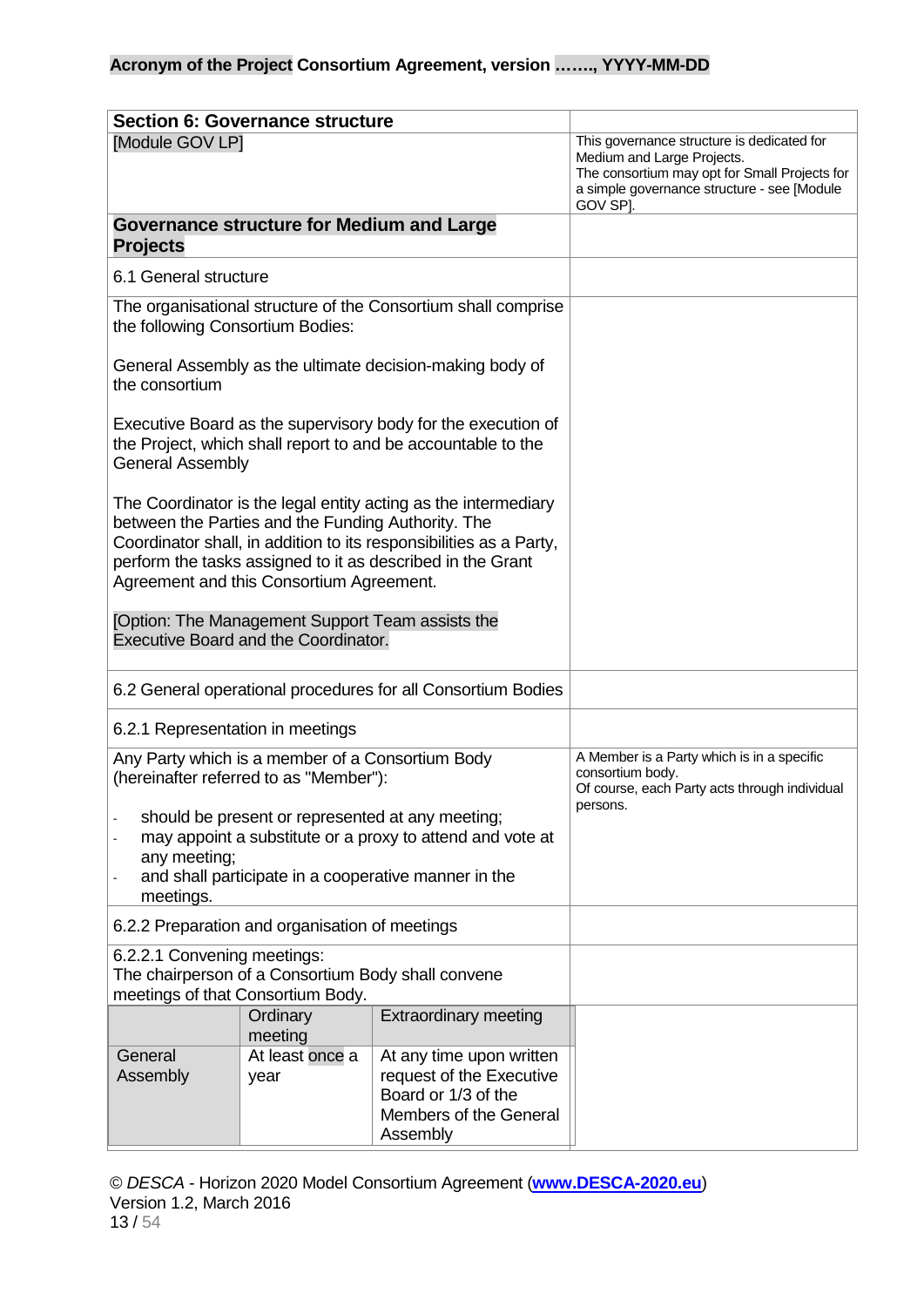| <b>Executive</b><br><b>Board</b>                                                                                                                                                                                                                                                                                                                                                                | At least<br>quarterly                                                |                 | At any time upon written<br>request of any Member of<br>the Executive Board                                                                                                                                                 |  |
|-------------------------------------------------------------------------------------------------------------------------------------------------------------------------------------------------------------------------------------------------------------------------------------------------------------------------------------------------------------------------------------------------|----------------------------------------------------------------------|-----------------|-----------------------------------------------------------------------------------------------------------------------------------------------------------------------------------------------------------------------------|--|
| 6.2.2.2 Notice of a meeting:<br>The chairperson of a Consortium Body shall give notice in<br>writing of a meeting to each Member of that Consortium Body<br>as soon as possible and no later than the minimum number of<br>days preceding the meeting as indicated below.                                                                                                                       |                                                                      |                 |                                                                                                                                                                                                                             |  |
|                                                                                                                                                                                                                                                                                                                                                                                                 | Ordinary<br>meeting                                                  |                 | Extraordinary<br>meeting                                                                                                                                                                                                    |  |
| <b>General Assembly</b>                                                                                                                                                                                                                                                                                                                                                                         | 45 calendar days                                                     |                 | 15 calendar days                                                                                                                                                                                                            |  |
| <b>Executive Board</b>                                                                                                                                                                                                                                                                                                                                                                          | 14 calendar days                                                     |                 | 7 calendar days                                                                                                                                                                                                             |  |
|                                                                                                                                                                                                                                                                                                                                                                                                 |                                                                      |                 |                                                                                                                                                                                                                             |  |
| 6.2.2.3 Sending the agenda:<br>The chairperson of a Consortium Body shall prepare and send<br>each Member of that Consortium Body a written (original)<br>agenda no later than the minimum number of days preceding<br>the meeting as indicated below.                                                                                                                                          |                                                                      |                 |                                                                                                                                                                                                                             |  |
| <b>General Assembly</b>                                                                                                                                                                                                                                                                                                                                                                         | meeting                                                              |                 | 21 calendar days, 10 calendar<br>days for an extraordinary                                                                                                                                                                  |  |
| <b>Executive Board</b>                                                                                                                                                                                                                                                                                                                                                                          |                                                                      | 7 calendar days |                                                                                                                                                                                                                             |  |
| 6.2.2.4 Adding agenda items:<br>Any agenda item requiring a decision by the Members of a<br>Consortium Body must be identified as such on the agenda.<br>Any Member of a Consortium Body may add an item to the<br>original agenda by written notification to all of the other<br>Members of that Consortium Body up to the minimum number<br>of days preceding the meeting as indicated below. |                                                                      |                 |                                                                                                                                                                                                                             |  |
| <b>General Assembly</b>                                                                                                                                                                                                                                                                                                                                                                         | 14 calendar days, 7 calendar<br>days for an extraordinary<br>meeting |                 |                                                                                                                                                                                                                             |  |
| <b>Executive Board</b>                                                                                                                                                                                                                                                                                                                                                                          |                                                                      |                 | 2 calendar days                                                                                                                                                                                                             |  |
| 6.2.2.5 During a meeting the Members of a Consortium Body<br>present or represented can unanimously agree to add a new<br>item to the original agenda.                                                                                                                                                                                                                                          |                                                                      |                 | If a new topic comes up that may ultimately<br>require a decision, the good practice is to<br>organise a new meeting or a written procedure<br>for decision on the topic, rather than deciding<br>on it during the meeting. |  |
| 6.2.2.6 Meetings of each Consortium Body may also be held<br>by teleconference or other telecommunication means.                                                                                                                                                                                                                                                                                |                                                                      |                 |                                                                                                                                                                                                                             |  |
| 6.2.2.7 Decisions will only be binding once the relevant part of<br>the Minutes has been accepted according to Section 6.2.5.                                                                                                                                                                                                                                                                   |                                                                      |                 |                                                                                                                                                                                                                             |  |
| 6.2.2.8 Any decision may also be taken without a meeting if<br>the Coordinator circulates to all Members of the Consortium<br>Body a written document, which is then agreed by the defined<br>majority (see Section 6.2.3) of all Members of the Consortium<br>Body. Such document shall include the deadline for<br>responses.                                                                 |                                                                      |                 |                                                                                                                                                                                                                             |  |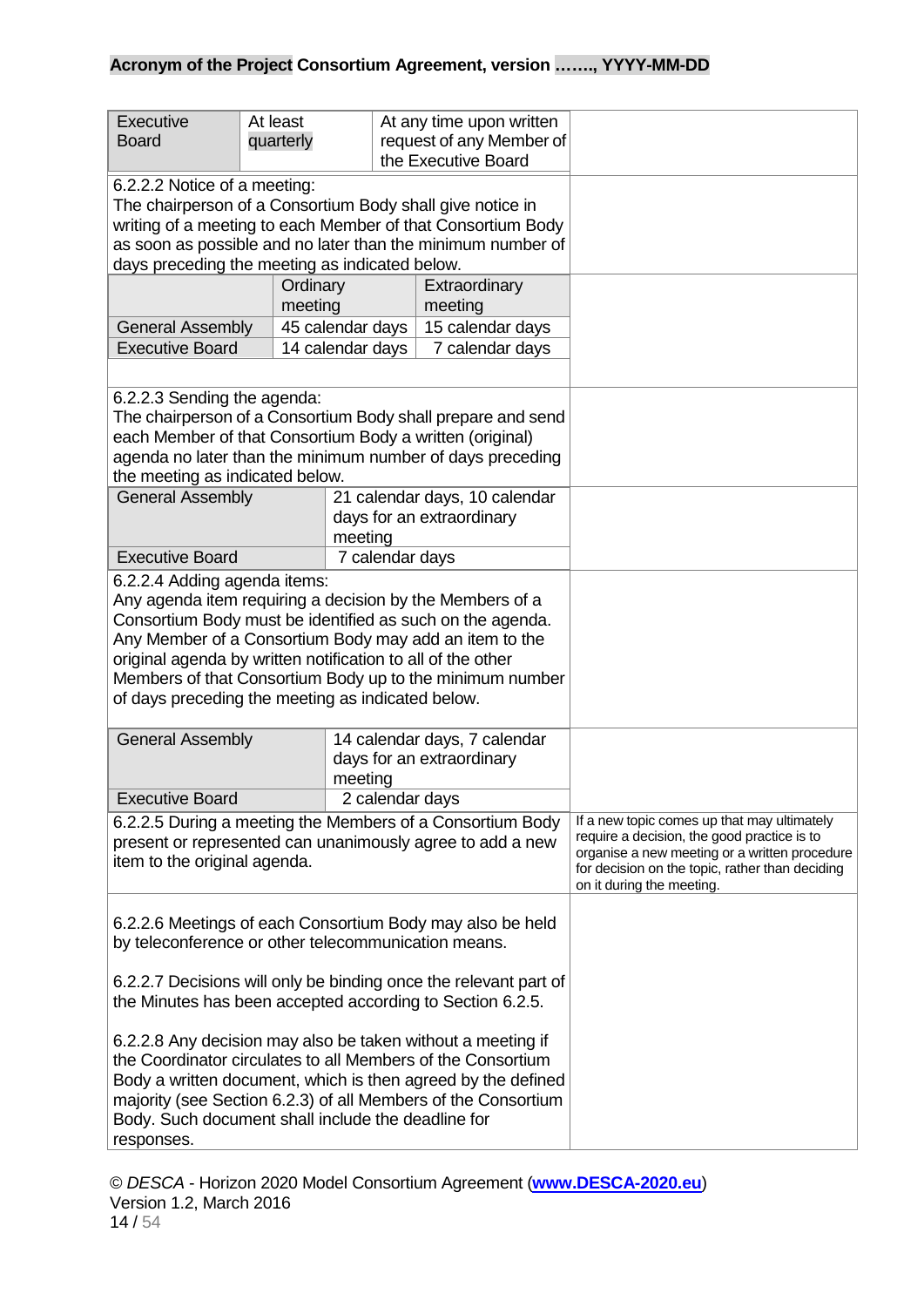| Decisions taken without a meeting shall be considered as<br>accepted if, within the period set out in article 6.2.4.4, no<br>Member has sent an objection in writing to the chairperson.<br>The decisions will be binding after the chairperson sends to all<br>Members of the Consortium Body and to the Coordinator a<br>written notification of this acceptance.                                                                |                                                                                                                                          |
|------------------------------------------------------------------------------------------------------------------------------------------------------------------------------------------------------------------------------------------------------------------------------------------------------------------------------------------------------------------------------------------------------------------------------------|------------------------------------------------------------------------------------------------------------------------------------------|
| 6.2.3 Voting rules and quorum                                                                                                                                                                                                                                                                                                                                                                                                      |                                                                                                                                          |
| 6.2.3.1 Each Consortium Body shall not deliberate and decide<br>validly unless two-thirds (2/3) of its Members are present or<br>represented (quorum).                                                                                                                                                                                                                                                                             |                                                                                                                                          |
| If the quorum is not reached, the chairperson of the<br>Consortium Body shall convene another ordinary meeting<br>within 15 calendar days. If in this meeting the quorum is not<br>reached once more, the chairperson shall convene an<br>extraordinary meeting, which shall be entitled to decide even if<br>less than the quorum of Members are present or represented.<br>6.2.3.2 Each Member of a Consortium Body present or   |                                                                                                                                          |
| represented in the meeting shall have one vote.                                                                                                                                                                                                                                                                                                                                                                                    |                                                                                                                                          |
| 6.2.3.3 A Party which the General Assembly has declared<br>according to Section 4.2 to be a Defaulting Party may not vote.                                                                                                                                                                                                                                                                                                         |                                                                                                                                          |
| 6.2.3.4 Decisions shall be taken by a majority of two-thirds<br>(2/3) of the votes cast.                                                                                                                                                                                                                                                                                                                                           |                                                                                                                                          |
| 6.2.4 Veto rights                                                                                                                                                                                                                                                                                                                                                                                                                  |                                                                                                                                          |
| 6.2.4.1 A Member which can show that its own work, time for<br>performance, costs, liabilities, intellectual property rights or<br>other legitimate interests would be severely affected by a<br>decision of a Consortium Body may exercise a veto with<br>respect to the corresponding decision or relevant part of the<br>decision.                                                                                              | "Own work" covers the work under the<br>responsibility of the Member. This can include<br>tasks to be fulfilled by Linked Third Parties. |
| 6.2.4.2 When the decision is foreseen on the original agenda,<br>a Member may veto such a decision during the meeting only.                                                                                                                                                                                                                                                                                                        |                                                                                                                                          |
| 6.2.4.3 When a decision has been taken on a new item added<br>to the agenda before or during the meeting, a Member may<br>veto such decision during the meeting and within 15 calendar<br>days after the draft minutes of the meeting are sent. A Party<br>that is not a Member of a particular Consortium Body may veto<br>a decision within the same number of calendar days after the<br>draft minutes of the meeting are sent. |                                                                                                                                          |
| 6.2.4.4 When a decision has been taken without a meeting a<br>Member may veto such decision within 15 calendar days after<br>written notification by the chairperson of the outcome of the                                                                                                                                                                                                                                         |                                                                                                                                          |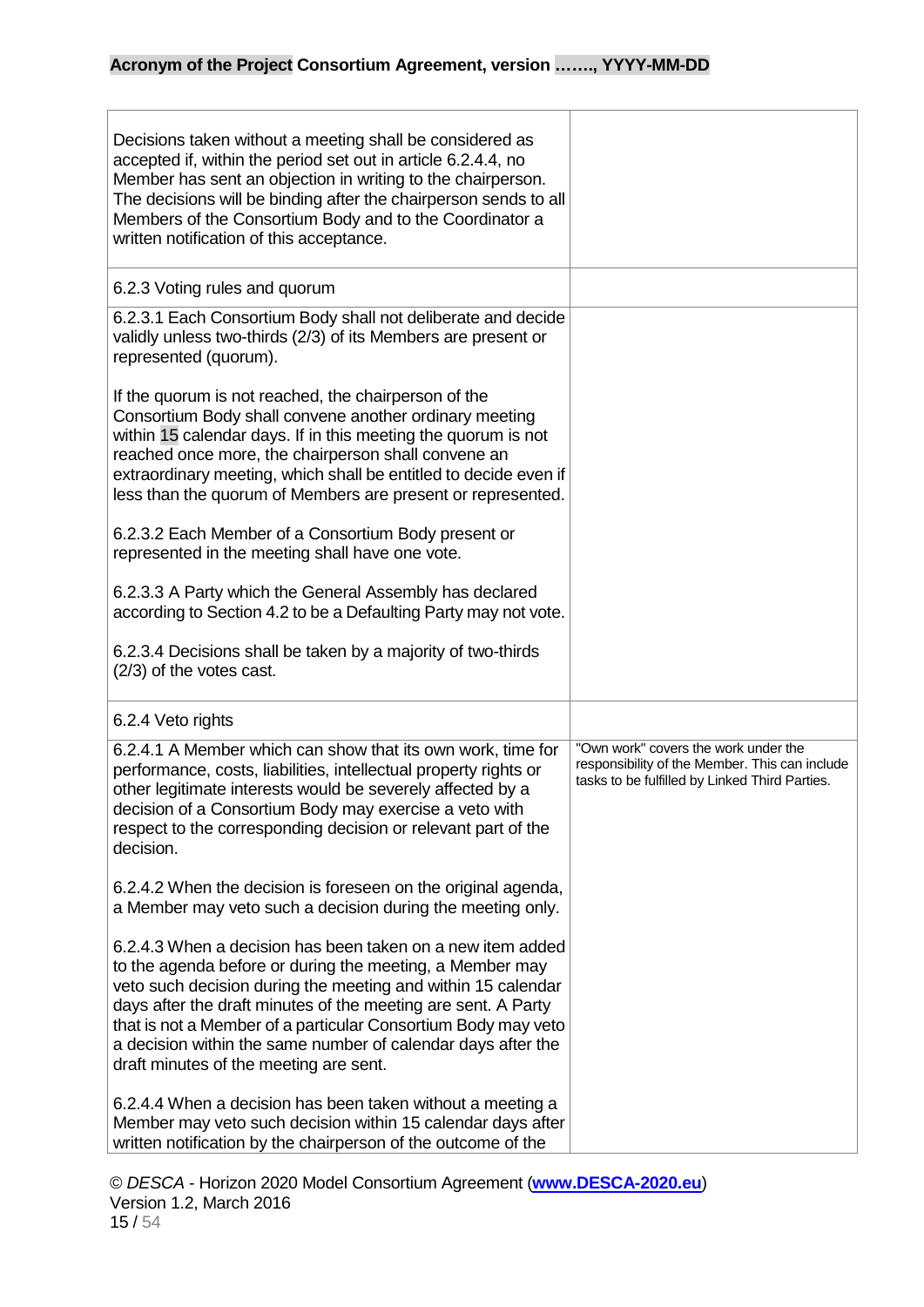| vote.                                                                                                                                                                                                                                                                                                              |                                                                                                                                                                                                                                           |
|--------------------------------------------------------------------------------------------------------------------------------------------------------------------------------------------------------------------------------------------------------------------------------------------------------------------|-------------------------------------------------------------------------------------------------------------------------------------------------------------------------------------------------------------------------------------------|
| 6.2.4.5 In case of exercise of veto, the Members of the related<br>Consortium Body shall make every effort to resolve the matter<br>which occasioned the veto to the general satisfaction of all its<br>Members.                                                                                                   |                                                                                                                                                                                                                                           |
| 6.2.4.6 A Party may neither veto decisions relating to its<br>identification to be in breach of its obligations nor to its<br>identification as a Defaulting Party. The Defaulting Party may<br>not veto decisions relating to its participation and termination<br>in the consortium or the consequences of them. | The alleged Defaulting Party may vote but may<br>not exercise its veto right.                                                                                                                                                             |
| 6.2.4.7 A Party requesting to leave the consortium may not<br>veto decisions relating thereto.                                                                                                                                                                                                                     |                                                                                                                                                                                                                                           |
| 6.2.5 Minutes of meetings                                                                                                                                                                                                                                                                                          |                                                                                                                                                                                                                                           |
| 6.2.5.1 The chairperson of a Consortium Body shall produce<br>written minutes of each meeting which shall be the formal<br>record of all decisions taken. He/she shall send the draft<br>minutes to all Members within 10 calendar days of the<br>meeting.                                                         |                                                                                                                                                                                                                                           |
| 6.2.5.2 The minutes shall be considered as accepted if, within<br>15 calendar days from sending, no Member has sent an<br>objection in writing to the chairperson with respect to the<br>accuracy of the draft of the minutes.                                                                                     |                                                                                                                                                                                                                                           |
| 6.2.5.3 The chairperson shall send the accepted minutes to all<br>the Members of the Consortium Body and to the Coordinator,<br>who shall safeguard them.<br>If requested the Coordinator shall provide authenticated<br>duplicates to Parties.                                                                    |                                                                                                                                                                                                                                           |
| 6.3 Specific operational procedures for the Consortium Bodies                                                                                                                                                                                                                                                      |                                                                                                                                                                                                                                           |
| 6.3.1 General Assembly                                                                                                                                                                                                                                                                                             |                                                                                                                                                                                                                                           |
| In addition to the rules described in Section 6.2, the following<br>rules apply:                                                                                                                                                                                                                                   |                                                                                                                                                                                                                                           |
| 6.3.1.1 Members                                                                                                                                                                                                                                                                                                    |                                                                                                                                                                                                                                           |
| 6.3.1.1.1 The General Assembly shall consist of one<br>representative of each Party (hereinafter General Assembly<br>Member).                                                                                                                                                                                      | The Party must ensure internally that the<br>person acting at a meeting has the necessary<br>authority or has obtained a mandate from the<br>competent officer/s for the decisions to be<br>taken. As the agenda is circulated before the |
| 6.3.1.1.2 Each General Assembly Member shall be deemed to<br>be duly authorised to deliberate, negotiate and decide on all<br>matters listed in Section 6.3.1.2. of this Consortium<br>Agreement.                                                                                                                  | meeting, with decision items marked, any<br>necessary internal authorisation can be<br>obtained in advance.                                                                                                                               |
| 6.3.1.1.3 The Coordinator shall chair all meetings of the                                                                                                                                                                                                                                                          | If the person who attends the meeting is not<br>authorised by his or her institution or company<br>to make a proposed decision on behalf of that                                                                                          |

© *DESCA* - Horizon 2020 Model Consortium Agreement (**[www.DESCA-2020.eu](http://www.desca-2020.eu/)**) Version 1.2, March 2016 16 / 54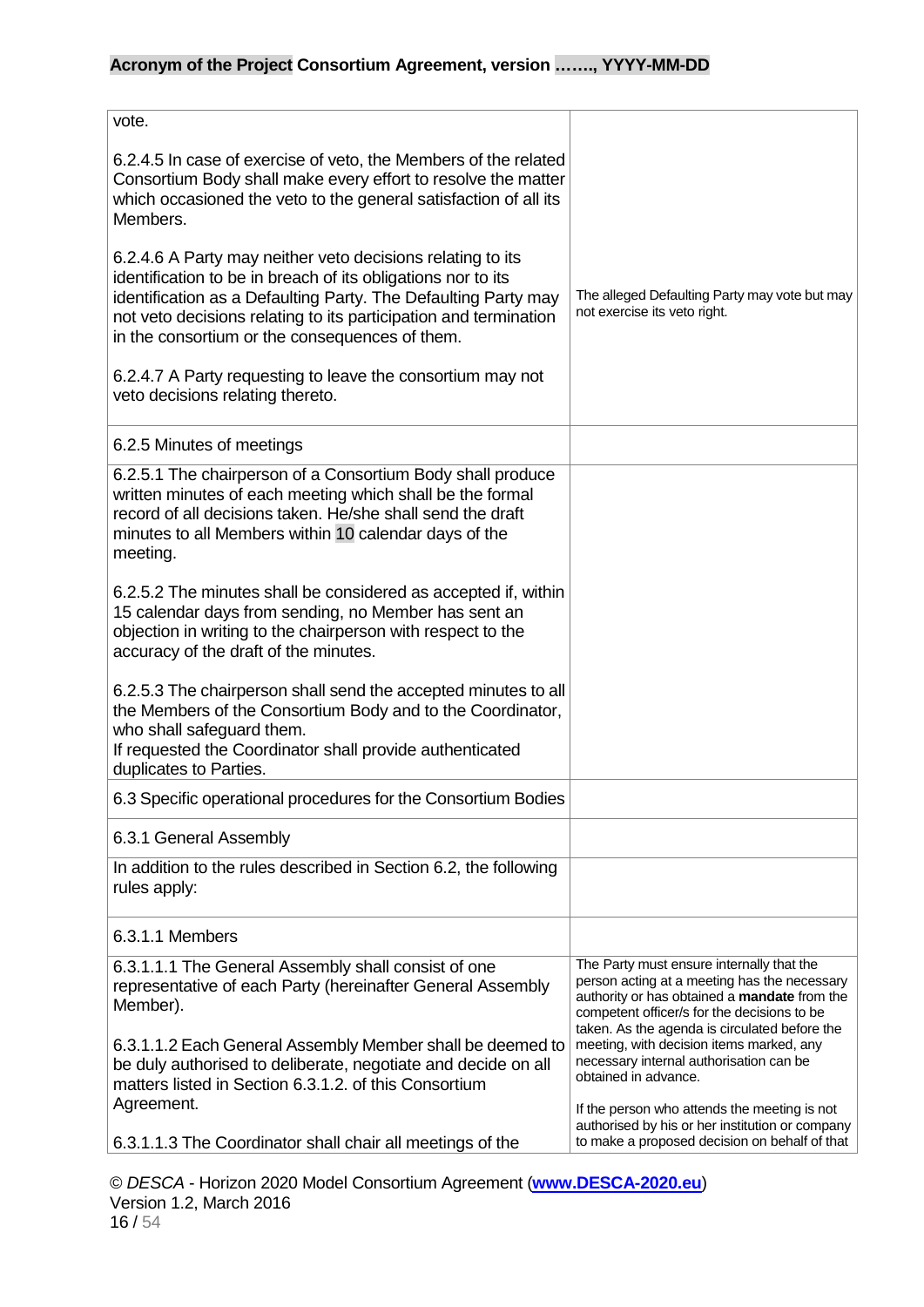| General Assembly, unless decided otherwise in a meeting of<br>the General Assembly.<br>6.3.1.1.4 The Parties agree to abide by all decisions of the<br>General Assembly.<br>This does not prevent the Parties to submit a dispute to<br>resolution in accordance with the provisions of Settlement of<br>disputes in Section 11.8.                                                                                                                                                                                                                                                                                                                                                                                                                                                                                                                               | institution or company, a mecanism inside the<br>organisation has to ensure that the information<br>on such decision to be taken is transferred to<br>the authorised representative for his or her<br>institution or company beforehand for decision<br>on how to vote. |
|------------------------------------------------------------------------------------------------------------------------------------------------------------------------------------------------------------------------------------------------------------------------------------------------------------------------------------------------------------------------------------------------------------------------------------------------------------------------------------------------------------------------------------------------------------------------------------------------------------------------------------------------------------------------------------------------------------------------------------------------------------------------------------------------------------------------------------------------------------------|-------------------------------------------------------------------------------------------------------------------------------------------------------------------------------------------------------------------------------------------------------------------------|
| 6.3.1.2 Decisions                                                                                                                                                                                                                                                                                                                                                                                                                                                                                                                                                                                                                                                                                                                                                                                                                                                |                                                                                                                                                                                                                                                                         |
| The General Assembly shall be free to act on its own initiative<br>to formulate proposals and take decisions in accordance with<br>the procedures set out herein. In addition, all proposals made<br>by the Executive Board shall also be considered and decided<br>upon by the General Assembly.                                                                                                                                                                                                                                                                                                                                                                                                                                                                                                                                                                |                                                                                                                                                                                                                                                                         |
| The following decisions shall be taken by the General<br>Assembly:                                                                                                                                                                                                                                                                                                                                                                                                                                                                                                                                                                                                                                                                                                                                                                                               |                                                                                                                                                                                                                                                                         |
| Content, finances and intellectual property rights                                                                                                                                                                                                                                                                                                                                                                                                                                                                                                                                                                                                                                                                                                                                                                                                               |                                                                                                                                                                                                                                                                         |
| Proposals for changes to Annexes 1 and 2 of the Grant<br>Agreement to be agreed by the Funding Authority<br>Changes to the Consortium Plan<br>Modifications to Attachment 1 (Background Included)<br>Additions to Attachment 3 (List of Third Parties for<br>simplified transfer according to Section 8.3.2)<br>Additions to Attachment 4 (Identified Affiliated Entities)                                                                                                                                                                                                                                                                                                                                                                                                                                                                                       |                                                                                                                                                                                                                                                                         |
| Evolution of the consortium                                                                                                                                                                                                                                                                                                                                                                                                                                                                                                                                                                                                                                                                                                                                                                                                                                      |                                                                                                                                                                                                                                                                         |
| Entry of a new Party to the consortium and approval of the<br>settlement on the conditions of the accession of such a<br>new Party<br>Withdrawal of a Party from the consortium and the<br>approval of the settlement on the conditions of the<br>withdrawal<br>Identification of a breach by a Party of its obligations under<br>this Consortium Agreement or the Grant Agreement<br>Declaration of a Party to be a Defaulting Party<br>Remedies to be performed by a Defaulting Party<br>Termination of a Defaulting Party's participation in the<br>consortium and measures relating thereto<br>Proposal to the Funding Authority for a change of the<br>Coordinator<br>Proposal to the Funding Authority for suspension of all or<br>part of the Project<br>Proposal to the Funding Authority for termination of the<br>Project and the Consortium Agreement | The identification of the breach is a first step in<br>accordance with the procedure in 4.2 before<br>declaring a Party as a Defaulting Party.                                                                                                                          |
| Appointments                                                                                                                                                                                                                                                                                                                                                                                                                                                                                                                                                                                                                                                                                                                                                                                                                                                     |                                                                                                                                                                                                                                                                         |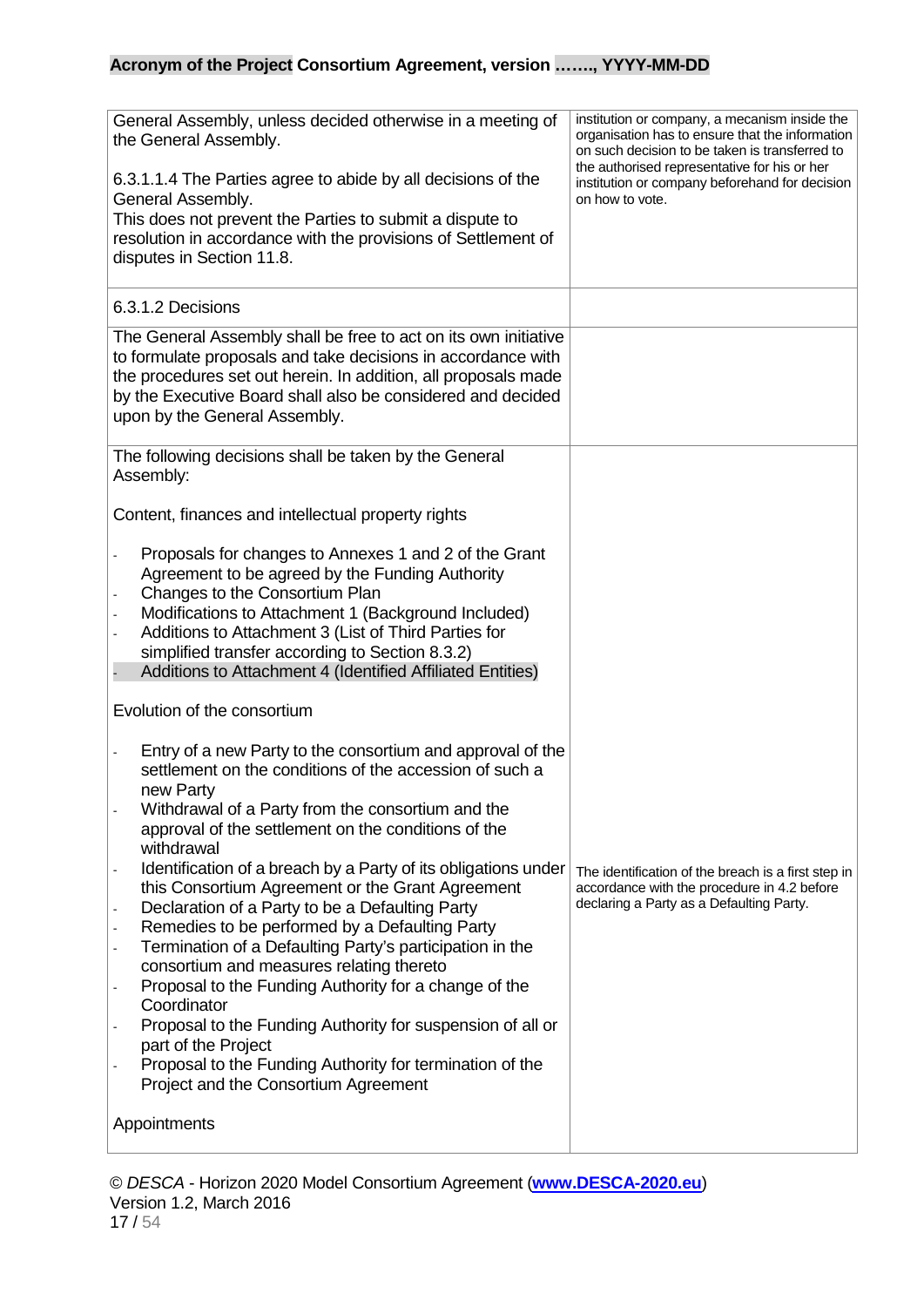| On the basis of the Grant Agreement, the appointment if<br>necessary of:                                                                                                                                                                                                                                                       |                                                                                                                                               |
|--------------------------------------------------------------------------------------------------------------------------------------------------------------------------------------------------------------------------------------------------------------------------------------------------------------------------------|-----------------------------------------------------------------------------------------------------------------------------------------------|
| <b>Executive Board Members</b>                                                                                                                                                                                                                                                                                                 |                                                                                                                                               |
| 6.3.2 Executive Board                                                                                                                                                                                                                                                                                                          |                                                                                                                                               |
| In addition to the rules in Section 6.2, the following rules shall<br>apply:                                                                                                                                                                                                                                                   |                                                                                                                                               |
| 6.3.2.1 Members                                                                                                                                                                                                                                                                                                                |                                                                                                                                               |
| The Executive Board shall consist of the Coordinator and the<br>Parties appointed by the General Assembly.                                                                                                                                                                                                                     |                                                                                                                                               |
| The Coordinator shall chair all meetings of the Executive<br>Board, unless decided otherwise by a majority of two-thirds.                                                                                                                                                                                                      |                                                                                                                                               |
| 6.3.2.2 Minutes of meetings                                                                                                                                                                                                                                                                                                    |                                                                                                                                               |
| Minutes of Executive Board meetings, once accepted, shall be<br>sent by the Coordinator to the General Assembly Members for<br>information.                                                                                                                                                                                    |                                                                                                                                               |
| 6.3.2.3 Tasks                                                                                                                                                                                                                                                                                                                  |                                                                                                                                               |
| 6.3.2.3.1 The Executive Board shall prepare the meetings,<br>propose decisions and prepare the agenda of the General<br>Assembly according to Section 6.3.1.2.                                                                                                                                                                 |                                                                                                                                               |
| 6.3.2.3.2 The Executive Board shall seek a consensus among<br>the Parties.                                                                                                                                                                                                                                                     |                                                                                                                                               |
| 6.3.2.3.3 The Executive Board shall be responsible for the<br>proper execution and implementation of the decisions of the<br>General Assembly.                                                                                                                                                                                 |                                                                                                                                               |
| 6.3.2.3.4 The Executive Board shall monitor the effective and<br>efficient implementation of the Project.                                                                                                                                                                                                                      |                                                                                                                                               |
| 6.3.2.3.5 In addition, the Executive Board shall collect<br>information at least every 6 months on the progress of the<br>Project, examine that information to assess the compliance of<br>the Project with the Consortium Plan and, if necessary,<br>propose modifications of the Consortium Plan to the General<br>Assembly. |                                                                                                                                               |
| 6.3.2.3.6 The Executive Board shall:<br>agree on the Members of the Management Support Team,<br>upon a proposal by the Coordinator<br>support the Coordinator in preparing meetings with the                                                                                                                                   | The first bullet point option is related to optional<br>Section 6.5 which organises the role and the<br>tasks of the Management Support Team. |
| Funding Authority and in preparing related data and                                                                                                                                                                                                                                                                            |                                                                                                                                               |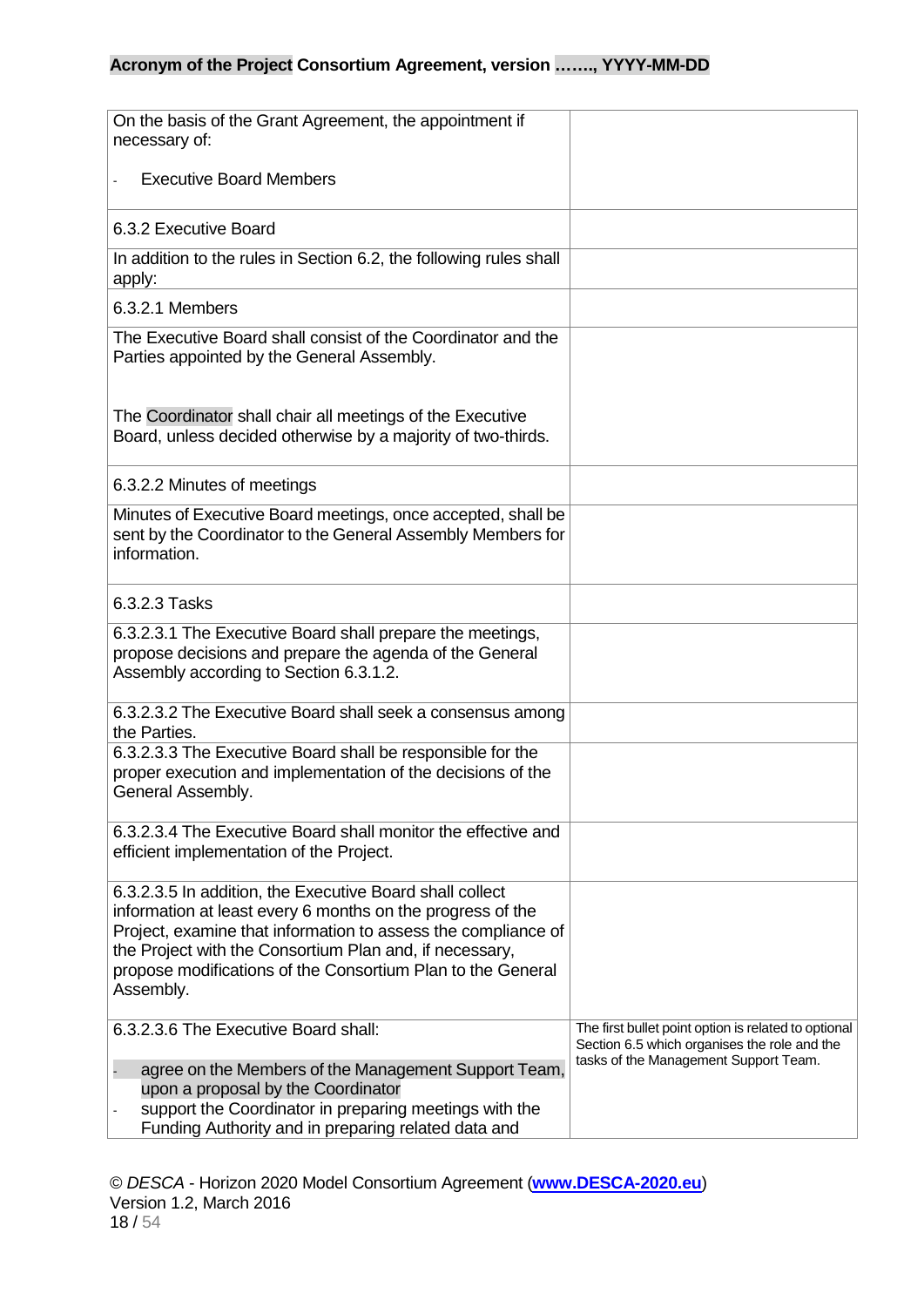| deliverables<br>prepare the content and timing of press releases and joint<br>publications by the consortium or proposed by the Funding<br>Authority in respect of the procedures of the Grant<br>Agreement Article 29.                                                                                                                                                                                                                                                                                                                                                                                                                                                                                                                                                                                                                                        |                                                                                                                                                                                                                                                                                                                                                  |
|----------------------------------------------------------------------------------------------------------------------------------------------------------------------------------------------------------------------------------------------------------------------------------------------------------------------------------------------------------------------------------------------------------------------------------------------------------------------------------------------------------------------------------------------------------------------------------------------------------------------------------------------------------------------------------------------------------------------------------------------------------------------------------------------------------------------------------------------------------------|--------------------------------------------------------------------------------------------------------------------------------------------------------------------------------------------------------------------------------------------------------------------------------------------------------------------------------------------------|
| 6.3.2.3.7 In the case of abolished tasks as a result of a<br>decision of the General Assembly, the Executive Board shall<br>advise the General Assembly on ways to rearrange tasks and<br>budgets of the Parties concerned. Such rearrangement shall<br>take into consideration the legitimate commitments taken prior<br>to the decisions, which cannot be cancelled.                                                                                                                                                                                                                                                                                                                                                                                                                                                                                         |                                                                                                                                                                                                                                                                                                                                                  |
|                                                                                                                                                                                                                                                                                                                                                                                                                                                                                                                                                                                                                                                                                                                                                                                                                                                                |                                                                                                                                                                                                                                                                                                                                                  |
| 6.4 Coordinator                                                                                                                                                                                                                                                                                                                                                                                                                                                                                                                                                                                                                                                                                                                                                                                                                                                |                                                                                                                                                                                                                                                                                                                                                  |
| 6.4.1 The Coordinator shall be the intermediary between the<br>Parties and the Funding Authority and shall perform all tasks<br>assigned to it as described in the Grant Agreement and in this<br>Consortium Agreement.<br>6.4.2 In particular, the Coordinator shall be responsible for:                                                                                                                                                                                                                                                                                                                                                                                                                                                                                                                                                                      | Specific requested documents could, for<br>example, be related in particular to activities<br>raising ethical and security issues or involving<br>human embryos or human embryonic stem<br>cells or dual-use goods or dangerous materials<br>and substances<br>See Chapter 4, Section 4 of the Grant<br>Agreement (Rights and obligations of the |
| monitoring compliance by the Parties with their obligations<br>keeping the address list of Members and other contact<br>persons updated and available<br>collecting, reviewing to verify consistency and submitting<br>reports, other deliverables (including financial statements<br>and related certifications) and specific requested<br>documents to the Funding Authority<br>transmitting documents and information connected with<br>the Project to any other Parties concerned<br>administering the financial contribution of the Funding<br>Authority and fulfilling the financial tasks described in<br>Section 7.3<br>providing, upon request, the Parties with official copies or<br>originals of documents that are in the sole possession of<br>the Coordinator when such copies or originals are<br>necessary for the Parties to present claims. | Parties).<br>The coordinator may delegate or subcontract<br>part of the coordination tasks only within the<br>limits of Article 41.2 of the Grant Agreement.                                                                                                                                                                                     |
| If one or more of the Parties is late in submission of any project<br>deliverable, the Coordinator may nevertheless submit the<br>other Parties' project deliverables and all other documents<br>required by the Grant Agreement to the Funding Authority in<br>time.                                                                                                                                                                                                                                                                                                                                                                                                                                                                                                                                                                                          |                                                                                                                                                                                                                                                                                                                                                  |
| 6.4.3 If the Coordinator fails in its coordination tasks, the<br>General Assembly may propose to the Funding Authority to<br>change the Coordinator.                                                                                                                                                                                                                                                                                                                                                                                                                                                                                                                                                                                                                                                                                                           |                                                                                                                                                                                                                                                                                                                                                  |
| 6.4.4 The Coordinator shall not be entitled to act or to make<br>legally binding declarations on behalf of any other Party or of                                                                                                                                                                                                                                                                                                                                                                                                                                                                                                                                                                                                                                                                                                                               | Things the Coordinator is explicitly allowed to<br>do under the Consortium Agreement are,<br>- countersigning Attachment 2 (accession                                                                                                                                                                                                            |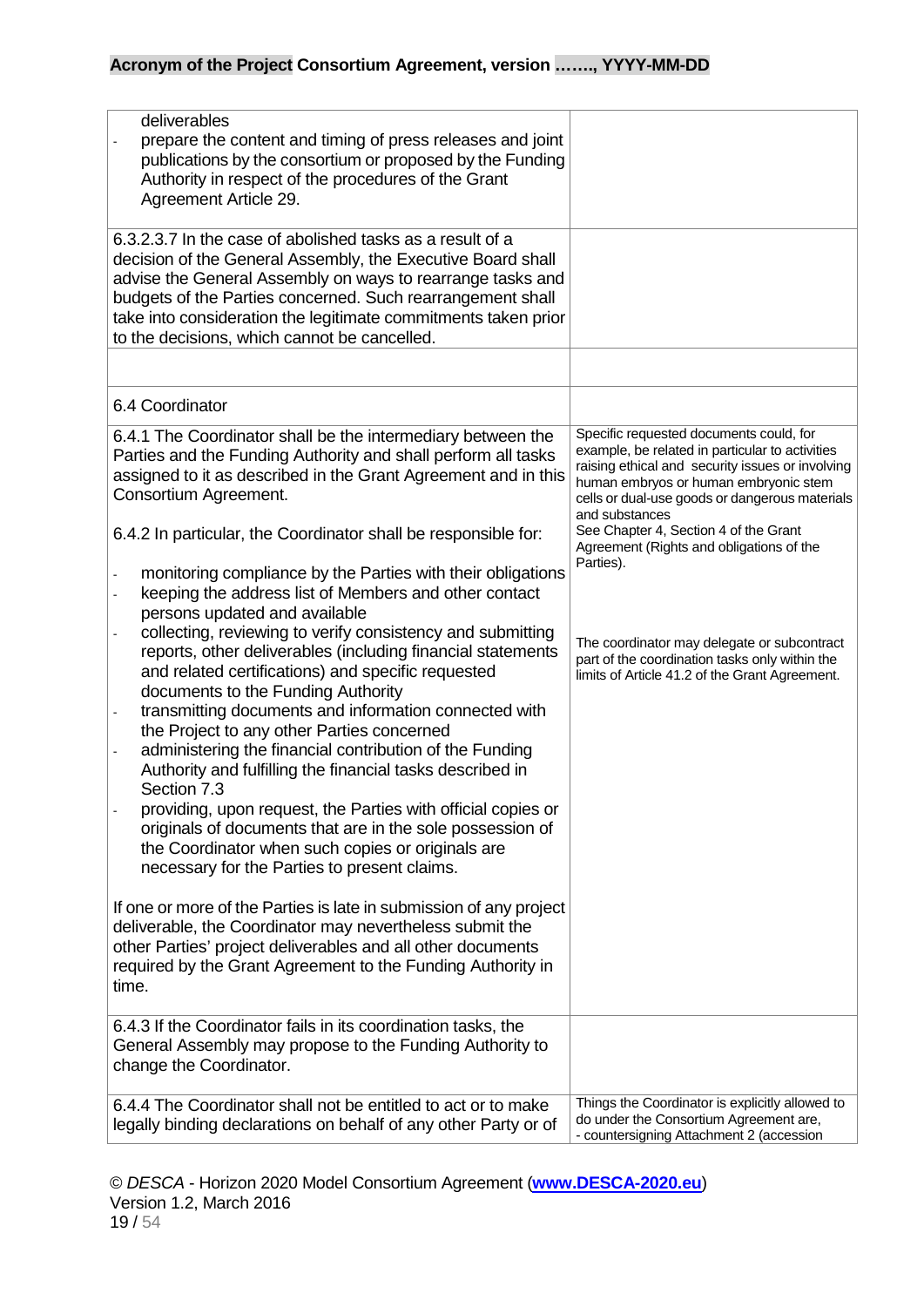| the consortium, unless explicitly stated otherwise in the Grant<br>Agreement or this Consortium Agreement<br>6.4.5 The Coordinator shall not enlarge its role beyond the<br>tasks specified in this Consortium Agreement and in the Grant<br>Agreement.                                                                                                                                                                                                                                                                                                                                                                                                                                                                                                                                                                                                      | document) of this Consortium Agreement with<br>a new Party in response to a decision taken by<br>the responsible Consortium Body under to<br>Section 3.1 of this Consortium Agreement ; or<br>- signing a Non-Disclosure Agreement with<br>each member of the External Expert Advisory<br>Board in accordance with Section 6.6. |
|--------------------------------------------------------------------------------------------------------------------------------------------------------------------------------------------------------------------------------------------------------------------------------------------------------------------------------------------------------------------------------------------------------------------------------------------------------------------------------------------------------------------------------------------------------------------------------------------------------------------------------------------------------------------------------------------------------------------------------------------------------------------------------------------------------------------------------------------------------------|---------------------------------------------------------------------------------------------------------------------------------------------------------------------------------------------------------------------------------------------------------------------------------------------------------------------------------|
| [Option: 6.5 Management Support Team                                                                                                                                                                                                                                                                                                                                                                                                                                                                                                                                                                                                                                                                                                                                                                                                                         |                                                                                                                                                                                                                                                                                                                                 |
| (Optional, where foreseen in Grant Agreement or otherwise<br>decided by the consortium)                                                                                                                                                                                                                                                                                                                                                                                                                                                                                                                                                                                                                                                                                                                                                                      |                                                                                                                                                                                                                                                                                                                                 |
| The Management Support Team shall be proposed by the<br>Coordinator. It shall be appointed by the Executive Board and<br>shall assist and facilitate the work of the Executive Board and<br>the Coordinator for executing the decisions of the General<br>Assembly as well as the day-to-day management of the<br>Project.]                                                                                                                                                                                                                                                                                                                                                                                                                                                                                                                                  |                                                                                                                                                                                                                                                                                                                                 |
| [Option: 6.6 External Expert Advisory Board (EEAB)                                                                                                                                                                                                                                                                                                                                                                                                                                                                                                                                                                                                                                                                                                                                                                                                           |                                                                                                                                                                                                                                                                                                                                 |
| (Optional, where foreseen in the Grant Agreement or<br>otherwise decided by the consortium)                                                                                                                                                                                                                                                                                                                                                                                                                                                                                                                                                                                                                                                                                                                                                                  |                                                                                                                                                                                                                                                                                                                                 |
| An External Expert Advisory Board (EEAB) will be appointed<br>and steered by the Executive Board. The EEAB shall assist<br>and facilitate the decisions made by the General Assembly.<br>The Coordinator will ensure that a non-disclosure agreement<br>is executed between all Parties and each EEAB member. Its<br>terms shall be not less stringent than those stipulated in this<br>Consortium Agreement and it shall be concluded no later than<br>30 calendar days after their nomination or before any<br>confidential information will be exchanged, whichever date is<br>earlier. The Coordinator shall write the minutes of the EEAB<br>meetings and prepare the implementation of the EEAB's<br>suggestions. The EEAB members shall be allowed to<br>participate in General Assembly meetings upon invitation but<br>have not any voting rights.] |                                                                                                                                                                                                                                                                                                                                 |

<span id="page-19-0"></span>

| <b>Section 7: Financial provisions</b>                                                                                                                                                                                                                         |                                                                                                                                                                                                                                                                                                                                 |
|----------------------------------------------------------------------------------------------------------------------------------------------------------------------------------------------------------------------------------------------------------------|---------------------------------------------------------------------------------------------------------------------------------------------------------------------------------------------------------------------------------------------------------------------------------------------------------------------------------|
| 7.1 General Principles                                                                                                                                                                                                                                         |                                                                                                                                                                                                                                                                                                                                 |
| 7.1.1 Distribution of Financial Contribution                                                                                                                                                                                                                   |                                                                                                                                                                                                                                                                                                                                 |
| The financial contribution of the Funding Authority to the<br>Project shall be distributed by the Coordinator according to:<br>- the Consortium Plan<br>- the approval of reports by the Funding Authority, and<br>- the provisions of payment in Section 7.3. | According to Article 4.2 of the Grant<br>Agreement, Beneficiaries are allowed to<br>transfer budget between different activities<br>and between themselves.<br>Consequently, in Horizon 2020 it is in the<br>consortium's authority to implement the<br>redistribution of tasks and budget according to<br>the Consortium Plan. |

© *DESCA* - Horizon 2020 Model Consortium Agreement (**[www.DESCA-2020.eu](http://www.desca-2020.eu/)**) Version 1.2, March 2016 20 / 54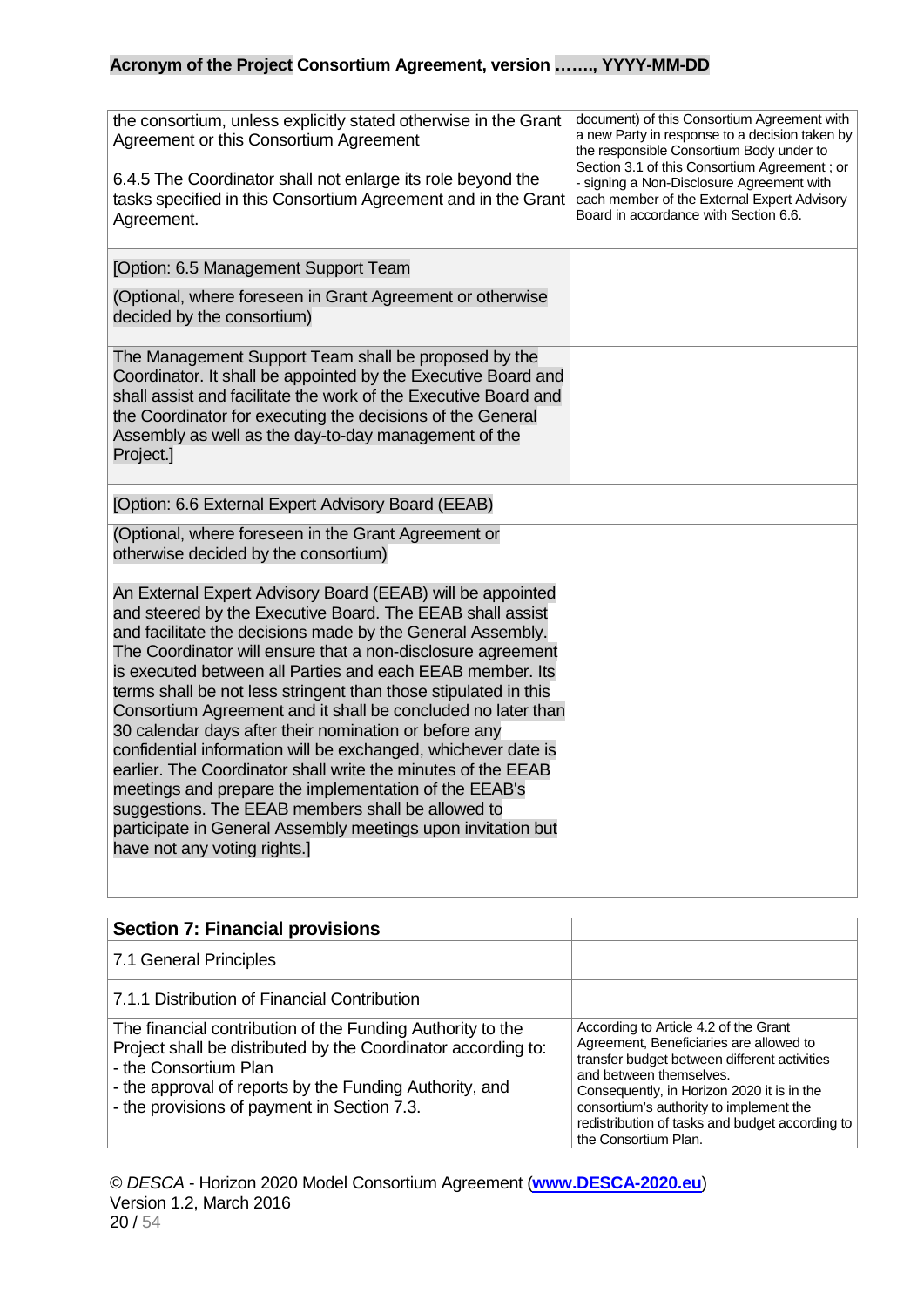| A Party shall be funded only for its tasks carried out in<br>accordance with the Consortium Plan.                                                                                                                                                                                                                                                                                                                                                                                                                                  | The updating of the Consortium Plan including<br>the re-budgeting process characterises the<br>following cycle:<br>decision on the Consortium Plan (Grant<br>Agreement Annexes 1 and 2 as starting<br>point)<br>implementation of the Consortium Plan<br>reporting of the implemented activities<br>approval of reports/deliverables by the<br><b>Funding Authority</b><br>actualisation and re-planning for the next<br>Consortium Plan<br>decision on this proposed Consortium<br>Plan by the General Assembly<br>next management cycle of actualisation<br>of the Consortium Plan including the<br>re-budgeting.<br>As a consequence the description of the action<br>in Annex 1 and the budget in Annex 2 may<br>have to be updated following re-planning.<br>See also elucidation to "Consortium Plan" in<br>the definitions section.                                                                                                                                                                                                                                                    |
|------------------------------------------------------------------------------------------------------------------------------------------------------------------------------------------------------------------------------------------------------------------------------------------------------------------------------------------------------------------------------------------------------------------------------------------------------------------------------------------------------------------------------------|-----------------------------------------------------------------------------------------------------------------------------------------------------------------------------------------------------------------------------------------------------------------------------------------------------------------------------------------------------------------------------------------------------------------------------------------------------------------------------------------------------------------------------------------------------------------------------------------------------------------------------------------------------------------------------------------------------------------------------------------------------------------------------------------------------------------------------------------------------------------------------------------------------------------------------------------------------------------------------------------------------------------------------------------------------------------------------------------------|
| 7.1.2 Justifying Costs                                                                                                                                                                                                                                                                                                                                                                                                                                                                                                             |                                                                                                                                                                                                                                                                                                                                                                                                                                                                                                                                                                                                                                                                                                                                                                                                                                                                                                                                                                                                                                                                                               |
| In accordance with its own usual accounting and management<br>principles and practices, each Party shall be solely responsible<br>for justifying its costs with respect to the Project towards the<br>Funding Authority. Neither the Coordinator nor any of the other<br>Parties shall be in any way liable or responsible for such<br>justification of costs towards the Funding Authority.                                                                                                                                       | This accounting system cannot be affected by<br>the Funding Authority, by the consortium or<br>one of the Parties, as is stated in the Grant<br>Agreement. Experience shows that this is<br>often not well understood and in consequence<br>gives rise to certain problems. Making it part of<br>this CA, is to ensure that the principle is<br>maintained.                                                                                                                                                                                                                                                                                                                                                                                                                                                                                                                                                                                                                                                                                                                                   |
| 7.1.3 Funding Principles                                                                                                                                                                                                                                                                                                                                                                                                                                                                                                           |                                                                                                                                                                                                                                                                                                                                                                                                                                                                                                                                                                                                                                                                                                                                                                                                                                                                                                                                                                                                                                                                                               |
| A Party that spends less than its allocated share of the budget<br>as set out in the Consortium Plan or $-$ in case of<br>reimbursement via unit costs - implements less units than<br>foreseen in the Consortium Plan will be funded in accordance<br>with its actual duly justified eligible costs only.<br>A Party that spends more than its allocated share of the<br>budget as set out in the Consortium Plan will be funded only in<br>respect of duly justified eligible costs up to an amount not<br>exceeding that share. | It is recommended that the consortium<br>establishes a regular financial reporting and<br>monitoring throughout the project in order to<br>foresee deviations from the financial plan and<br>to mitigate them if required. This monitoring<br>would usually be performed by the<br>management team of the project.<br>The Grant Agreement explicitly gives a<br>consortium the possibility to shift tasks<br>and/or money between Parties.<br>This is one reason for having a Consortium<br>Plan that can be different from the actual<br>Annex 1.<br>[see also Section 7.1.1. and Section 1.2 for<br>elucidation]<br>This section makes sure that Parties will not be<br>able to spend more than is permitted by the<br>budget in the Consortium Plan.<br>In case a Party spends more money, it may<br>ask for a supplement. Such request shall be<br>addressed to the General Assembly (see<br>Section 6.3.1.2 [GOV LP] / 6.3.6 [GOV SP]).<br>In cases the Consortium Plan is not deviating<br>from Annex 1 this provision falls back to the<br>standard provisions in the Grant Agreement, |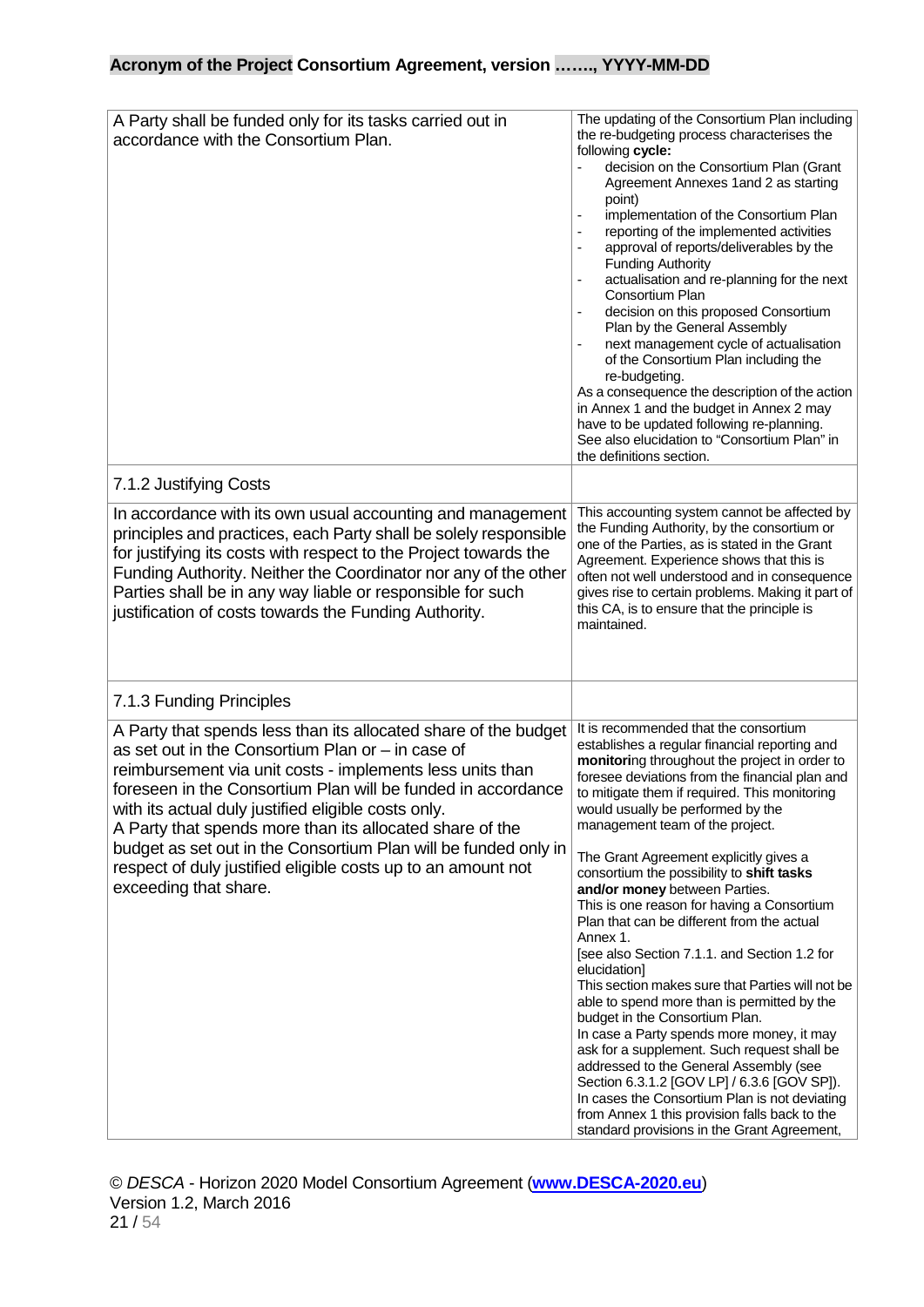|                                                                                                                                                                                                                                                                                                                                                                                                                                                                                                                                                                                                                                                                       | with the same effect.<br>A Party may receive an additional contribution<br>if at the end of the project the total eligible<br>costs claimed allow a reallocation of unspent<br>EU contribution among the consortium $-$ to be<br>decided in the General Assembly. |
|-----------------------------------------------------------------------------------------------------------------------------------------------------------------------------------------------------------------------------------------------------------------------------------------------------------------------------------------------------------------------------------------------------------------------------------------------------------------------------------------------------------------------------------------------------------------------------------------------------------------------------------------------------------------------|-------------------------------------------------------------------------------------------------------------------------------------------------------------------------------------------------------------------------------------------------------------------|
| 7.1.4 Return of excess payments; receipts                                                                                                                                                                                                                                                                                                                                                                                                                                                                                                                                                                                                                             |                                                                                                                                                                                                                                                                   |
| 7.1.4.1 In any case of a Party having received excess<br>payments, the Party has to return the relevant amount to the<br>Coordinator without undue delay.<br>7.1.4.2 In case a Party earns any receipt that is deductible<br>from the total funding as set out in the Consortium Plan, the<br>deduction is only directed toward the Party earning such<br>income. The other Parties' financial share of the budget shall<br>not be affected by one Party's receipt. In case the relevant<br>receipt is more than the allocated share of the Party as set out<br>in the Consortium Plan, the Party shall reimburse the funding<br>reduction suffered by other Parties. | 7.1.4 deals with over- and underspending<br>(7.1.4.1) and with receipts (7.1.4.2).<br>For the treatment of receipts as per the Grant<br>Agreement, please refer to MGA Art. 5.3.                                                                                  |
| 7.1.5 Financial Consequences of the termination of the<br>participation of a Party                                                                                                                                                                                                                                                                                                                                                                                                                                                                                                                                                                                    |                                                                                                                                                                                                                                                                   |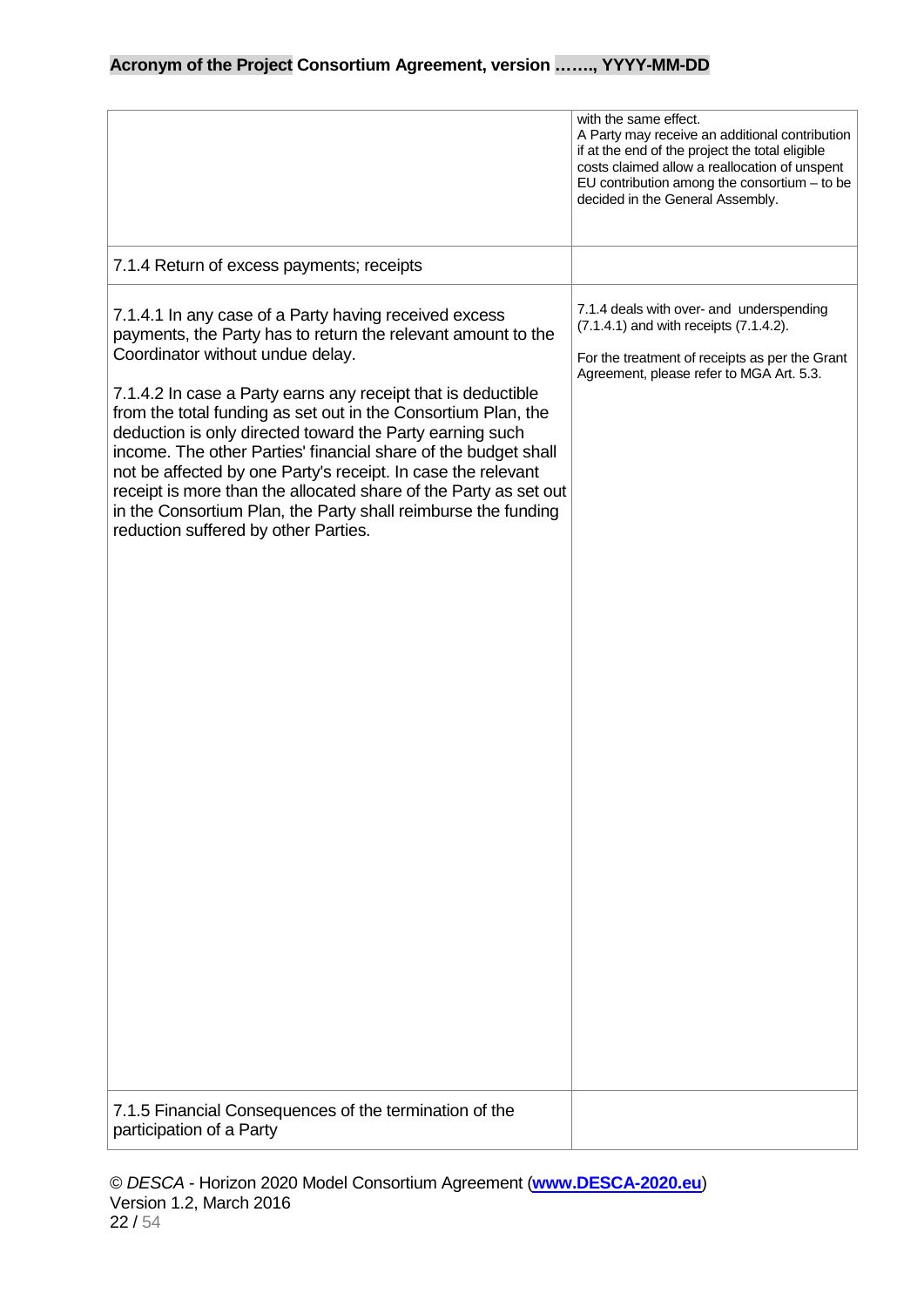| A Party leaving the consortium shall refund all payments it has<br>received except the amount of contribution accepted by the<br>Funding Authority or another contributor. Furthermore a<br>Defaulting Party shall, within the limits specified in Section 5.2<br>of this Consortium Agreement, bear any reasonable and<br>justifiable additional costs occurring to the other Parties in<br>order to perform its and their tasks.                                                                                                                                                                                                                                                                                                   |                                                                                                                                                                                                                                                                                                                                                                                                                                                                                                                                                                                                                                                                                                                                                                                                                                                                                                                                                                                                                                                                                                  |
|--------------------------------------------------------------------------------------------------------------------------------------------------------------------------------------------------------------------------------------------------------------------------------------------------------------------------------------------------------------------------------------------------------------------------------------------------------------------------------------------------------------------------------------------------------------------------------------------------------------------------------------------------------------------------------------------------------------------------------------|--------------------------------------------------------------------------------------------------------------------------------------------------------------------------------------------------------------------------------------------------------------------------------------------------------------------------------------------------------------------------------------------------------------------------------------------------------------------------------------------------------------------------------------------------------------------------------------------------------------------------------------------------------------------------------------------------------------------------------------------------------------------------------------------------------------------------------------------------------------------------------------------------------------------------------------------------------------------------------------------------------------------------------------------------------------------------------------------------|
| 7.2 Budgeting                                                                                                                                                                                                                                                                                                                                                                                                                                                                                                                                                                                                                                                                                                                        |                                                                                                                                                                                                                                                                                                                                                                                                                                                                                                                                                                                                                                                                                                                                                                                                                                                                                                                                                                                                                                                                                                  |
| The budget set out in the Consortium Plan shall be valued in<br>accordance with the usual accounting and management<br>principles and practices of the respective Parties.                                                                                                                                                                                                                                                                                                                                                                                                                                                                                                                                                           | Above all management challenges require<br>effective and regular (re-)budgeting of all<br>resources needed to execute the Project,<br>taking into account that 15% of the maximum<br>contribution will only be paid to the consortium<br>after the end of the project.<br>As a consequence of the (re-)budgeting<br>process an updated Consortium Plan will be<br>issued.<br>The consortium may face the need to fine tune<br>for different funding modes (eligible costs,<br>lump sum, flat rate and scale of unit costs)<br>within the Project. The various schemes may<br>be imposed by the Funding Authority and/or<br>implemented at the request of the consortium.<br>As a consequence these will be reflected in<br>the budget and the payment scheme for the<br>related task.<br>Referring to Innovation Actions that are<br>coordinated by a for-profit organisation that<br>thus only receives a funding rate of 70% it may<br>be discussed in the consortium whether an<br>additional agreement should be found on who<br>will cover remaining management and<br>dissemination costs. |
| 7.3 Payments                                                                                                                                                                                                                                                                                                                                                                                                                                                                                                                                                                                                                                                                                                                         |                                                                                                                                                                                                                                                                                                                                                                                                                                                                                                                                                                                                                                                                                                                                                                                                                                                                                                                                                                                                                                                                                                  |
| 7.3.1 Payments to Parties are the exclusive tasks of the<br>Coordinator.<br>In particular, the Coordinator shall:<br>notify the Party concerned promptly of the date and<br>composition of the amount transferred to its bank account,<br>giving the relevant references<br>perform diligently its tasks in the proper administration of<br>any funds and in maintaining financial accounts<br>undertake to keep the Funding Authority's financial<br>contribution to the Project separated from its normal<br>business accounts, its own assets and property, except if<br>the Coordinator is a Public Body or is not entitled to do so<br>due to statutory legislation.<br>With reference to Articles 21.2 and 21.3.2 of the Grant | After approval of the periodic reports interim<br>payments will follow and will be calculated on<br>the basis of the accepted eligible costs and the<br>corresponding reimbursement rates. The<br>amounts paid for interim payments will<br>correspond to the accepted EU contribution.<br>With reference to Articles 21.2 and 21.3.2 of<br>the Grant Agreement,, the total amount of<br>interim payments + pre-financing will be limited<br>to 90% of each beneficiary's maximum EU<br>contribution.<br>In accordance with the Grant Agreement<br>project end means the day when the payment<br>of the balance is done by the Funding<br>Authority.<br>It will normally be paid within 90 days from<br>receiving the final report.                                                                                                                                                                                                                                                                                                                                                              |
| Agreement, no Party shall before the end of the Project                                                                                                                                                                                                                                                                                                                                                                                                                                                                                                                                                                                                                                                                              |                                                                                                                                                                                                                                                                                                                                                                                                                                                                                                                                                                                                                                                                                                                                                                                                                                                                                                                                                                                                                                                                                                  |

© *DESCA* - Horizon 2020 Model Consortium Agreement (**[www.DESCA-2020.eu](http://www.desca-2020.eu/)**) Version 1.2, March 2016 23 / 54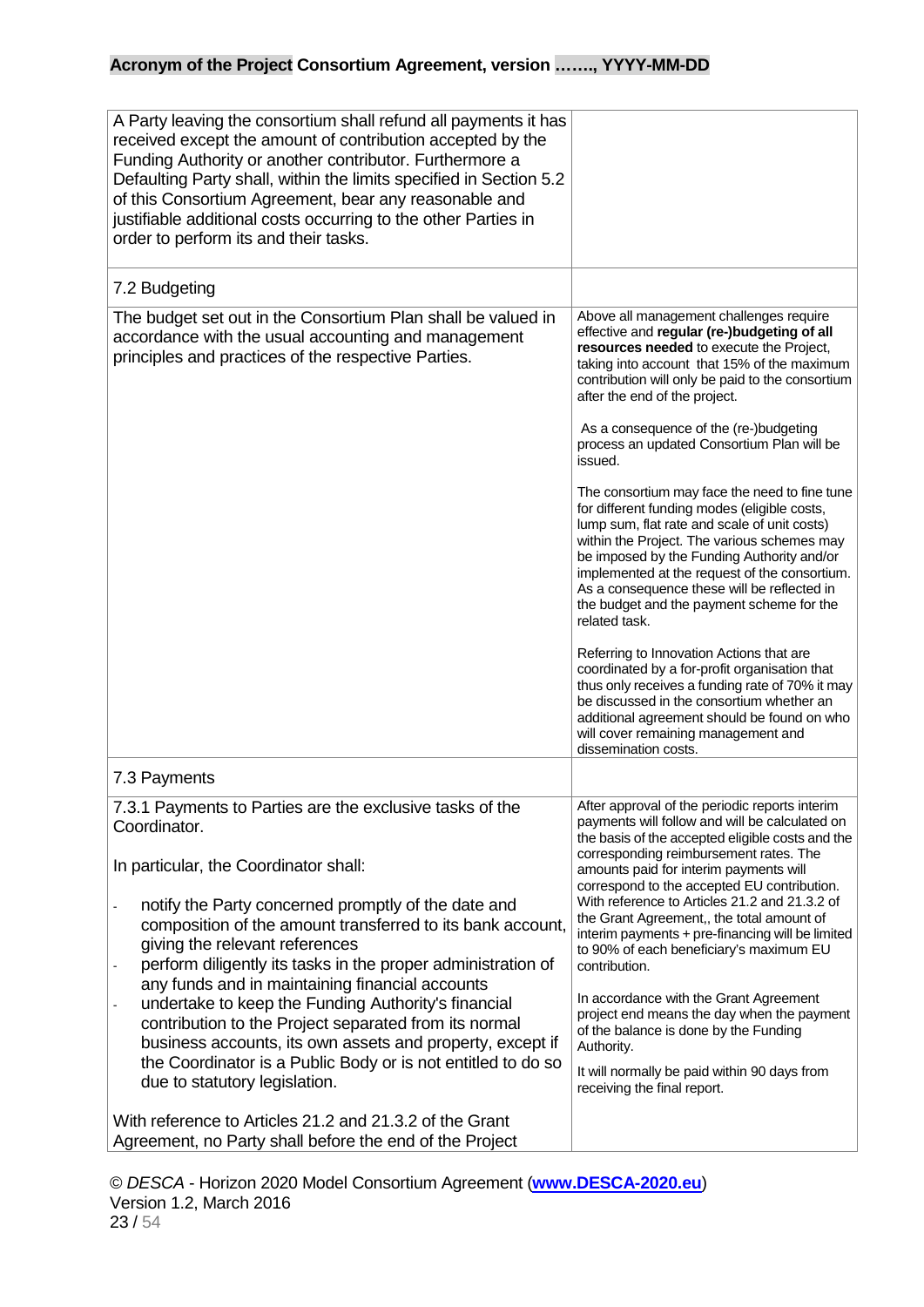| receive more than its allocated share of the maximum grant<br>amount from which the amounts retained by the Funding<br>Authority for the Guarantee Fund and for the final payment<br>have been deducted.                                                                                                                                          |                                                                                                                                                                                                                                                                                                                               |                                                                                                                                                                                                                                                                                                                                                                                                                                                                                                                                                                                                                                                                                                                                                                                                                                                                                                                                                                                                                                                                                                                                                                                                                                                                                                                                          |
|---------------------------------------------------------------------------------------------------------------------------------------------------------------------------------------------------------------------------------------------------------------------------------------------------------------------------------------------------|-------------------------------------------------------------------------------------------------------------------------------------------------------------------------------------------------------------------------------------------------------------------------------------------------------------------------------|------------------------------------------------------------------------------------------------------------------------------------------------------------------------------------------------------------------------------------------------------------------------------------------------------------------------------------------------------------------------------------------------------------------------------------------------------------------------------------------------------------------------------------------------------------------------------------------------------------------------------------------------------------------------------------------------------------------------------------------------------------------------------------------------------------------------------------------------------------------------------------------------------------------------------------------------------------------------------------------------------------------------------------------------------------------------------------------------------------------------------------------------------------------------------------------------------------------------------------------------------------------------------------------------------------------------------------------|
| 7.3.2<br>The payment schedule, which contains the transfer of<br>pre-financing and interim payments to Parties, will be handled<br>according to the following:                                                                                                                                                                                    |                                                                                                                                                                                                                                                                                                                               | This schedule merely details in which way the<br>distribution of the money as given in 7.1.1. has<br>to be performed.<br>This should be carefully set up. Experience<br>shows that the Parties risk financial losses if<br>e.g. a Party receives more advance payment<br>than it can justify towards the Funding<br>Authority at the end of the project but refuses<br>to reimburse the funds. Court proceedings on<br>this issue might be lengthy and unsuccessful.<br>Although the risk of Parties refusing to<br>reimburse excess funds most often becomes<br>apparent after the final report, the Guarantee<br>Fund does not in general cover this risk after<br>that.<br>The Co-ordinator in this situation certainly<br>must not bear the loss on its own. Thus, you<br>may consider adding language to that effect.                                                                                                                                                                                                                                                                                                                                                                                                                                                                                                               |
| [Option 1:]<br>Funding of costs included in<br>the Consortium Plan will be<br>paid to Parties after receipt<br>from the Funding Authority<br>in separate instalments as<br>agreed below:<br>$Xx\%$<br>on receipt<br>οf<br>Advance<br>Payment<br>Funding for costs accepted<br>by the Funding Authority will<br>be paid to the Party<br>concerned. | [Option 2:]<br>Funding of costs included in<br>the Consortium Plan will be<br>paid to Parties after receipt<br>from the Funding Authority<br>without undue delay and in<br>conformity with the<br>provisions of the Grant<br>Agreement. Costs accepted<br>by the Funding Authority will<br>be paid to the Party<br>concerned. | As referred above, the Consortium Plan<br>undergoes a cyclic update.<br>As a consequence the Consortium Plan<br>follows the reporting period to the Funding<br>Authority.<br>In order to help the consortium to react on<br>changed circumstances swiftly and to produce<br>deliveries in good time and of good quality, the<br>Consortium Plan can foresee mechanisms to<br>that effect.<br>The framework for these mechanisms consists<br>of the principles stipulated in art. 7.1.1. In all<br>mechanisms the Coordinator executes the<br>decisions of the consortium.<br>These mechanisms should effectuate the<br>distribution of the two kinds of payments<br>representing the Community financial<br>contribution: 1.the payments for future work (=<br>Pre-financing) and 2. the payments for<br>performed work (= Interim payments).<br>In order to enhance governance, instalments<br>can be embedded in the payment scheme: 4<br>models of instalments are presented here.<br>They can be applied separately or in<br>combination, and should be effectuated<br>towards each Party individually. In any case<br>partners should always receive enough<br>contribution to be able to carry out their work<br>as foreseen without having to do advance<br>payments themselves.<br>a. in amounts to cover the realisation of the |
|                                                                                                                                                                                                                                                                                                                                                   |                                                                                                                                                                                                                                                                                                                               | next deliverable -not necessary covering the<br>whole actual planning period                                                                                                                                                                                                                                                                                                                                                                                                                                                                                                                                                                                                                                                                                                                                                                                                                                                                                                                                                                                                                                                                                                                                                                                                                                                             |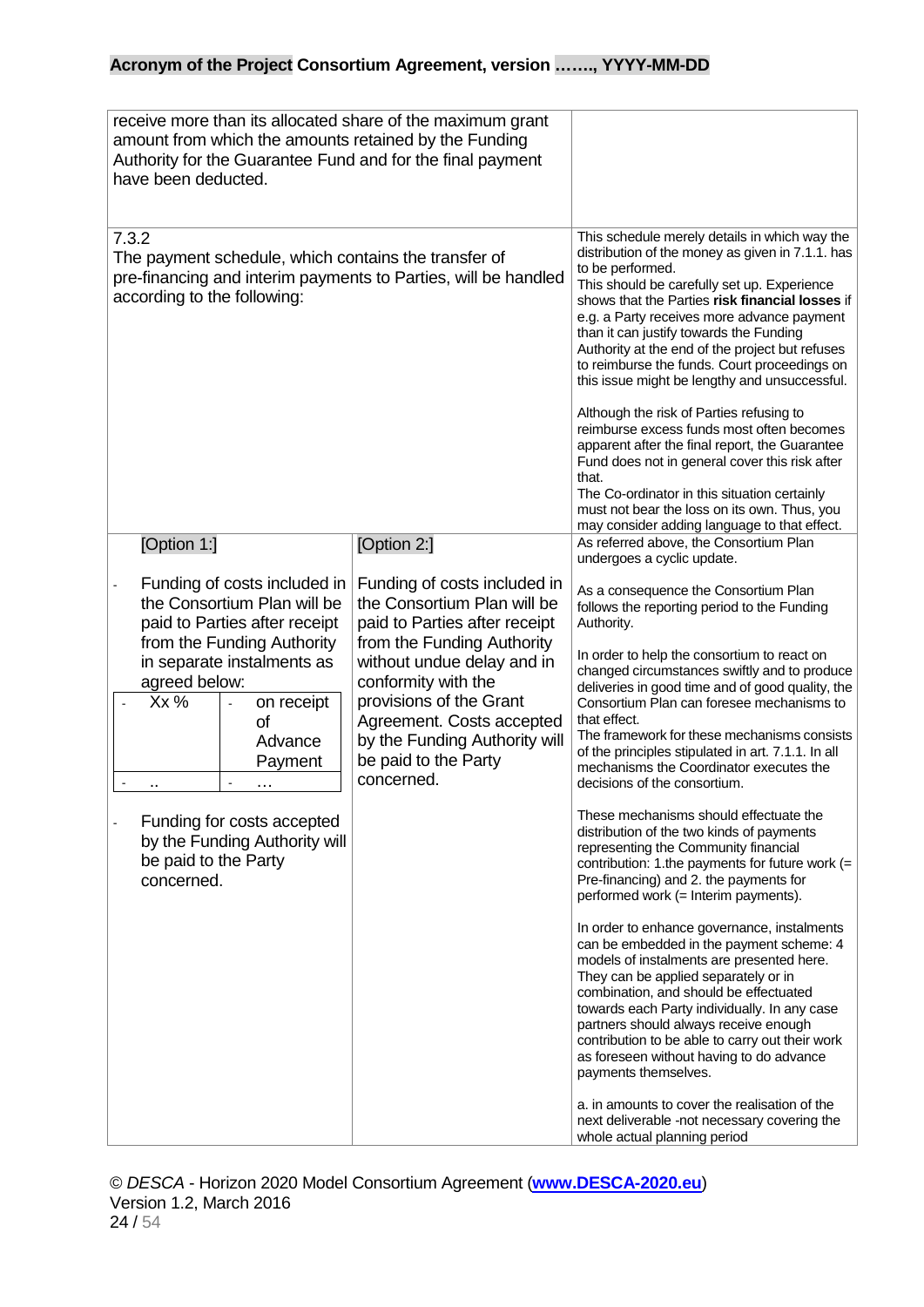|                                                                                                                                                                                                                                                                                                                                                                                                                                                                                                                                       |  | b. amounts to cover the planned work for the<br>next X months<br>c. amounts to cover YY% of the actual<br>planning period                                                                                                                                                                                                                                                                                                            |
|---------------------------------------------------------------------------------------------------------------------------------------------------------------------------------------------------------------------------------------------------------------------------------------------------------------------------------------------------------------------------------------------------------------------------------------------------------------------------------------------------------------------------------------|--|--------------------------------------------------------------------------------------------------------------------------------------------------------------------------------------------------------------------------------------------------------------------------------------------------------------------------------------------------------------------------------------------------------------------------------------|
|                                                                                                                                                                                                                                                                                                                                                                                                                                                                                                                                       |  | d. including a retention of ZZ%; which will be<br>paid out at acceptance of all related<br>deliverables.                                                                                                                                                                                                                                                                                                                             |
|                                                                                                                                                                                                                                                                                                                                                                                                                                                                                                                                       |  | By consequence of implementing instalments<br>all money will be retained until payment is due<br>governed by the Payment Schedule                                                                                                                                                                                                                                                                                                    |
|                                                                                                                                                                                                                                                                                                                                                                                                                                                                                                                                       |  | You may wish to replace "undue delay" by a<br>fixed number of calendar days.                                                                                                                                                                                                                                                                                                                                                         |
| The Coordinator is entitled to withhold any payments due to a<br>Party identified by a responsible Consortium Body to be in<br>breach of its obligations under this Consortium Agreement or<br>the Grant Agreement or to a Beneficiary which has not yet<br>signed this Consortium Agreement.<br>The Coordinator is entitled to recover any payments already<br>paid to a Defaulting Party. The Coordinator is equally entitled<br>to withhold payments to a Party when this is suggested by or<br>agreed with the Funding Authority. |  | A Beneficiary not wanting to become a Party to<br>this Consortium Agreement is showing bad<br>behaviour.<br>It is in the interest of both the consortium and<br>the Funding Authority not to forward any<br>money.<br>Poor quality of work or reports may be<br>considered to be a breach.<br>Withholding payments when this is suggested<br>by or agreed with the EU may actually occur in<br>cases where a Partner is deemed to be |
|                                                                                                                                                                                                                                                                                                                                                                                                                                                                                                                                       |  | financially weak.                                                                                                                                                                                                                                                                                                                                                                                                                    |

<span id="page-24-0"></span>

| <b>Section 8: Results</b>                                                                                                                                                                                                                                                                                                                                                             |                                                                                                                                                                                                                                                                                                                                                                          |                                                                                                                                                                                                                                                                                                                                                                                                                                                                                                                                                                                                                                                                                                                                                                                                                              |
|---------------------------------------------------------------------------------------------------------------------------------------------------------------------------------------------------------------------------------------------------------------------------------------------------------------------------------------------------------------------------------------|--------------------------------------------------------------------------------------------------------------------------------------------------------------------------------------------------------------------------------------------------------------------------------------------------------------------------------------------------------------------------|------------------------------------------------------------------------------------------------------------------------------------------------------------------------------------------------------------------------------------------------------------------------------------------------------------------------------------------------------------------------------------------------------------------------------------------------------------------------------------------------------------------------------------------------------------------------------------------------------------------------------------------------------------------------------------------------------------------------------------------------------------------------------------------------------------------------------|
| 8.1 Ownership of Results<br>Results are owned by the Party that generates them.                                                                                                                                                                                                                                                                                                       |                                                                                                                                                                                                                                                                                                                                                                          | Internally, the Parties have to ensure that they<br>comply with Article 26.3 of the Grant<br>Agreement - rights of third parties (including<br>personnel)                                                                                                                                                                                                                                                                                                                                                                                                                                                                                                                                                                                                                                                                    |
| 8.2 Joint ownership<br>Joint ownership is governed by Grant Agreement Article 26.2<br>with the following additions:                                                                                                                                                                                                                                                                   |                                                                                                                                                                                                                                                                                                                                                                          | Be aware that the GA in H2020 explicitly<br>allows that the joint owners may agree to apply<br>another regime than joint ownership, but only<br>once the results have been generated. (Article<br>26.2 of MGA).                                                                                                                                                                                                                                                                                                                                                                                                                                                                                                                                                                                                              |
| [Option 1:]<br>Unless otherwise agreed:<br>- each of the joint owners<br>shall be entitled to use their<br>jointly owned Results for<br>non-commercial research<br>activities on a royalty-free<br>basis, and without requiring<br>the prior consent of the other<br>joint owner(s), and<br>- each of the joint owners<br>shall be entitled to otherwise<br>Exploit the jointly owned | [Option 2:]<br>In case of joint ownership,<br>each of the joint owners shall<br>be entitled to Exploit the joint<br>Results as it sees fit, and to<br>grant non-exclusive licences,<br>without obtaining any<br>consent from, paying<br>compensation to, or<br>otherwise accounting to any<br>other joint owner, unless<br>otherwise agreed between<br>the joint owners. | You may find it useful to be more specific<br>about the kind of research activities you want<br>to cover with this first indent of option 1, but<br>please be aware that in principle it shall only<br>cover activities wherein no further transfer or<br>licensing of such jointly owned IP is required<br>(otherwise, this should be dealt with under the<br>second indent). So, the first indent will typically<br>comprehend the main activities of universities<br>or research organisations: own internal<br>research and collaborative research (with or<br>without public funding). Such research<br>activities of Industry or SME are, of course,<br>also covered by this provision.<br>Research activities on behalf of a third<br>party may also be understood to be<br>non-commercial, in particular if they are |

© *DESCA* - Horizon 2020 Model Consortium Agreement (**[www.DESCA-2020.eu](http://www.desca-2020.eu/)**) Version 1.2, March 2016 25 / 54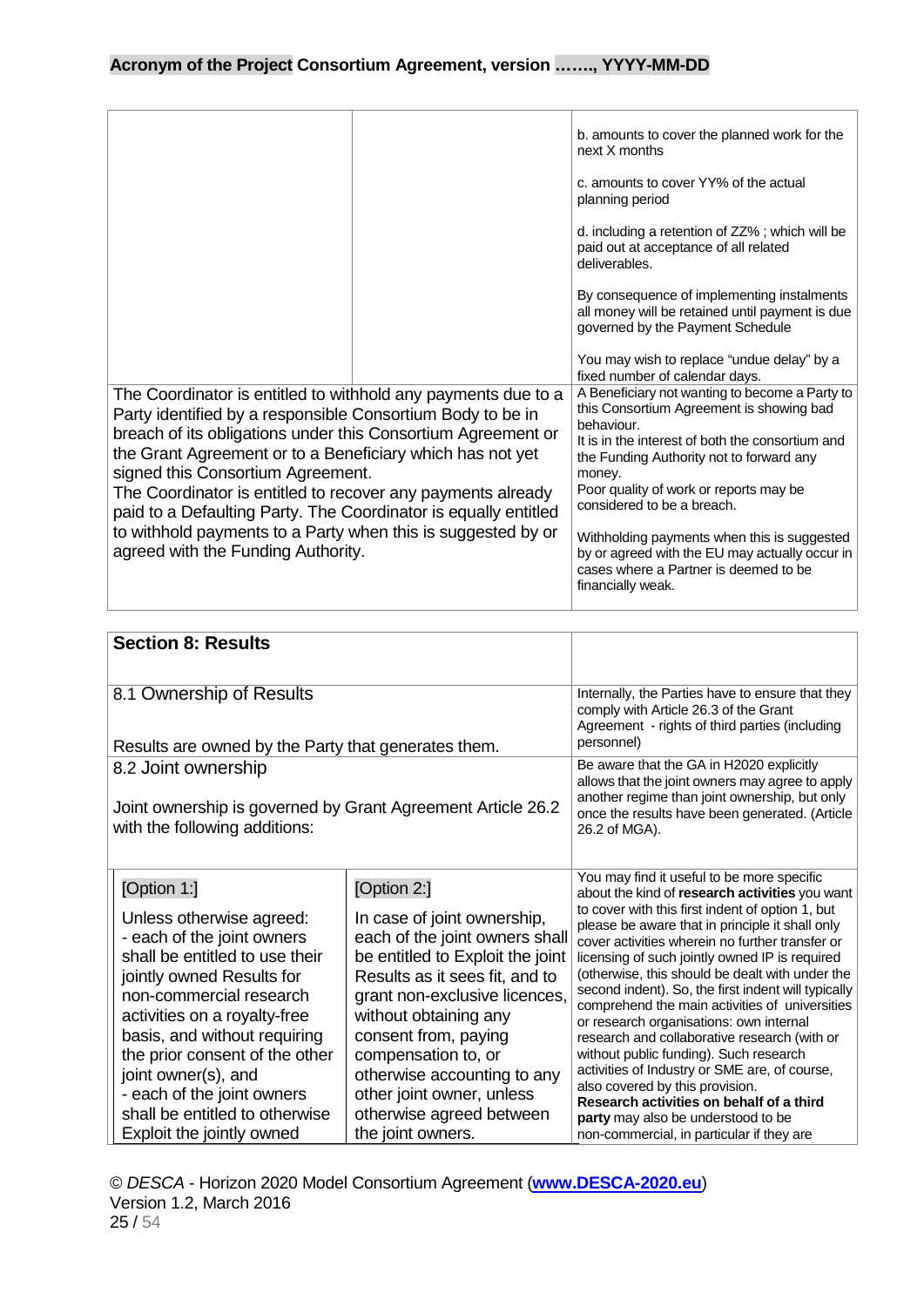| Results and to grant<br>non-exclusive licenses to<br>third parties (without any right<br>to sub-license), if the other<br>joint owners are given:<br>(a) at least 45 calendar days<br>advance notice; and<br>(b) Fair and Reasonable<br>compensation. | The joint owners shall agree<br>on all protection measures<br>and the division of related<br>cost in advance. | performed by a non-profit research<br>organisation. The Parties should however be<br>aware that under certain circumstances it may<br>be appropriate to interpret certain research<br>activities on behalf of a third party as<br>commercial. If this aspect is expected to be<br>relevant in the project, it may be appropriate<br>for the Parties to define in more detail how far<br>research on behalf of a third party shall be<br>included in non-commercial activities which<br>are free of sharing benefits and information<br>obligations.     |
|-------------------------------------------------------------------------------------------------------------------------------------------------------------------------------------------------------------------------------------------------------|---------------------------------------------------------------------------------------------------------------|---------------------------------------------------------------------------------------------------------------------------------------------------------------------------------------------------------------------------------------------------------------------------------------------------------------------------------------------------------------------------------------------------------------------------------------------------------------------------------------------------------------------------------------------------------|
|                                                                                                                                                                                                                                                       |                                                                                                               | Be aware that joint ownership only arises if<br>relative contributions cannot be separated for<br>protection purposes (Article 26.2 MGA), which<br>means that it is mostly relevant in the context<br>of patenting. Where it is about commercially<br>valuable IP, we strongly recommend having a<br>detailed Joint ownership agreement. This<br>will allow beneficiaries to come to a detailed<br>arrangement wherein they can both capture<br>this value to its fullest extent.                                                                       |
|                                                                                                                                                                                                                                                       |                                                                                                               | In such a context, there will in any case be a<br>need for detailed agreements on the division<br>of protection related cost, countries to be<br>covered etc. which will typically be covered by<br>the Joint Ownership agreement on a case by<br>case basis. This will override the CA and allow<br>adequate provisions for the individual case.                                                                                                                                                                                                       |
|                                                                                                                                                                                                                                                       |                                                                                                               | In most other situations, and especially if no<br>protection measures are considered to be<br>useful, it will typically be more important for all<br>parties concerned to use their own results for<br>future projects without having to obtain the<br>agreement of the other owners.                                                                                                                                                                                                                                                                   |
|                                                                                                                                                                                                                                                       |                                                                                                               | If the two options don't suit you, then possibly<br>the MGA text is a compromise (see below).<br>Please consider, however, that for own use<br>(not mentioned by the MGA) the national legal<br>systems may be different.                                                                                                                                                                                                                                                                                                                               |
|                                                                                                                                                                                                                                                       |                                                                                                               | MGA, Article 26.2:<br>Unless otherwise agreed:<br>- each of the joint owners shall be entitled to<br>Exploit their jointly owned Results on a<br>royalty-free basis, and without requiring the<br>prior consent of the other joint owner(s), and<br>- each of the joint owners may grant<br>non-exclusive licenses to third parties to<br>exploit jointly-owned Results (without any right<br>to sub-license), if the other joint owners are<br>given:<br>(a) at least 45 calendar days advance notice;<br>and<br>(b) Fair and Reasonable compensation. |
| 8.3 Transfer of Results                                                                                                                                                                                                                               |                                                                                                               |                                                                                                                                                                                                                                                                                                                                                                                                                                                                                                                                                         |
| 8.3.1 Each Party may transfer ownership of its own Results                                                                                                                                                                                            |                                                                                                               |                                                                                                                                                                                                                                                                                                                                                                                                                                                                                                                                                         |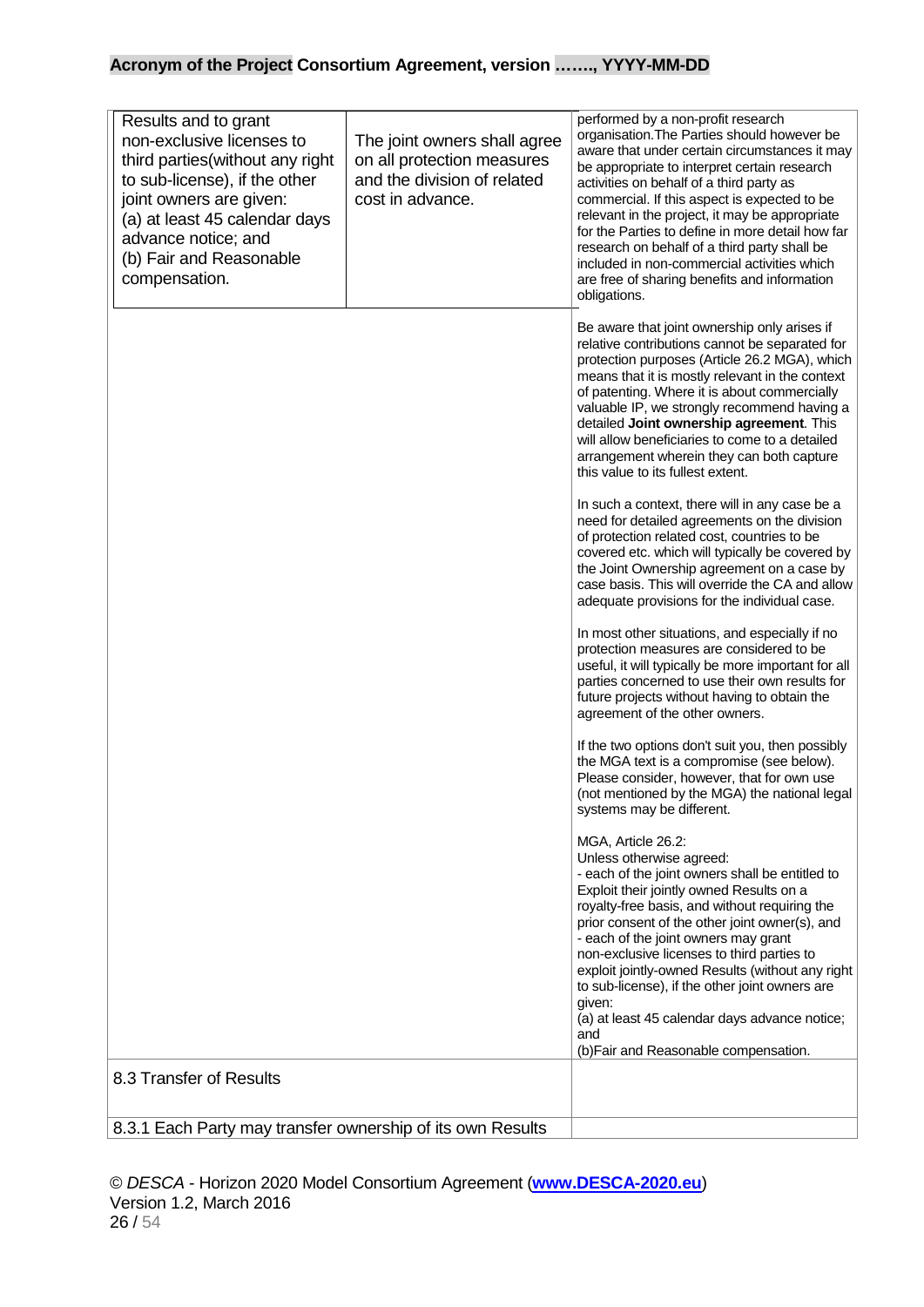| following the procedures of the Grant Agreement Article 30.                                                                                                                                                                                                                                                                                                                                                                                                                                                                                                                                                                                                                                                                                                                                                                           |                                                                                                                                                                                                                                                                                                                                                                                                                                                                                                              |
|---------------------------------------------------------------------------------------------------------------------------------------------------------------------------------------------------------------------------------------------------------------------------------------------------------------------------------------------------------------------------------------------------------------------------------------------------------------------------------------------------------------------------------------------------------------------------------------------------------------------------------------------------------------------------------------------------------------------------------------------------------------------------------------------------------------------------------------|--------------------------------------------------------------------------------------------------------------------------------------------------------------------------------------------------------------------------------------------------------------------------------------------------------------------------------------------------------------------------------------------------------------------------------------------------------------------------------------------------------------|
| 8.3.2 It may identify specific third parties it intends to transfer<br>the ownership of its Results to in Attachment (3) to this<br>Consortium Agreement. The other Parties hereby waive their<br>right to prior notice and their right to object to a transfer to listed<br>third parties according to the Grant Agreement Article 30.1.                                                                                                                                                                                                                                                                                                                                                                                                                                                                                             |                                                                                                                                                                                                                                                                                                                                                                                                                                                                                                              |
| 8.3.3 The transferring Party shall, however, at the time of the<br>transfer, inform the other Parties of such transfer and shall<br>ensure that the rights of the other Parties will not be affected by<br>such transfer.<br>Any addition to Attachment (3) after signature of this<br>Agreement requires a decision of the General Assembly.                                                                                                                                                                                                                                                                                                                                                                                                                                                                                         |                                                                                                                                                                                                                                                                                                                                                                                                                                                                                                              |
| 8.3.4 The Parties recognize that in the framework of a merger<br>or an acquisition of an important part of its assets, it may be<br>impossible under applicable EU and national laws on mergers<br>and acquisitions for a Party to give the full 45 calendar days<br>prior notice for the transfer as foreseen in the Grant<br>Agreement.                                                                                                                                                                                                                                                                                                                                                                                                                                                                                             |                                                                                                                                                                                                                                                                                                                                                                                                                                                                                                              |
| 8.3.5 The obligations above apply only for as long as other<br>Parties still have - or still may request - Access Rights to the<br>Results.                                                                                                                                                                                                                                                                                                                                                                                                                                                                                                                                                                                                                                                                                           |                                                                                                                                                                                                                                                                                                                                                                                                                                                                                                              |
| 8.4 Dissemination                                                                                                                                                                                                                                                                                                                                                                                                                                                                                                                                                                                                                                                                                                                                                                                                                     | Be aware that one of the main new features of<br>H2020 is the obligation to make all<br>publications of results available under open<br>access, Article 29.2 MGA, and that open<br>access to data may be foreseen, optional<br>clause 29.3 MGA.                                                                                                                                                                                                                                                              |
| 8.4.1 For the avoidance of doubt, nothing in this Section 8.4<br>has impact on the confidentiality obligations set out in Section<br>10.                                                                                                                                                                                                                                                                                                                                                                                                                                                                                                                                                                                                                                                                                              | The confidentiality obligations exists<br>regardless of the rules on dissemination. If<br>your planned publication might contain<br>confidential information of other parties, follow<br>the rules in Section 10 first.                                                                                                                                                                                                                                                                                      |
| 8.4.2 Dissemination of own Results                                                                                                                                                                                                                                                                                                                                                                                                                                                                                                                                                                                                                                                                                                                                                                                                    |                                                                                                                                                                                                                                                                                                                                                                                                                                                                                                              |
| 8.4.2.1 During the Project and for a period of 1 year after the<br>end of the Project, the dissemination of own Results by one or<br>several Parties including but not restricted to publications and<br>presentations, shall be governed by the procedure of Article<br>29.1 of the Grant Agreement subject to the following<br>provisions.<br>Prior notice of any planned publication shall be given to the<br>other Parties at least 45 calendar days before the publication.<br>Any objection to the planned publication shall be made in<br>accordance with the Grant Agreement in writing to the<br>Coordinator and to the Party or Parties proposing the<br>dissemination within 30 calendar days after receipt of the<br>notice. If no objection is made within the time limit stated<br>above, the publication is permitted. | The MGA obligation of Article 29 on this<br>procedure is not expressly limited in time at all.<br>Participants need, however, a defined end of<br>this obligation to ask their project partners<br>before each publication. The limit can be<br>adapted to the needs of the individual project<br>and might span from directly after the end of<br>the project to 4 years afterwards.<br>To avoid doubt: "dissemination" as per its<br>definition in the GA does not cover patent<br>application activities. |
| 8.4.2.2 An objection is justified if                                                                                                                                                                                                                                                                                                                                                                                                                                                                                                                                                                                                                                                                                                                                                                                                  |                                                                                                                                                                                                                                                                                                                                                                                                                                                                                                              |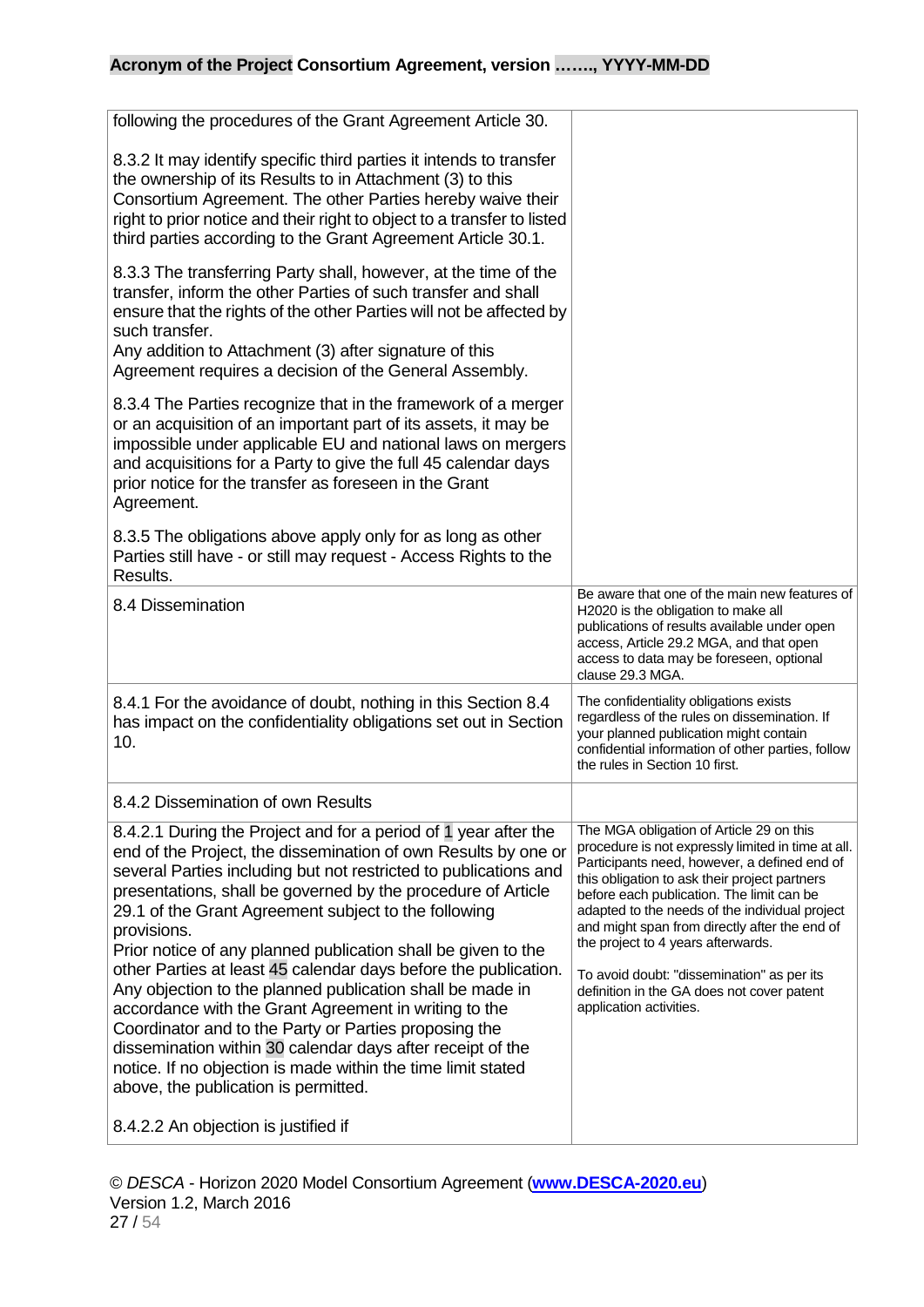<span id="page-27-0"></span>

| 9.1 Background included                                                                                                                                                                                                                                                                                                                                                                                             |                                                                                                                                                                                                                                          |
|---------------------------------------------------------------------------------------------------------------------------------------------------------------------------------------------------------------------------------------------------------------------------------------------------------------------------------------------------------------------------------------------------------------------|------------------------------------------------------------------------------------------------------------------------------------------------------------------------------------------------------------------------------------------|
| <b>Section 9: Access Rights</b>                                                                                                                                                                                                                                                                                                                                                                                     |                                                                                                                                                                                                                                          |
| 8.4.5 Use of names, logos or trademarks<br>Nothing in this Consortium Agreement shall be construed as<br>conferring rights to use in advertising, publicity or otherwise<br>the name of the Parties or any of their logos or trademarks<br>without their prior written approval.                                                                                                                                    |                                                                                                                                                                                                                                          |
| 8.4.4 Cooperation obligations<br>The Parties undertake to cooperate to allow the timely<br>submission, examination, publication and defence of any<br>dissertation or thesis for a degree that includes their Results or<br>Background subject to the confidentiality and publication<br>provisions agreed in this Consortium Agreement.                                                                            |                                                                                                                                                                                                                                          |
| published.                                                                                                                                                                                                                                                                                                                                                                                                          | publication. This Section 8.4.2. simply wishes<br>to clearly state the principle that each<br>beneficiary remains solely entitled to decide on<br>first publication of its own unpublished<br>materials (be they Background or Results). |
| 8.4.3 Dissemination of another Party's unpublished Results or<br>Background<br>A Party shall not include in any dissemination activity another<br>Party's Results or Background without obtaining the owning<br>Party's prior written approval, unless they are already                                                                                                                                             | Where unpublished material from more than<br>one beneficiary is involved, the procedure of<br>Section 8.4.1. will normally lead to a joint                                                                                               |
| The objecting Party can request a publication delay of not<br>more than 90 calendar days from the time it raises such an<br>objection. After 90 calendar days the publication is permitted,.                                                                                                                                                                                                                        |                                                                                                                                                                                                                                          |
| 8.4.2.3 If an objection has been raised the involved Parties<br>shall discuss how to overcome the justified grounds for the<br>objection on a timely basis (for example by amendment to the<br>planned publication and/or by protecting information before<br>publication) and the objecting Party shall not unreasonably<br>continue the opposition if appropriate measures are taken<br>following the discussion. |                                                                                                                                                                                                                                          |
| The objection has to include a precise request for necessary<br>modifications.                                                                                                                                                                                                                                                                                                                                      |                                                                                                                                                                                                                                          |
| (a) the protection of the objecting Party's Results or<br>Background would be adversely affected<br>(b) the objecting Party's legitimate interests in relation to the<br>Results or Background would be significantly harmed.                                                                                                                                                                                       |                                                                                                                                                                                                                                          |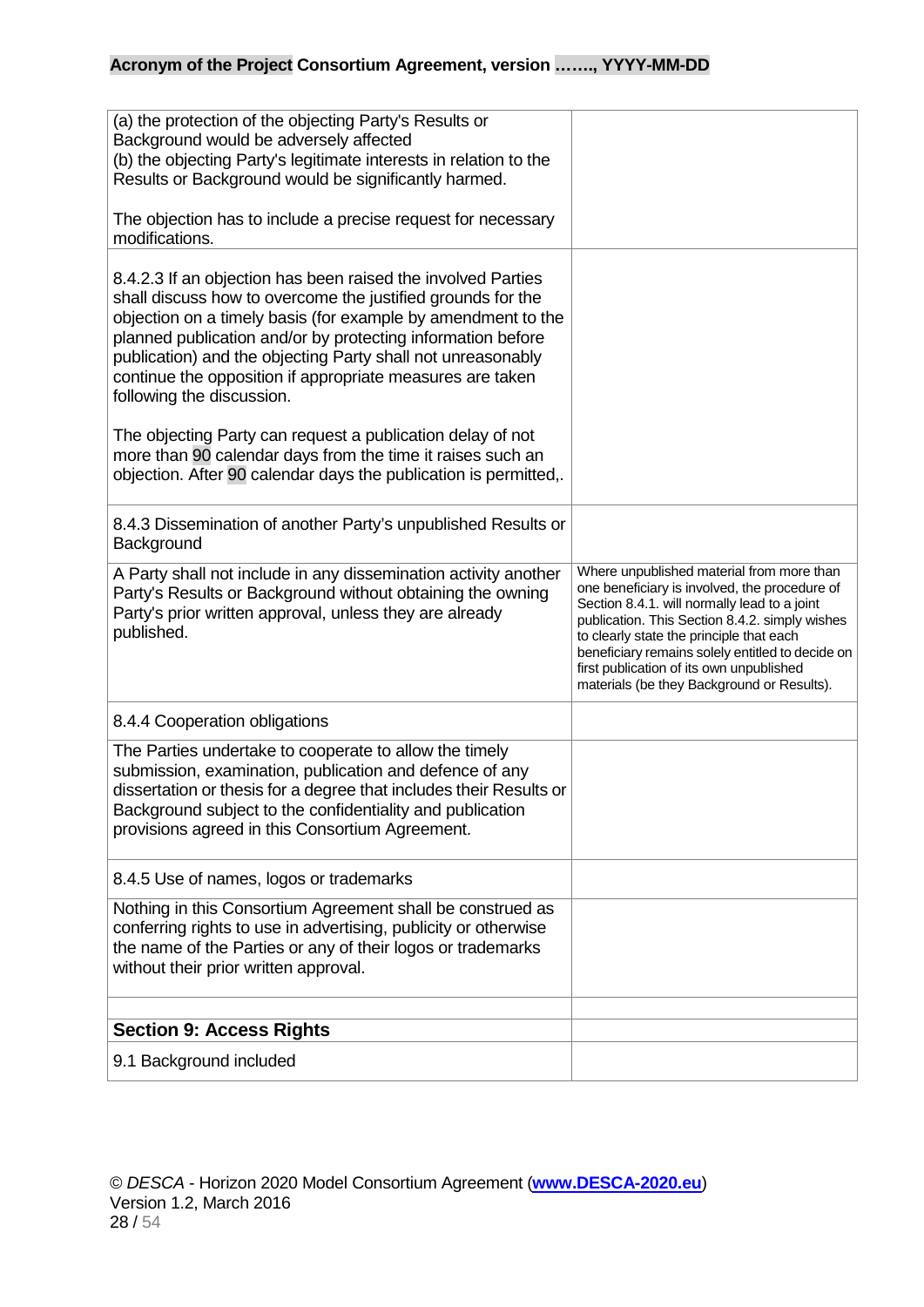| 9.1.1 In Attachment 1, the Parties have identified and agreed<br>on the Background for the Project and have also, where<br>relevant, informed each other that Access to specific<br>Background is subject to legal restrictions or limits.<br>Anything not identified in Attachment 1 shall not be the object<br>of Access Right obligations regarding Background.<br>9.1.2 Any Party may add further own Background to<br>Attachment 1 during the Project by written notice to the other<br>Parties. However, approval of the General Assembly is<br>needed should a Party wish to modify or withdraw its<br>Background in Attachment 1. | Be aware - Attachment 1 is a vital<br>document - check what your project partners<br>are listing and (more importantly) not listing!<br>Earlier framework programmes required the<br>parties to define Background and to make any<br>exclusions "specific". This was translated into<br>the Consortium Agreements by having<br>Background exclusion lists, mostly in addition<br>to the list of Background Included. The MGA<br>for H2020 now obliges the parties to "identify<br>and agree" upon the Background for the<br>Project. Therefore, DESCA2020 proposes to<br>work with actively listed Background. It is the<br>responsibility of the parties to make this<br>'agreement on Background'.<br>It seems reasonable to expect that if parties<br>know of a specific need for access rights to<br>specific Background, they will be able to<br>identify this up front (potentially with<br>limitations). In any case, such a duty to inform<br>is explicitly mentioned in Article 25.2 and 25.3<br>of the MGA) and this information needs to be<br>shared before accession to the GA.<br>The counterpart of working with a positive list<br>is that the parties fully accept that anything not<br>listed simply IS no Background, and that<br>therefore, there is no reason to "exclude" it.<br>That is the reason why there is no need any<br>more to explicitly exclude background in<br>Attachment 1 such as the background of |
|-------------------------------------------------------------------------------------------------------------------------------------------------------------------------------------------------------------------------------------------------------------------------------------------------------------------------------------------------------------------------------------------------------------------------------------------------------------------------------------------------------------------------------------------------------------------------------------------------------------------------------------------|------------------------------------------------------------------------------------------------------------------------------------------------------------------------------------------------------------------------------------------------------------------------------------------------------------------------------------------------------------------------------------------------------------------------------------------------------------------------------------------------------------------------------------------------------------------------------------------------------------------------------------------------------------------------------------------------------------------------------------------------------------------------------------------------------------------------------------------------------------------------------------------------------------------------------------------------------------------------------------------------------------------------------------------------------------------------------------------------------------------------------------------------------------------------------------------------------------------------------------------------------------------------------------------------------------------------------------------------------------------------------------------------------------------------------------------|
|                                                                                                                                                                                                                                                                                                                                                                                                                                                                                                                                                                                                                                           | research units not involved in the Project as<br>was usual in FP7 Consortium Agreements.<br>The MGA does not contain a clause anymore                                                                                                                                                                                                                                                                                                                                                                                                                                                                                                                                                                                                                                                                                                                                                                                                                                                                                                                                                                                                                                                                                                                                                                                                                                                                                                    |
| 9.2 General Principles                                                                                                                                                                                                                                                                                                                                                                                                                                                                                                                                                                                                                    | on general principles for access rights. There<br>are only parts of this scattered throughout the<br>MGA (such as Article 25.1 for Background and<br>Article 30.2 for Results).                                                                                                                                                                                                                                                                                                                                                                                                                                                                                                                                                                                                                                                                                                                                                                                                                                                                                                                                                                                                                                                                                                                                                                                                                                                          |
| 9.2.1 Each Party shall implement its tasks in accordance with                                                                                                                                                                                                                                                                                                                                                                                                                                                                                                                                                                             | This clauses wants to make clear that in their                                                                                                                                                                                                                                                                                                                                                                                                                                                                                                                                                                                                                                                                                                                                                                                                                                                                                                                                                                                                                                                                                                                                                                                                                                                                                                                                                                                           |
| the Consortium Plan and shall bear sole responsibility for                                                                                                                                                                                                                                                                                                                                                                                                                                                                                                                                                                                | scientific and technological exchanges, the                                                                                                                                                                                                                                                                                                                                                                                                                                                                                                                                                                                                                                                                                                                                                                                                                                                                                                                                                                                                                                                                                                                                                                                                                                                                                                                                                                                              |
| ensuring that its acts within the Project do not knowingly                                                                                                                                                                                                                                                                                                                                                                                                                                                                                                                                                                                | parties should be cautious about potential                                                                                                                                                                                                                                                                                                                                                                                                                                                                                                                                                                                                                                                                                                                                                                                                                                                                                                                                                                                                                                                                                                                                                                                                                                                                                                                                                                                               |
| infringe third party property rights.                                                                                                                                                                                                                                                                                                                                                                                                                                                                                                                                                                                                     | legal limits caused by intellectual property<br>rights (regardless of the owner thereof).                                                                                                                                                                                                                                                                                                                                                                                                                                                                                                                                                                                                                                                                                                                                                                                                                                                                                                                                                                                                                                                                                                                                                                                                                                                                                                                                                |
|                                                                                                                                                                                                                                                                                                                                                                                                                                                                                                                                                                                                                                           | If Attachment 1 is missing important<br>Background which turns out to be needed for<br>the implementation of the Project as planned<br>in Annex 1 of the Grant Agreement, this<br>becomes a problem for the whole consortium,<br>since it is jointly responsible towards the<br>Funding Authority for achieving the planned<br>project results. Although it will in the first<br>instance be up to the owner of the Background<br>concerned to remedy the situation (they had a<br>duty to inform the consortium about the<br>situation of their Background), if no consensus<br>between the parties concerned can be found it<br>will eventually be up to the consortium<br>decision-making bodies to find a case-by-case<br>solution.                                                                                                                                                                                                                                                                                                                                                                                                                                                                                                                                                                                                                                                                                                  |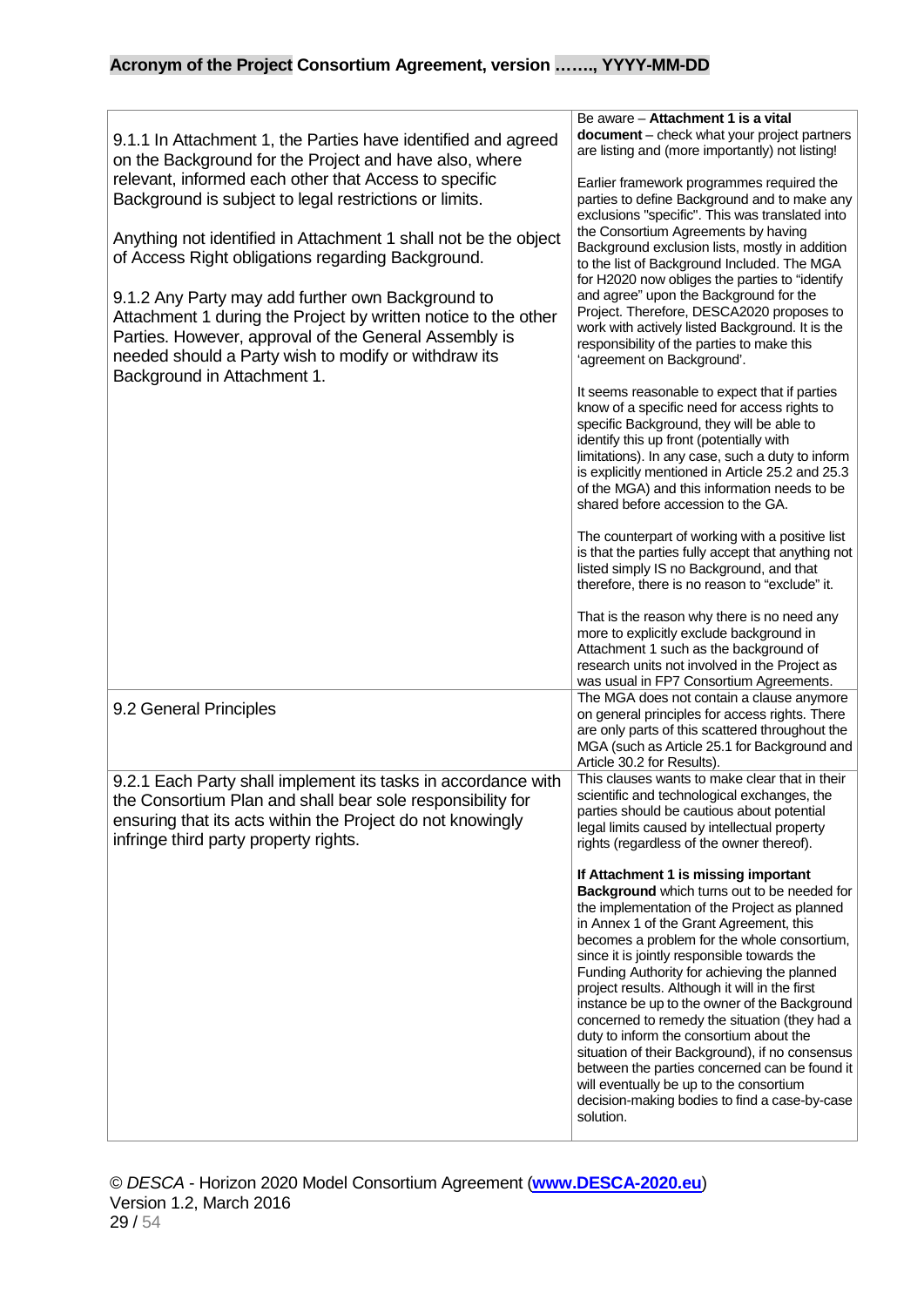|                                                                                                                                                                                                                                                                                                                         |                                                                                                                                                                | As soon as the consortium becomes aware of<br>such restrictions, it has to decide whether this<br>has an impact on the Project, including the<br>Exploitation as foreseen in Annex 1 and the<br>Consortium Plan. If there is an impact, the<br>Consortium Plan can be updated accordingly.<br>The consortium can also keep the Consortium<br>Plan as it is. This can mean that you are not<br>allowed to use certain restricted Background<br>and you have to implement the task in another<br>way.                                                                                                                                                                                                                                  |
|-------------------------------------------------------------------------------------------------------------------------------------------------------------------------------------------------------------------------------------------------------------------------------------------------------------------------|----------------------------------------------------------------------------------------------------------------------------------------------------------------|--------------------------------------------------------------------------------------------------------------------------------------------------------------------------------------------------------------------------------------------------------------------------------------------------------------------------------------------------------------------------------------------------------------------------------------------------------------------------------------------------------------------------------------------------------------------------------------------------------------------------------------------------------------------------------------------------------------------------------------|
| 9.2.2 Any Access Rights granted expressly exclude any rights<br>to sublicense unless expressly stated otherwise.                                                                                                                                                                                                        |                                                                                                                                                                | See Article 25.1 MGA.<br>Of course, especially when an agreement on<br>specific conditions for Access Rights is                                                                                                                                                                                                                                                                                                                                                                                                                                                                                                                                                                                                                      |
| 9.2.3 Access Rights shall be free of any administrative transfer<br>costs.                                                                                                                                                                                                                                              |                                                                                                                                                                | negotiated, the parties may agree to include a<br>right to sublicense.                                                                                                                                                                                                                                                                                                                                                                                                                                                                                                                                                                                                                                                               |
| 9.2.4 Access Rights are granted on a non-exclusive basis.                                                                                                                                                                                                                                                               |                                                                                                                                                                | Regarding exclusive licenses see Article 30.2<br>MGA.                                                                                                                                                                                                                                                                                                                                                                                                                                                                                                                                                                                                                                                                                |
| 9.2.5 Results and Background shall be used only for the<br>purposes for which Access Rights to it have been granted.                                                                                                                                                                                                    |                                                                                                                                                                |                                                                                                                                                                                                                                                                                                                                                                                                                                                                                                                                                                                                                                                                                                                                      |
| 9.2.6 All requests for Access Rights shall be made in writing.<br>The granting of Access Rights may be made conditional on the<br>acceptance of specific conditions aimed at ensuring that these<br>rights will be used only for the intended purpose and that<br>appropriate confidentiality obligations are in place. |                                                                                                                                                                | The Party granting the access can also<br>request to have a written agreement.                                                                                                                                                                                                                                                                                                                                                                                                                                                                                                                                                                                                                                                       |
| 9.2.7 The requesting Party must show that the Access Rights<br>are Needed.                                                                                                                                                                                                                                              |                                                                                                                                                                | See definition of "Needed" in Definition<br>section.                                                                                                                                                                                                                                                                                                                                                                                                                                                                                                                                                                                                                                                                                 |
| 9.3 Access Rights for implementation                                                                                                                                                                                                                                                                                    |                                                                                                                                                                |                                                                                                                                                                                                                                                                                                                                                                                                                                                                                                                                                                                                                                                                                                                                      |
| Access Rights to Results and Background Needed for the<br>performance of the own work of a Party under the Project shall<br>be granted on a royalty-free basis, unless otherwise agreed for<br>Background in Attachment 1.                                                                                              |                                                                                                                                                                | The Parties may in their entries for Attachment<br>1 detail access conditions for specific<br>Background listed (e.g. upon royalties).<br>Conditions other than royalty-free for Access<br>to Background have to be agreed by all Parties<br>before their accession to the MGA (Article 25.2<br>(b)).                                                                                                                                                                                                                                                                                                                                                                                                                                |
| 9.4 Access Rights for Exploitation                                                                                                                                                                                                                                                                                      |                                                                                                                                                                |                                                                                                                                                                                                                                                                                                                                                                                                                                                                                                                                                                                                                                                                                                                                      |
| [Option 1:]<br>9.4.1 Access Rights to Results if<br>Needed for Exploitation of a<br>Party's own Results shall be<br>granted on Fair and Reasonable<br>conditions.<br>Access rights to Results for<br>internal research activities shall<br>be granted on a royalty-free<br>basis.                                       | [Option 2:[<br>9.4.1 Access Rights to<br><b>Results if Needed for</b><br>Exploitation of a Party's own<br>Results shall be granted on<br>a royalty-free basis. | Since access rights exclude the right to<br>sublicense (Section 9.2.4 above), parties<br>should be aware that their further "exploitation"<br>should not require such sublicensing (even<br>through the granting of access rights in a<br>subsequent research project).<br>Option 1:<br>Access for exploitation for internal research is<br>free, access for any other exploitation of own<br>Results (including third party research) will be<br>granted on Fair and Reasonable conditions.<br>Any Party exploiting another Party's Results<br>has to take care not to grant direct access to a<br>third party, unless the owning Party has<br>agreed to such granting of Access Rights.<br>Possible agreements regarding access to |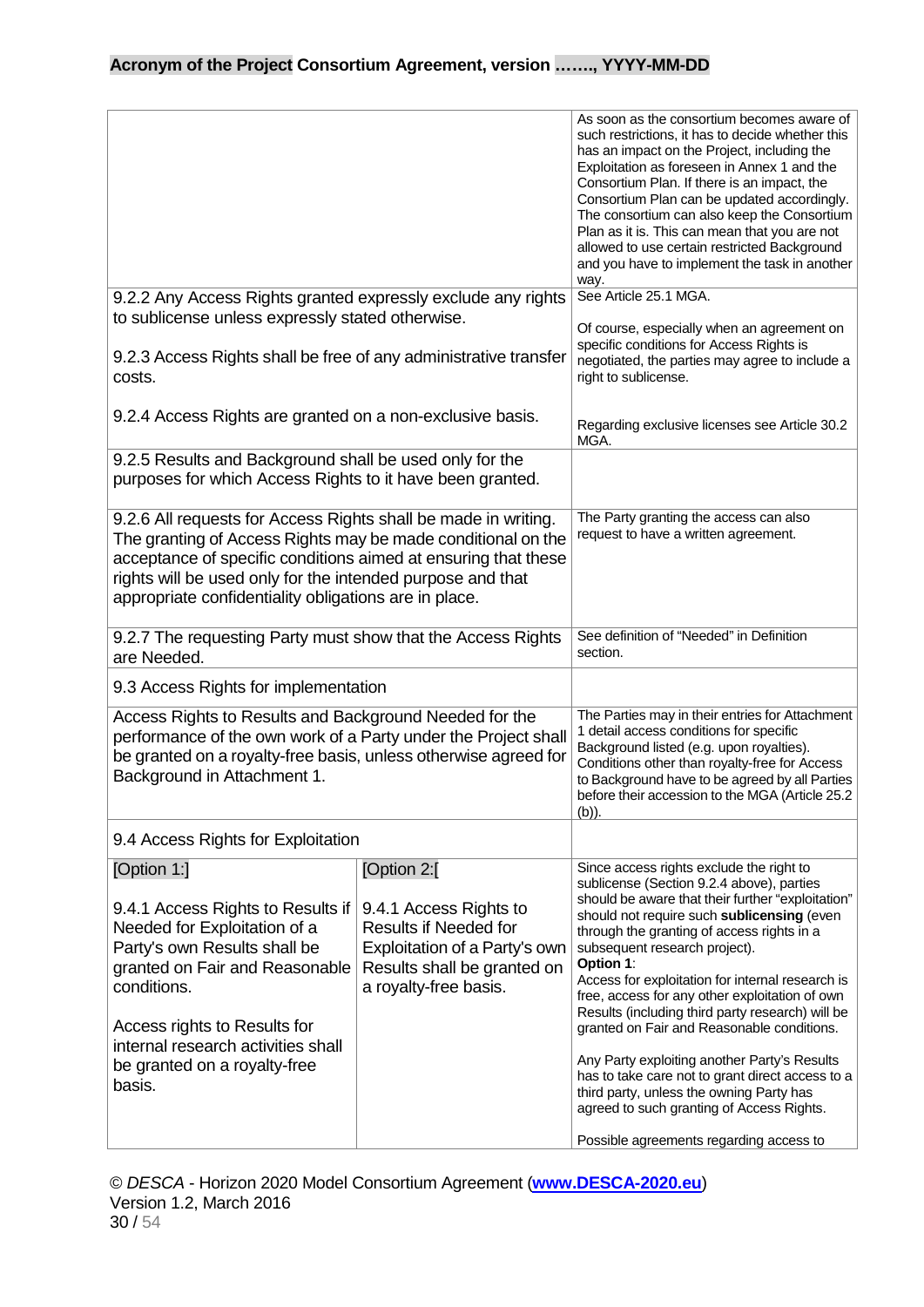|                                                                                                                                                                                                                                                                                                                                                                                                                                                                                                                     |  | certain Results/ Background for further<br>research might e.g. include the following<br>aspects: Allowing to produce research results<br>which are available to the third party but which<br>contain hermetically-sealed Results from the<br>Project; using Results from the Project for<br>in-house testing or diagnosis purposes in<br>doing research.<br>Option 2:<br>All Access for Use of own Foreground will be<br>granted royalty-free.<br>As per Section 9.2.6, the request for Access<br>Rights is to be in writing, the agreement on fair<br>and reasonable conditions normally also,<br>unless both parties don't want that formality. |
|---------------------------------------------------------------------------------------------------------------------------------------------------------------------------------------------------------------------------------------------------------------------------------------------------------------------------------------------------------------------------------------------------------------------------------------------------------------------------------------------------------------------|--|---------------------------------------------------------------------------------------------------------------------------------------------------------------------------------------------------------------------------------------------------------------------------------------------------------------------------------------------------------------------------------------------------------------------------------------------------------------------------------------------------------------------------------------------------------------------------------------------------------------------------------------------------|
| 9.4.2 Access Rights to Background if Needed for Exploitation<br>of a Party's own Results, including for research on behalf of a<br>third party, shall be granted on Fair and Reasonable                                                                                                                                                                                                                                                                                                                             |  |                                                                                                                                                                                                                                                                                                                                                                                                                                                                                                                                                                                                                                                   |
| conditions.<br>9.4.3 A request for Access Rights may be made up to twelve<br>months after the end of the Project or, in the case of Section<br>9.7.2.1.2, after the termination of the requesting Party's<br>participation in the Project.                                                                                                                                                                                                                                                                          |  | The default time limit in the MGA (Articles 25.3<br>and 31.4.) is one year.                                                                                                                                                                                                                                                                                                                                                                                                                                                                                                                                                                       |
| 9.5 Access Rights for Affiliated Entities                                                                                                                                                                                                                                                                                                                                                                                                                                                                           |  | Be aware that the wording of the MGA also<br>allows different approaches, e.g. to not<br>foresee access rights for Affiliated Entities.                                                                                                                                                                                                                                                                                                                                                                                                                                                                                                           |
| Affiliated Entities have Access Rights under the conditions of<br>the Grant Agreement Articles 25.4 and 31.4.<br>[Optional:<br>, if they are identified in [Attachment 4 (Identified Affiliated<br>Entities) to this Consortium Agreement].                                                                                                                                                                                                                                                                         |  | Regarding the optional addition:<br>an identification of affiliates can bring more<br>certainty to the parties regarding the scope of<br>the access rights of their consortium. Some<br>Industry partners however tend to frequently<br>change their company structure and it may be<br>more realistic that they provide a global<br>description of that structure rather than a list of<br>the hundreds of individual entities involved.<br>Definition of Affiliated Entity: See Article 2.1(2)<br>of the Rules for Participation.                                                                                                               |
| Such Access Rights must be requested by the Affiliated Entity<br>from the Party that holds the Background or Results.<br>Alternatively, the Party granting the Access Rights may<br>individually agree with the Party requesting the Access Rights<br>to have the Access Rights include the right to sublicense to the<br>latter's Affiliated Entites [listed in Attachment 4]. Access Rights<br>to Affiliated Entities shall be granted on Fair and Reasonable<br>conditions and upon written bilateral agreement. |  | In contrast to FP7, the MGA in Articles 25.4<br>and 31.4 now contains an explicit default<br>provision indicating that the Affiliated Entity<br>concerned must make the request directly to<br>the owning Party.                                                                                                                                                                                                                                                                                                                                                                                                                                  |
| Affiliated Entities which obtain Access Rights in return fulfil all<br>confidentiality and other obligations accepted by the Parties<br>under the Grant Agreement or this Consortium Agreement as<br>if such Affiliated Entities were Parties.                                                                                                                                                                                                                                                                      |  |                                                                                                                                                                                                                                                                                                                                                                                                                                                                                                                                                                                                                                                   |
| Access Rights may be refused to Affiliated Entities if such<br>granting is contrary to the legitimate interests of the Party                                                                                                                                                                                                                                                                                                                                                                                        |  |                                                                                                                                                                                                                                                                                                                                                                                                                                                                                                                                                                                                                                                   |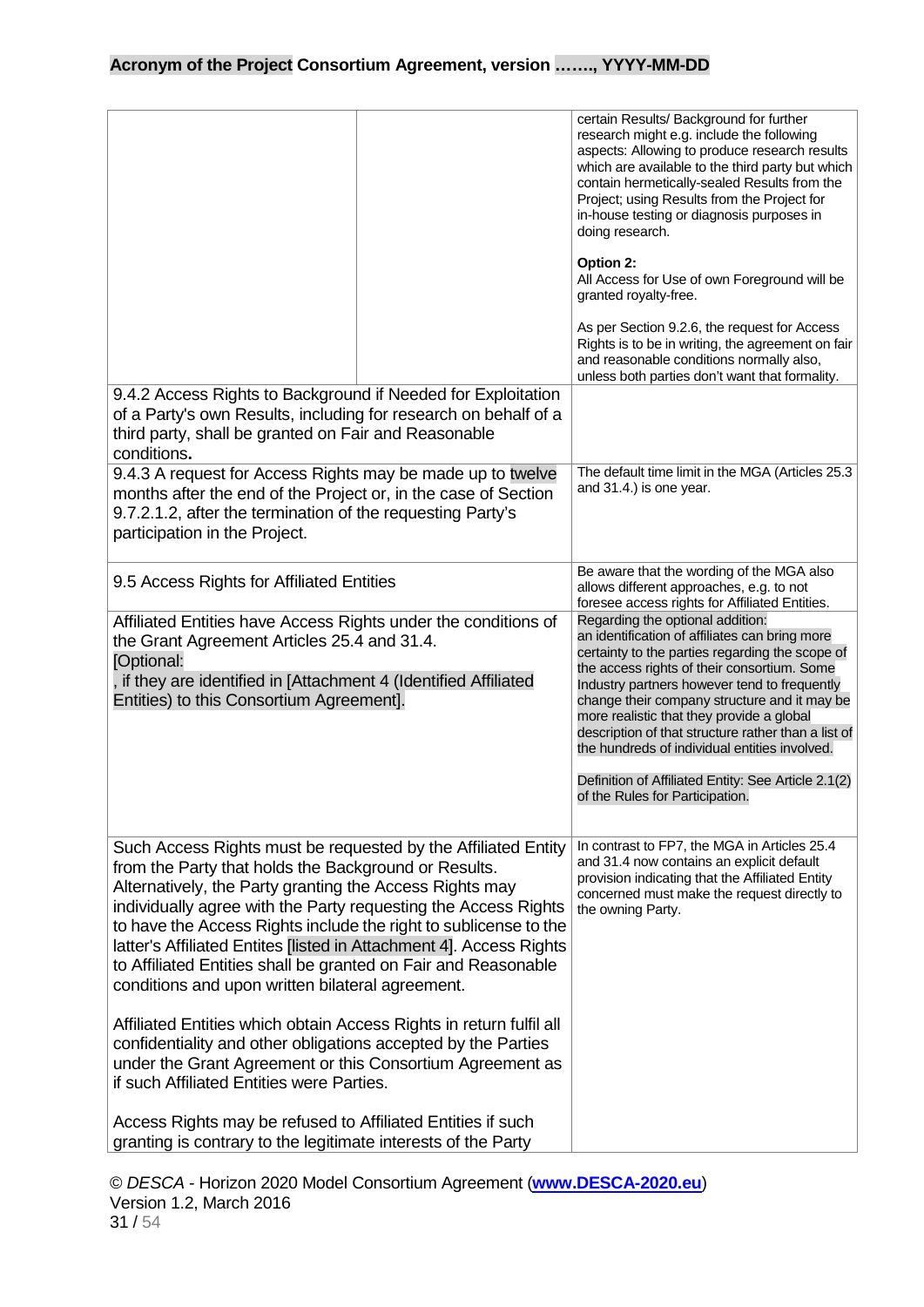| which owns the Background or the Results.                                                                                                                                                                                                                                                                    |                                                                                                                                                                                             |                                                                                                                                                            |
|--------------------------------------------------------------------------------------------------------------------------------------------------------------------------------------------------------------------------------------------------------------------------------------------------------------|---------------------------------------------------------------------------------------------------------------------------------------------------------------------------------------------|------------------------------------------------------------------------------------------------------------------------------------------------------------|
| Access Rights granted to any Affiliated Entity are subject to the<br>continuation of the Access Rights of the Party to which it is<br>affiliated, and shall automatically terminate upon termination of<br>the Access Rights granted to such Party.                                                          |                                                                                                                                                                                             |                                                                                                                                                            |
| Upon cessation of the status as an Affiliated Entity, any Access<br>Rights granted to such former Affiliated Entity shall lapse.<br>Further arrangements with Affiliated Entities may be<br>negotiated in separate agreements.                                                                               |                                                                                                                                                                                             |                                                                                                                                                            |
| 9.6 Additional Access Rights                                                                                                                                                                                                                                                                                 |                                                                                                                                                                                             |                                                                                                                                                            |
| [Option 1:]                                                                                                                                                                                                                                                                                                  | [Option 2:]                                                                                                                                                                                 |                                                                                                                                                            |
| For the avoidance of doubt any<br>grant of Access Rights not<br>covered by the Grant Agreement<br>or this Consortium Agreement<br>shall be at the absolute<br>discretion of the owning Party<br>and subject to such terms and<br>conditions as may be agreed<br>between the owning and<br>receiving Parties. | The Parties agree to<br>negotiate in good faith any<br>additional Access Rights to<br>Results as might be asked<br>for by any Party, upon<br>adequate financial<br>conditions to be agreed. |                                                                                                                                                            |
| 9.7 Access Rights for Parties entering or leaving the<br>consortium                                                                                                                                                                                                                                          |                                                                                                                                                                                             |                                                                                                                                                            |
| 9.7.1 New Parties entering the consortium                                                                                                                                                                                                                                                                    |                                                                                                                                                                                             |                                                                                                                                                            |
| As regards Results developed before the accession of the new<br>Party, the new Party will be granted Access Rights on the<br>conditions applying for Access Rights to Background.                                                                                                                            |                                                                                                                                                                                             | Any new Party must fill in Attachment 1<br>regarding Background - to be decided by the<br>General Assembly together with the decision<br>on the accession. |
| 9.7.2 Parties leaving the consortium                                                                                                                                                                                                                                                                         |                                                                                                                                                                                             |                                                                                                                                                            |
| 9.7.2.1 Access Rights granted to a leaving Party                                                                                                                                                                                                                                                             |                                                                                                                                                                                             |                                                                                                                                                            |
| 9.7.2.1.1 Defaulting Party                                                                                                                                                                                                                                                                                   |                                                                                                                                                                                             |                                                                                                                                                            |
| Access Rights granted to a Defaulting Party and such Party's<br>right to request Access Rights shall cease immediately upon<br>receipt by the Defaulting Party of the formal notice of the<br>decision of the General Assembly to terminate its participation<br>in the consortium.                          |                                                                                                                                                                                             | Any consequences for sub-licences have to be<br>covered in the licence itself.                                                                             |
| 9.7.2.1.2 Non-defaulting Party                                                                                                                                                                                                                                                                               |                                                                                                                                                                                             |                                                                                                                                                            |
| A non-defaulting Party leaving voluntarily and with the other<br>Parties' consent shall have Access Rights to the Results<br>developed until the date of the termination of its participation.                                                                                                               |                                                                                                                                                                                             | In case of a Party leaving voluntarily its Access<br>Rights shall be frozen as they are at the time<br>such Party leaves the project.                      |

© *DESCA* - Horizon 2020 Model Consortium Agreement (**[www.DESCA-2020.eu](http://www.desca-2020.eu/)**) Version 1.2, March 2016 32 / 54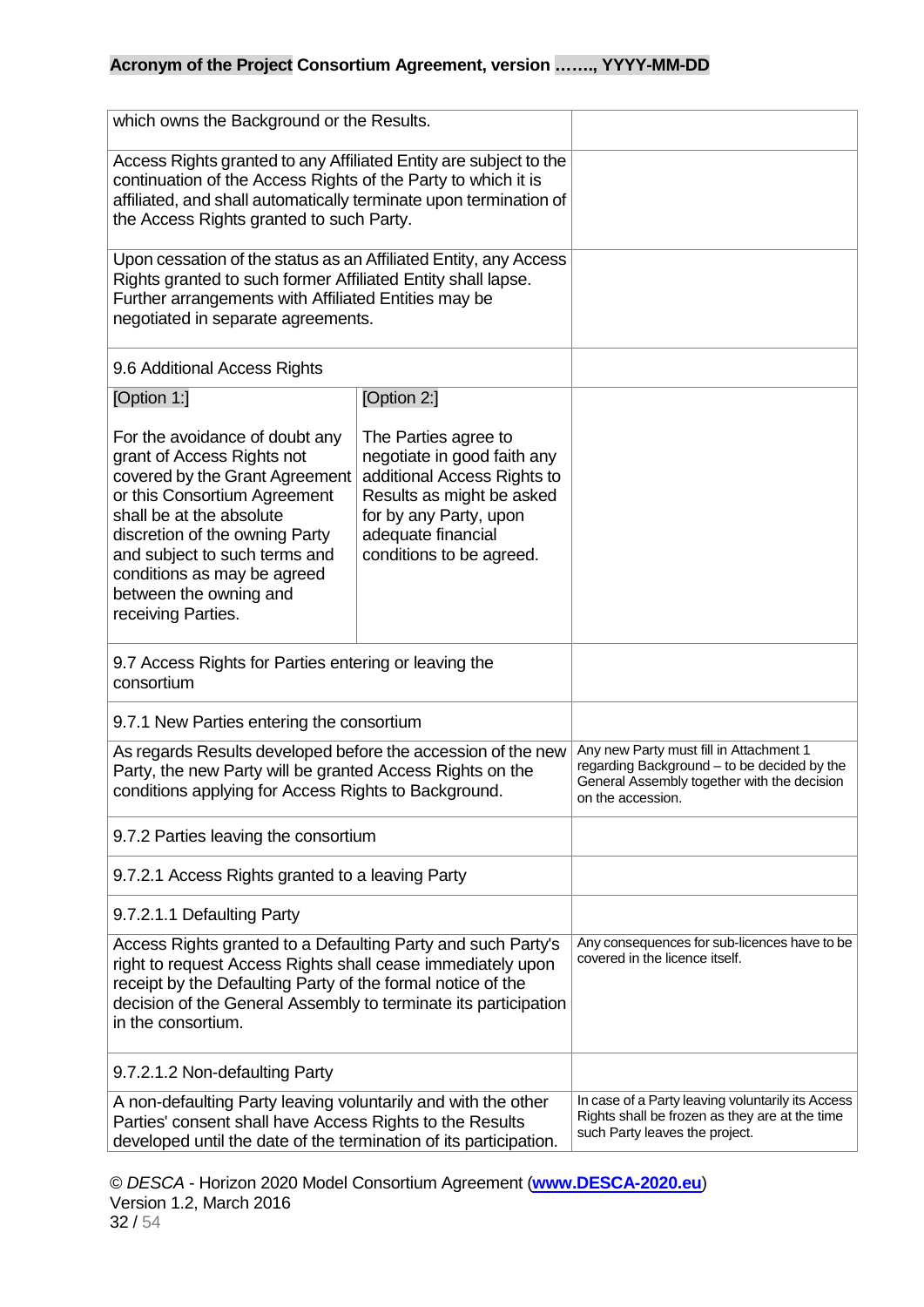<span id="page-32-0"></span>

| It may request Access Rights within the period of time<br>specified in Section 9.4.3.                                                                                                                                                                                                                                                                                                                                                                                                                                                                                                                                                                                                                                                                                                                                                | Any consequences for sub-licences have to be<br>covered in the licence itself.                                                                                                                                                                                                                                                                  |
|--------------------------------------------------------------------------------------------------------------------------------------------------------------------------------------------------------------------------------------------------------------------------------------------------------------------------------------------------------------------------------------------------------------------------------------------------------------------------------------------------------------------------------------------------------------------------------------------------------------------------------------------------------------------------------------------------------------------------------------------------------------------------------------------------------------------------------------|-------------------------------------------------------------------------------------------------------------------------------------------------------------------------------------------------------------------------------------------------------------------------------------------------------------------------------------------------|
| 9.7.2.2 Access Rights to be granted by any leaving Party                                                                                                                                                                                                                                                                                                                                                                                                                                                                                                                                                                                                                                                                                                                                                                             |                                                                                                                                                                                                                                                                                                                                                 |
| Any Party leaving the Project shall continue to grant Access<br>Rights pursuant to the Grant Agreement and this Consortium<br>Agreement as if it had remained a Party for the whole duration<br>of the Project.                                                                                                                                                                                                                                                                                                                                                                                                                                                                                                                                                                                                                      | Parties leaving the Project in principle have to<br>continue granting Access Rights in order not to<br>hinder the progress of the Project.<br>When deciding about a Party's request to<br>leave the consortium, the General Assembly<br>may, however, decide that such Access Rights<br>will not be necessary.                                  |
| 9.8 Specific Provisions for Access Rights to Software                                                                                                                                                                                                                                                                                                                                                                                                                                                                                                                                                                                                                                                                                                                                                                                |                                                                                                                                                                                                                                                                                                                                                 |
| For the avoidance of doubt, the general provisions for Access<br>Rights provided for in this Section 9 are applicable also to<br>Software.<br>Parties' Access Rights to Software do not include any right to<br>receive source code or object code ported to a certain<br>hardware platform or any right to receive respective Software<br>documentation in any particular form or detail, but only as<br>available from the Party granting the Access Rights.                                                                                                                                                                                                                                                                                                                                                                       | [If Software is a core element for the Project,<br>participants may replace this Article 9.8 with<br>the special clauses for Software [Module IPR<br>SC]].                                                                                                                                                                                      |
| Section 10: Non-disclosure of information                                                                                                                                                                                                                                                                                                                                                                                                                                                                                                                                                                                                                                                                                                                                                                                            |                                                                                                                                                                                                                                                                                                                                                 |
| 10.1 All information in whatever form or mode of<br>communication, which is disclosed by a Party (the "Disclosing<br>Party") to any other Party (the "Recipient") in connection with<br>the Project during its implementation and which has been<br>explicitly marked as "confidential" at the time of disclosure, or<br>when disclosed orally has been identified as confidential at the<br>time of disclosure and has been confirmed and designated in<br>writing within 15 calendar days from oral disclosure at the<br>latest as confidential information by the Disclosing Party, is<br>"Confidential Information".                                                                                                                                                                                                             | "Any form/mode of communication" will now<br>also include the electronic exchange system.<br>Other than orally disclosed Confidential<br>Information must be identified as confidential<br>at the time it is disclosed (see MGA<br>Article 36.1).                                                                                               |
| 10.2 The Recipients hereby undertake in addition and without<br>prejudice to any commitment of non-disclosure under the<br>Grant Agreement, for a period of 4 years after the end of the<br>Project:<br>not to use Confidential Information otherwise than for the<br>purpose for which it was disclosed;<br>not to disclose Confidential Information without the prior<br>$\blacksquare$<br>written consent by the Disclosing Party;<br>to ensure that internal distribution of Confidential<br>Information by a Recipient shall take place on a strict<br>need-to-know basis; and<br>to return to the Disclosing Party, or destroy, on request all<br>Confidential Information that has been disclosed to the<br>Recipients including all copies thereof and to delete all<br>information stored in a machine readable form to the | The consent of the owner of confidential data<br>is needed before giving it to subcontractors<br>/affiliates even if those have a role in project.<br>The source of this 4-year duration lies in the<br>MGA, Article 36.<br>The obligation is not to disclose confidential<br>information to anybody (whether inside the<br>consortium or not). |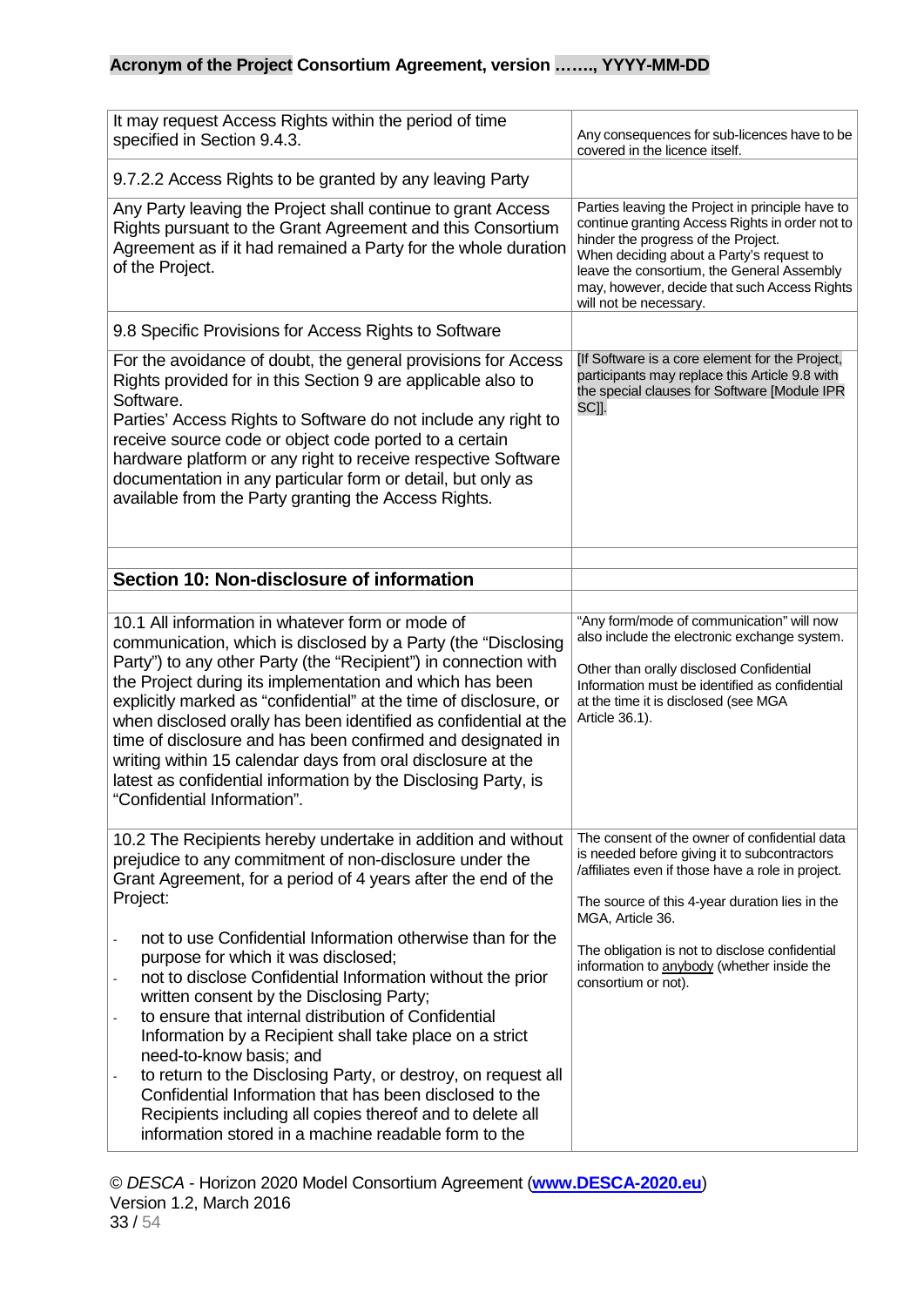| extent practically possible. The Recipients may keep a<br>copy to the extent it is required to keep, archive or store<br>such Confidential Information because of compliance with<br>applicable laws and regulations or for the proof of on-going<br>obligations provided that the Recipient comply with the<br>confidentiality obligations herein contained with respect to<br>such copy for as long as the copy is retained.                                                                                                                                                                                                                                                                                                                                                                                                                                                                                                                                                                                                                                                                                                                                                                                                                          |                                                                                                                                                                                                                                                                                                                                                                                                                                               |
|---------------------------------------------------------------------------------------------------------------------------------------------------------------------------------------------------------------------------------------------------------------------------------------------------------------------------------------------------------------------------------------------------------------------------------------------------------------------------------------------------------------------------------------------------------------------------------------------------------------------------------------------------------------------------------------------------------------------------------------------------------------------------------------------------------------------------------------------------------------------------------------------------------------------------------------------------------------------------------------------------------------------------------------------------------------------------------------------------------------------------------------------------------------------------------------------------------------------------------------------------------|-----------------------------------------------------------------------------------------------------------------------------------------------------------------------------------------------------------------------------------------------------------------------------------------------------------------------------------------------------------------------------------------------------------------------------------------------|
| 10.3 The Recipients shall be responsible for the fulfilment of<br>the above obligations on the part of their employees or third<br>parties involved in the Project and shall ensure that they<br>remain so obliged, as far as legally possible, during and after<br>the end of the Project and/or after the termination of the<br>contractual relationship with the employee or third party.                                                                                                                                                                                                                                                                                                                                                                                                                                                                                                                                                                                                                                                                                                                                                                                                                                                            | Consent of the owner of the Confidential<br>Information is needed before giving such<br>Confidential Information to third parties (e.g.<br>subcontractors and affiliates).<br><b>Third parties</b> in this context covers any<br>entities which are not a party to the CA,<br>including but not limited to linked third parties<br>and subcontractors. It is not relevant whether<br>the third parties are involved in the project or<br>not. |
|                                                                                                                                                                                                                                                                                                                                                                                                                                                                                                                                                                                                                                                                                                                                                                                                                                                                                                                                                                                                                                                                                                                                                                                                                                                         |                                                                                                                                                                                                                                                                                                                                                                                                                                               |
| 10.4 The above shall not apply for disclosure or use of<br>Confidential Information, if and in so far as the Recipient can<br>show that:                                                                                                                                                                                                                                                                                                                                                                                                                                                                                                                                                                                                                                                                                                                                                                                                                                                                                                                                                                                                                                                                                                                |                                                                                                                                                                                                                                                                                                                                                                                                                                               |
| the Confidential Information has become or becomes<br>publicly available by means other than a breach of the<br>Recipient's confidentiality obligations;<br>the Disclosing Party subsequently informs the Recipient<br>that the Confidential Information is no longer confidential;<br>the Confidential Information is communicated to the<br>Recipient without any obligation of confidentiality by a third<br>party who is to the best knowledge of the Recipient in<br>lawful possession thereof and under no obligation of<br>confidentiality to the Disclosing Party;<br>the disclosure or communication of the Confidential<br>Information is foreseen by provisions of the Grant<br>Agreement;<br>the Confidential Information, at any time, was developed<br>by the Recipient completely independently of any such<br>disclosure by the Disclosing Party;<br>the Confidential Information was already known to the<br>$\overline{\phantom{a}}$<br>Recipient prior to disclosure; or<br>the Recipient is required to disclose the Confidential<br>$\overline{\phantom{a}}$<br>Information in order to comply with applicable laws or<br>regulations or with a court or administrative order, subject<br>to the provision Section 10.7 hereunder. |                                                                                                                                                                                                                                                                                                                                                                                                                                               |
| 10.5 The Recipient shall apply the same degree of care with<br>regard to the Confidential Information disclosed within the<br>scope of the Project as with its own confidential and/or<br>proprietary information, but in no case less than reasonable                                                                                                                                                                                                                                                                                                                                                                                                                                                                                                                                                                                                                                                                                                                                                                                                                                                                                                                                                                                                  |                                                                                                                                                                                                                                                                                                                                                                                                                                               |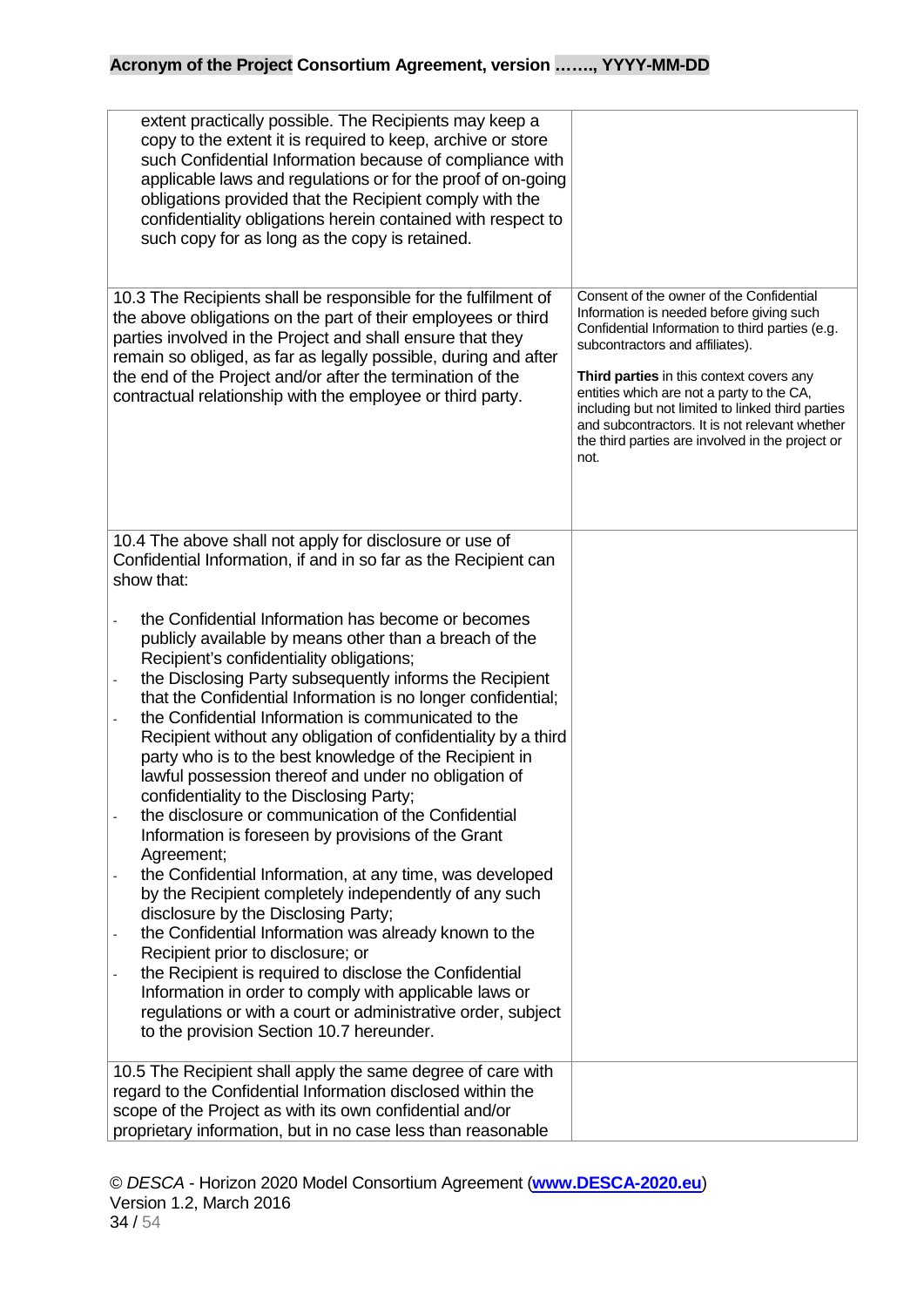<span id="page-34-0"></span>

| care.                                                                                                                                                                                                                                                                                                                                                                                                                                                                                                                                                                 |                                                                                                                                         |
|-----------------------------------------------------------------------------------------------------------------------------------------------------------------------------------------------------------------------------------------------------------------------------------------------------------------------------------------------------------------------------------------------------------------------------------------------------------------------------------------------------------------------------------------------------------------------|-----------------------------------------------------------------------------------------------------------------------------------------|
| 10.6 Each Party shall promptly advise the other Party in writing<br>of any unauthorised disclosure, misappropriation or misuse of<br>Confidential Information after it becomes aware of such<br>unauthorised disclosure, misappropriation or misuse.                                                                                                                                                                                                                                                                                                                  |                                                                                                                                         |
| 10.7 If any Party becomes aware that it will be required, or is<br>likely to be required, to disclose Confidential Information in<br>order to comply with applicable laws or regulations or with a<br>court or administrative order, it shall, to the extent it is lawfully<br>able to do so, prior to any such disclosure<br>- notify the Disclosing Party, and<br>- comply with the Disclosing Party's reasonable instructions to<br>protect the confidentiality of the information.                                                                                |                                                                                                                                         |
| <b>Section 11: Miscellaneous</b>                                                                                                                                                                                                                                                                                                                                                                                                                                                                                                                                      |                                                                                                                                         |
| 11.1 Attachments, inconsistencies and severability                                                                                                                                                                                                                                                                                                                                                                                                                                                                                                                    |                                                                                                                                         |
| This Consortium Agreement consists of this core text and<br>Attachment 1 (Background included)<br>Attachment 2 (Accession document)<br>Attachment 3 (List of Third Parties for simplified transfer<br>according to Section 8.2.2)<br>Attachment 4 (Identified Affiliated Entities)<br>In case the terms of this Consortium Agreement are in conflict<br>with the terms of the Grant Agreement, the terms of the latter<br>shall prevail. In case of conflicts between the attachments and<br>the core text of this Consortium Agreement, the latter shall<br>prevail. | Please note to delete reference to Attachment<br>4 if not used in Section 9.5.                                                          |
| Should any provision of this Consortium Agreement become<br>invalid, illegal or unenforceable, it shall not affect the validity of<br>the remaining provisions of this Consortium Agreement. In<br>such a case, the Parties concerned shall be entitled to request<br>that a valid and practicable provision be negotiated that fulfils<br>the purpose of the original provision.                                                                                                                                                                                     |                                                                                                                                         |
| 11.2 No representation, partnership or agency                                                                                                                                                                                                                                                                                                                                                                                                                                                                                                                         |                                                                                                                                         |
| Except as otherwise provided in Section 6.4.4, no Party shall<br>be entitled to act or to make legally binding declarations on<br>behalf of any other Party or of the consortium. Nothing in this<br>Consortium Agreement shall be deemed to constitute a joint<br>venture, agency, partnership, interest grouping or any other<br>kind of formal business grouping or entity between the Parties.                                                                                                                                                                    | Regarding the role of the coordinator: see<br>Section 6.4.                                                                              |
| 11.3 Notices and other communication                                                                                                                                                                                                                                                                                                                                                                                                                                                                                                                                  |                                                                                                                                         |
| Any notice to be given under this Consortium Agreement shall<br>be in writing to the addresses and recipients as listed in the                                                                                                                                                                                                                                                                                                                                                                                                                                        | Any communication which requires formal or<br>written form is listed in this clause. Clear<br>notifications and notification routes are |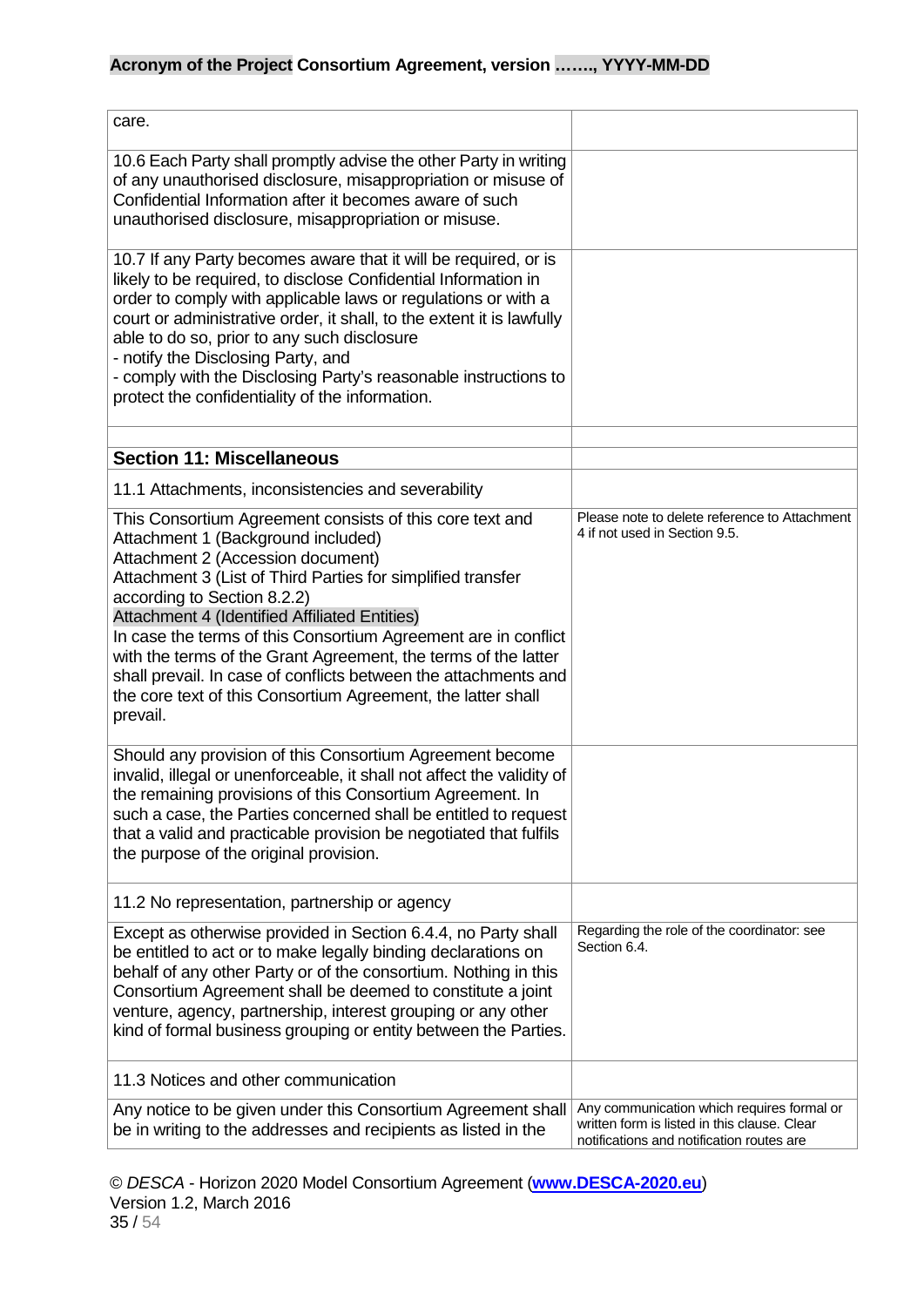| most current address list kept by the Coordinator.                                                                                                                                                                                                                                                                                                                                                                                                                                                                                                                                                                                                      | important in view of the question of proof in<br>dispute cases.                                                                                                                                                                                                                                                                                                                                                                                                                                                                                                                              |
|---------------------------------------------------------------------------------------------------------------------------------------------------------------------------------------------------------------------------------------------------------------------------------------------------------------------------------------------------------------------------------------------------------------------------------------------------------------------------------------------------------------------------------------------------------------------------------------------------------------------------------------------------------|----------------------------------------------------------------------------------------------------------------------------------------------------------------------------------------------------------------------------------------------------------------------------------------------------------------------------------------------------------------------------------------------------------------------------------------------------------------------------------------------------------------------------------------------------------------------------------------------|
| Formal notices:<br>If it is required in this Consortium Agreement (Sections 4.2,<br>9.7.2.1.1, and 11.4) that a formal notice, consent or approval<br>shall be given, such notice shall be signed by an authorised<br>representative of a Party and shall either be served personally<br>or sent by mail with recorded delivery or telefax with receipt<br>acknowledgement.<br>Other communication:<br>Other communication between the Parties may also be<br>effected by other means such as e-mail with<br>acknowledgement of receipt, which fulfils the conditions of<br>written form.<br>Any change of persons or contact details shall be notified | Most of the issues should be decided in<br>accordance with the governance structure<br>chosen for the Project. This covers all<br>technical issues and other issues in which<br>decision making power is granted to a<br>governing body. Only in Sections 4.2, 9.7.2.1.1<br>and 11.4 a formal notice is necessary.<br>All other communication than "formal" may be<br>taken for instance by e-mail with<br>acknowledgement of receipt (e.g. Minutes).<br>The updated lists of contact information shall<br>be kept by the Coordinator (including scientific<br>and administrative person(s). |
| immediately by the respective Party to the Coordinator. The<br>address list shall be accessible to all Parties.                                                                                                                                                                                                                                                                                                                                                                                                                                                                                                                                         |                                                                                                                                                                                                                                                                                                                                                                                                                                                                                                                                                                                              |
| 11.4 Assignment and amendments                                                                                                                                                                                                                                                                                                                                                                                                                                                                                                                                                                                                                          |                                                                                                                                                                                                                                                                                                                                                                                                                                                                                                                                                                                              |
| Except as set out in Section 8.3, no rights or obligations of the<br>Parties arising from this Consortium Agreement may be<br>assigned or transferred, in whole or in part, to any third party<br>without the other Parties' prior formal approval.                                                                                                                                                                                                                                                                                                                                                                                                     | Note that subcontracting is not considered as<br>an assignment as the responsibilities remain<br>for the Party itself.                                                                                                                                                                                                                                                                                                                                                                                                                                                                       |
| Amendments and modifications to the text of this Consortium<br>Agreement not explicitly listed in Section 6.3.1.2 (LP)/ 6.3.6<br>(SP) require a separate written agreement to be signed<br>between all Parties.                                                                                                                                                                                                                                                                                                                                                                                                                                         | Changes to the core text of the Consortium<br>Agreement have to be negotiated between the<br>Parties.<br>All Parties should notice that some changes to<br>this Consortium Agreement (for instance<br>Accession of a new Party) may be taken by a<br>decision made by the General Assembly and<br>will not require a formal signature of each<br>Party. Parties are protected against major<br>contract changes through the use of veto<br>rights (see Section 6.2.4 [GOV LP]/6.3.4 [GOV<br>SP]).<br>For small projects see [Module GOV SP]<br>Article 6.3.6.                                |
| 11.5 Mandatory national law                                                                                                                                                                                                                                                                                                                                                                                                                                                                                                                                                                                                                             |                                                                                                                                                                                                                                                                                                                                                                                                                                                                                                                                                                                              |
| Nothing in this Consortium Agreement shall be deemed to<br>require a Party to breach any mandatory statutory law under<br>which the Party is operating.                                                                                                                                                                                                                                                                                                                                                                                                                                                                                                 | The legislation of a Party's country may state<br>certain statutory restrictions for the Parties,<br>and naturally these restrictions should be<br>respected by all Parties.                                                                                                                                                                                                                                                                                                                                                                                                                 |
| 11.6 Language                                                                                                                                                                                                                                                                                                                                                                                                                                                                                                                                                                                                                                           |                                                                                                                                                                                                                                                                                                                                                                                                                                                                                                                                                                                              |
| This Consortium Agreement is drawn up in English, which<br>language shall govern all documents, notices, meetings,<br>arbitral proceedings and processes relative thereto.                                                                                                                                                                                                                                                                                                                                                                                                                                                                              |                                                                                                                                                                                                                                                                                                                                                                                                                                                                                                                                                                                              |
| 11.7 Applicable law                                                                                                                                                                                                                                                                                                                                                                                                                                                                                                                                                                                                                                     |                                                                                                                                                                                                                                                                                                                                                                                                                                                                                                                                                                                              |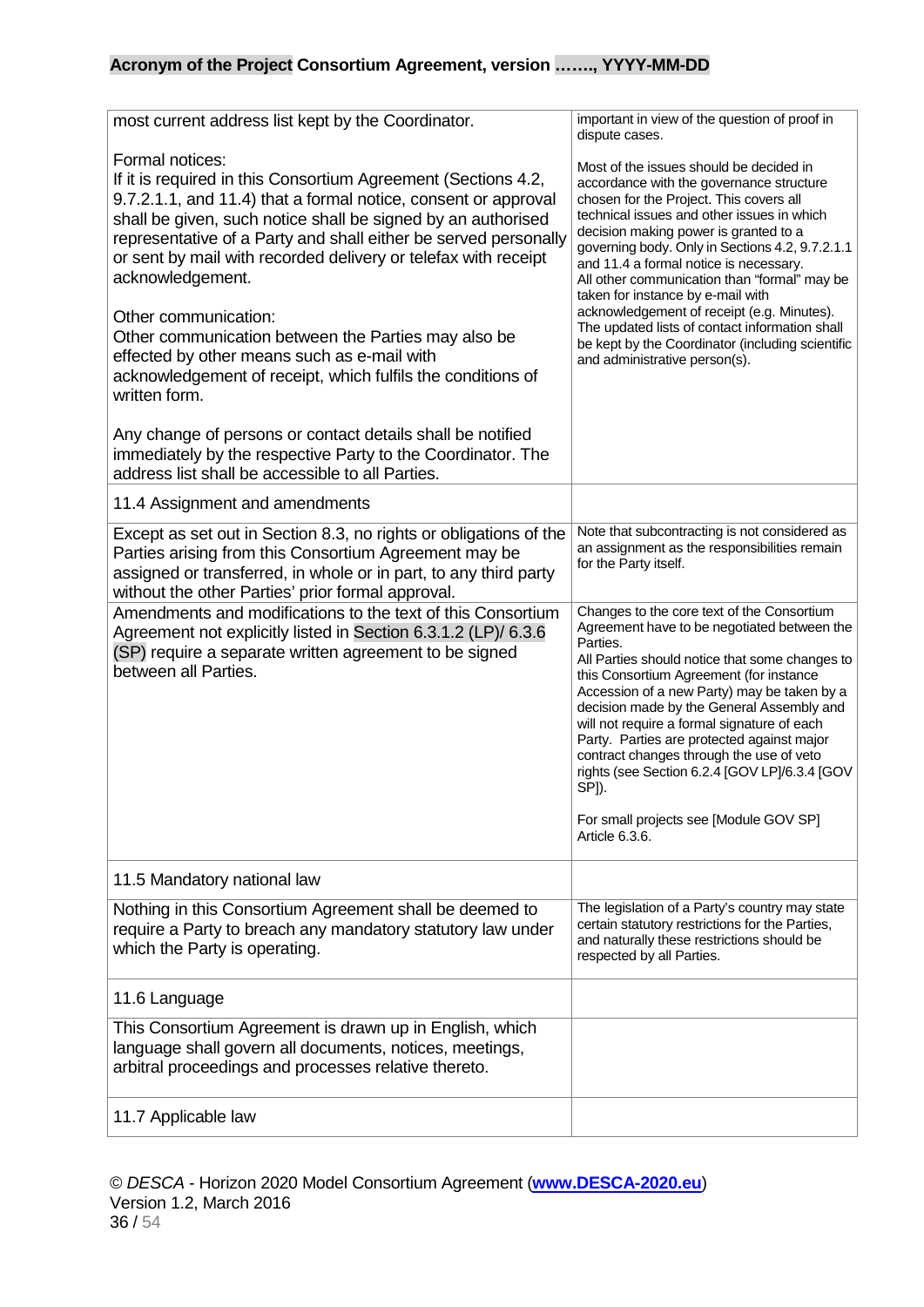| This Consortium Agreement shall be construed in accordance<br>with and governed by the laws of Belgium excluding its conflict<br>of law provisions.                                                                                                                                                                                                                                                                                                                                                                                                                                                                                                                                                                                                                                                                                                                    | This Consortium Agreement has been drafted<br>based on Belgian law. The Parties should<br>however in all cases look into the choice of law<br>in the Grant Agreement in order to harmonise<br>possible conflicts.                                                                                                                                                                                                                                                                                                                                                                                                                                                                                                                                                                                                     |
|------------------------------------------------------------------------------------------------------------------------------------------------------------------------------------------------------------------------------------------------------------------------------------------------------------------------------------------------------------------------------------------------------------------------------------------------------------------------------------------------------------------------------------------------------------------------------------------------------------------------------------------------------------------------------------------------------------------------------------------------------------------------------------------------------------------------------------------------------------------------|-----------------------------------------------------------------------------------------------------------------------------------------------------------------------------------------------------------------------------------------------------------------------------------------------------------------------------------------------------------------------------------------------------------------------------------------------------------------------------------------------------------------------------------------------------------------------------------------------------------------------------------------------------------------------------------------------------------------------------------------------------------------------------------------------------------------------|
| 11.8 Settlement of disputes                                                                                                                                                                                                                                                                                                                                                                                                                                                                                                                                                                                                                                                                                                                                                                                                                                            |                                                                                                                                                                                                                                                                                                                                                                                                                                                                                                                                                                                                                                                                                                                                                                                                                       |
| The parties shall endeavour to settle their disputes amicably.                                                                                                                                                                                                                                                                                                                                                                                                                                                                                                                                                                                                                                                                                                                                                                                                         | In case an amicable solution cannot be<br>reached within the consortium, the following<br>dispute resolution is recommended:<br>Mediation, (if not successful)<br>1.)<br>2.)<br><b>Binding arbitration or Courts</b>                                                                                                                                                                                                                                                                                                                                                                                                                                                                                                                                                                                                  |
|                                                                                                                                                                                                                                                                                                                                                                                                                                                                                                                                                                                                                                                                                                                                                                                                                                                                        | DESCA suggests two different providers for<br>mediation and/or arbitration services for this<br>model clause. There are of course more<br>providers and the choice of the ADR-provider<br>should be discussed within the consortium. If<br>the consortium opts for another mediation and<br>arbitration provider, please make sure that the<br>ADR clause used in this consortium<br>agreement is consistent with their specific<br>procedures.                                                                                                                                                                                                                                                                                                                                                                       |
| [Please choose an appropriate method of dispute resolution,<br>possibly one of the options 1 (WIPO) or 2 (ICC). Within option<br>1, please further choose, between 1.1. and 1.2]                                                                                                                                                                                                                                                                                                                                                                                                                                                                                                                                                                                                                                                                                       | In cross-border disputes there are several<br>issues to be considered in the context of<br>dispute resolution: the costs of and time<br>consumed by the process and the<br>enforcement of the decision.                                                                                                                                                                                                                                                                                                                                                                                                                                                                                                                                                                                                               |
| [Option 1: WIPO Mediation Followed, in the Absence of a<br>Settlement, by WIPO Expedited Arbitration or by Court<br>Litigation]<br>Any dispute, controversy or claim arising under, out of or<br>relating to this contract and any subsequent amendments of<br>this contract, including, without limitation, its formation, validity,<br>binding effect, interpretation, performance, breach or<br>termination, as well as non-contractual claims, shall be<br>submitted to mediation in accordance with the WIPO<br>Mediation Rules. The place of mediation shall be Brussels<br>unless otherwise agreed upon. The language to be used in the<br>mediation shall be English unless otherwise agreed upon.<br>[Please choose one of the following options.]<br>[Option 1.1. WIPO Mediation Followed, in the Absence of a<br>Settlement, by WIPO Expedited Arbitration] | Disputes arising in related contracts concluded<br>at the preparatory stage of a research<br>collaboration (e.g. letters of intent,<br>non-disclosure agreements, options), during a<br>collaboration (e.g. the consortium agreement,<br>sub-contracts, material transfer agreements)<br>and after a collaboration (e.g. licensing<br>agreements, purchase contracts) may require<br>consistent dispute resolution clauses.<br>In some cases, consortium partners will opt for<br>mediation, followed by court litigation instead<br>of arbitration. This is why DESCA proposes<br>option 1.2. and 2.2 that refer the conflict to the<br>courts instead of arbitration should the<br>mediation fail.<br>For more information about the WIPO<br>Arbitration and Mediation Center, visit<br>http://www.wipo.int/amc/en/ |
| If, and to the extent that, any such dispute, controversy or<br>claim has not been settled pursuant to the mediation within 60<br>calendar days of the commencement of the mediation, it shall,<br>upon the filing of a Request for Arbitration by either Party, be<br>referred to and finally determined by arbitration in accordance<br>with the WIPO Expedited Arbitration Rules. Alternatively, if,<br>before the expiration of the said period of 60 calendar days,<br>either Party fails to participate or to continue to participate in                                                                                                                                                                                                                                                                                                                         | For more information about the ICC<br>Arbitration, visit<br>http://www.iccwbo.org/products-and-services/<br>arbitration-and-adr/                                                                                                                                                                                                                                                                                                                                                                                                                                                                                                                                                                                                                                                                                      |

© *DESCA* - Horizon 2020 Model Consortium Agreement (**[www.DESCA-2020.eu](http://www.desca-2020.eu/)**) Version 1.2, March 2016 37 / 54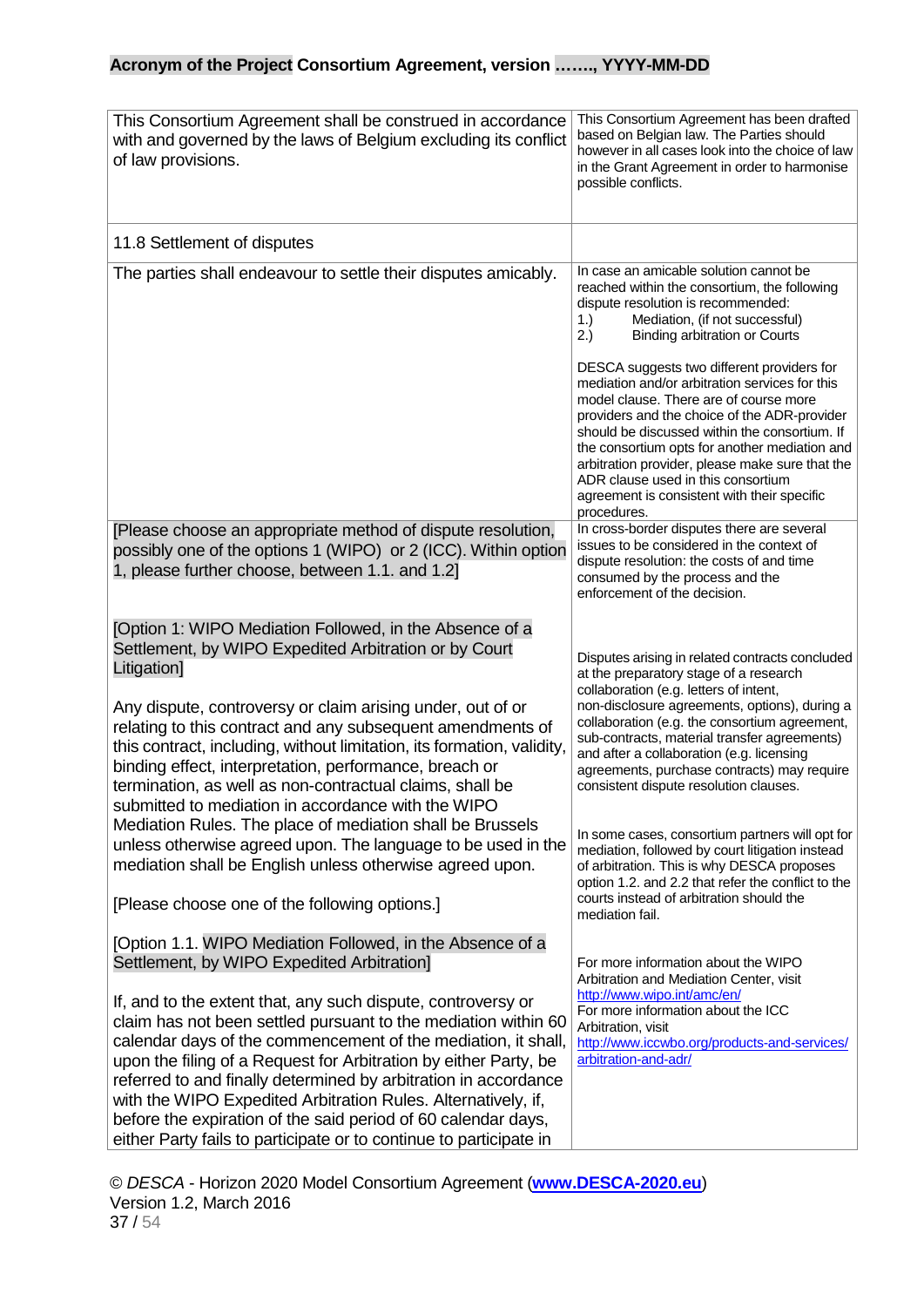| the mediation, the dispute, controversy or claim shall, upon the<br>filing of a Request for Arbitration by the other Party, be referred<br>to and finally determined by arbitration in accordance with the<br>WIPO Expedited Arbitration Rules. The place of arbitration<br>shall be Brussels unless otherwise agreed upon. The<br>language to be used in the arbitral proceedings shall be<br>English unless otherwise agreed upon. |  |
|--------------------------------------------------------------------------------------------------------------------------------------------------------------------------------------------------------------------------------------------------------------------------------------------------------------------------------------------------------------------------------------------------------------------------------------|--|
| [Option 1.2. WIPO Mediation Followed, in the Absence of a<br>Settlement, by Court Litigation]                                                                                                                                                                                                                                                                                                                                        |  |
| If, and to the extent that, any such dispute, controversy or<br>claim has not been settled pursuant to the mediation within 60<br>calendar days of the commencement of the mediation, the<br>courts of Brussels shall have exclusive jurisdiction.                                                                                                                                                                                   |  |
| [Option 2: ICC Arbitration]                                                                                                                                                                                                                                                                                                                                                                                                          |  |
| All disputes arising out of or in connection with this Consortium<br>Agreement, which cannot be solved amicably, shall be finally<br>settled under the Rules of Arbitration of the International<br>Chamber of Commerce by one or more arbitrators appointed<br>in accordance with the said Rules.                                                                                                                                   |  |
| The place of arbitration shall be Brussels if not otherwise<br>agreed by the conflicting Parties.                                                                                                                                                                                                                                                                                                                                    |  |
| The award of the arbitration will be final and binding upon the<br>Parties.                                                                                                                                                                                                                                                                                                                                                          |  |
| Nothing in this Consortium Agreement shall limit the Parties'<br>right to seek injunctive relief in any applicable competent court.                                                                                                                                                                                                                                                                                                  |  |

<span id="page-37-0"></span>

| <b>Section 12: Signatures</b>                                                                                                                                                                                   |                                                                                                                                                                                                                                                                                                                                                                                                                                                                                                                                              |
|-----------------------------------------------------------------------------------------------------------------------------------------------------------------------------------------------------------------|----------------------------------------------------------------------------------------------------------------------------------------------------------------------------------------------------------------------------------------------------------------------------------------------------------------------------------------------------------------------------------------------------------------------------------------------------------------------------------------------------------------------------------------------|
| <b>AS WITNESS:</b><br>The Parties have caused this Consortium Agreement to be<br>duly signed by the undersigned authorised representatives in<br>separate signature pages the day and year first above written. | It is too impractical for all Parties to sign the<br>same document at the same time.<br>The procedure proposed for the signatures is<br>widely used:<br>Each Party signs a separate signature page<br>as many times as there are Parties (it is also<br>possible to sign only 1 or 2 originals as only<br>one fully signed copy is necessary according<br>to Belgian Law). The Coordinator gathers all<br>originals and then delivers the whole package<br>consisting of the text and all signatures<br>(original or copies) to all Parties. |
| [INSERT NAME OF PARTY]<br>Signature(s)                                                                                                                                                                          |                                                                                                                                                                                                                                                                                                                                                                                                                                                                                                                                              |
| Name(s)                                                                                                                                                                                                         |                                                                                                                                                                                                                                                                                                                                                                                                                                                                                                                                              |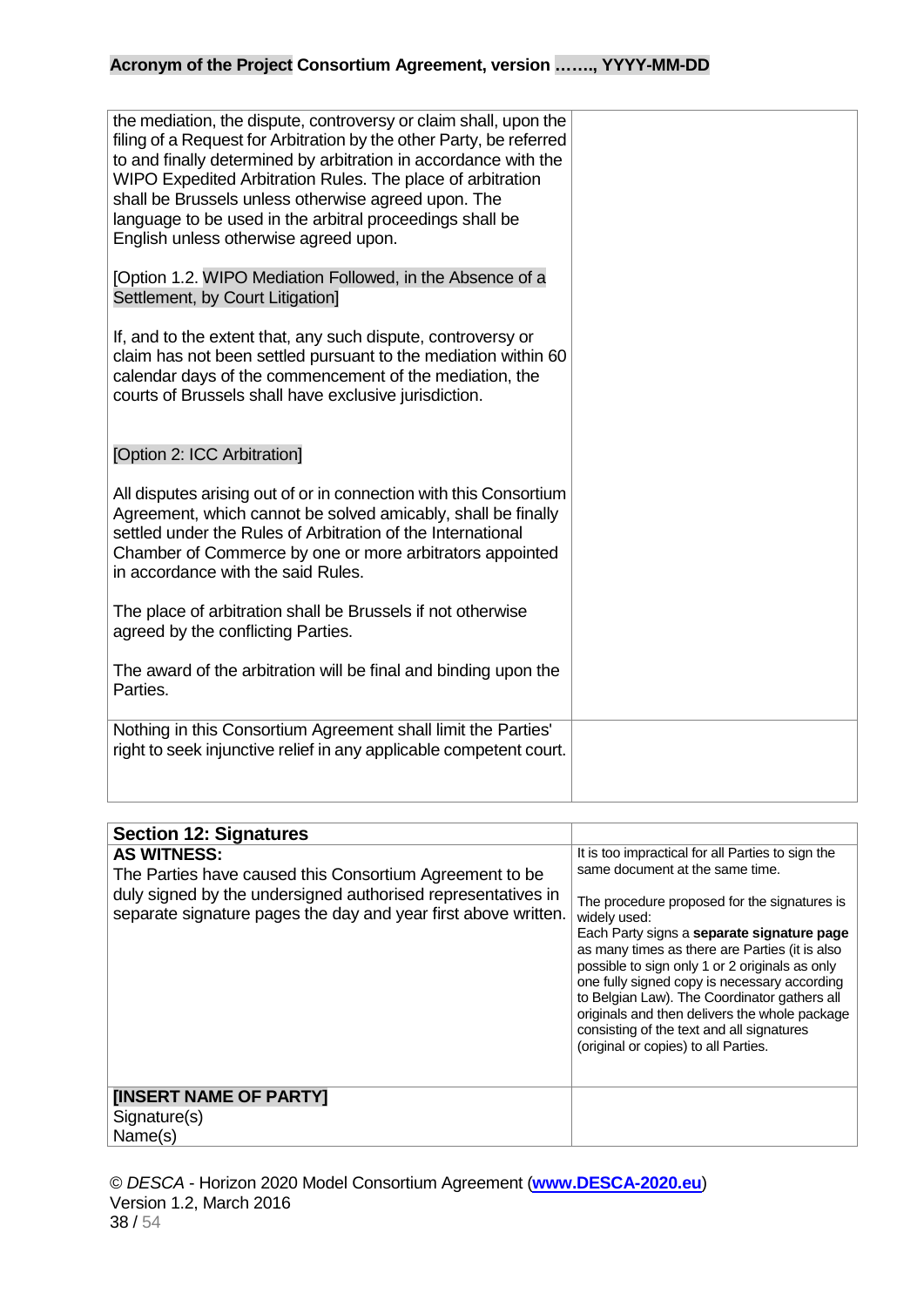| Title(s)               |  |
|------------------------|--|
| Date                   |  |
| [INSERT NAME OF PARTY] |  |
| Signature(s)           |  |
| Name(s)                |  |
| Title(s)               |  |
| Date                   |  |
| [INSERT NAME OF PARTY] |  |
| Signature(s)           |  |
| Name(s)                |  |
| Title(s)               |  |
| Date                   |  |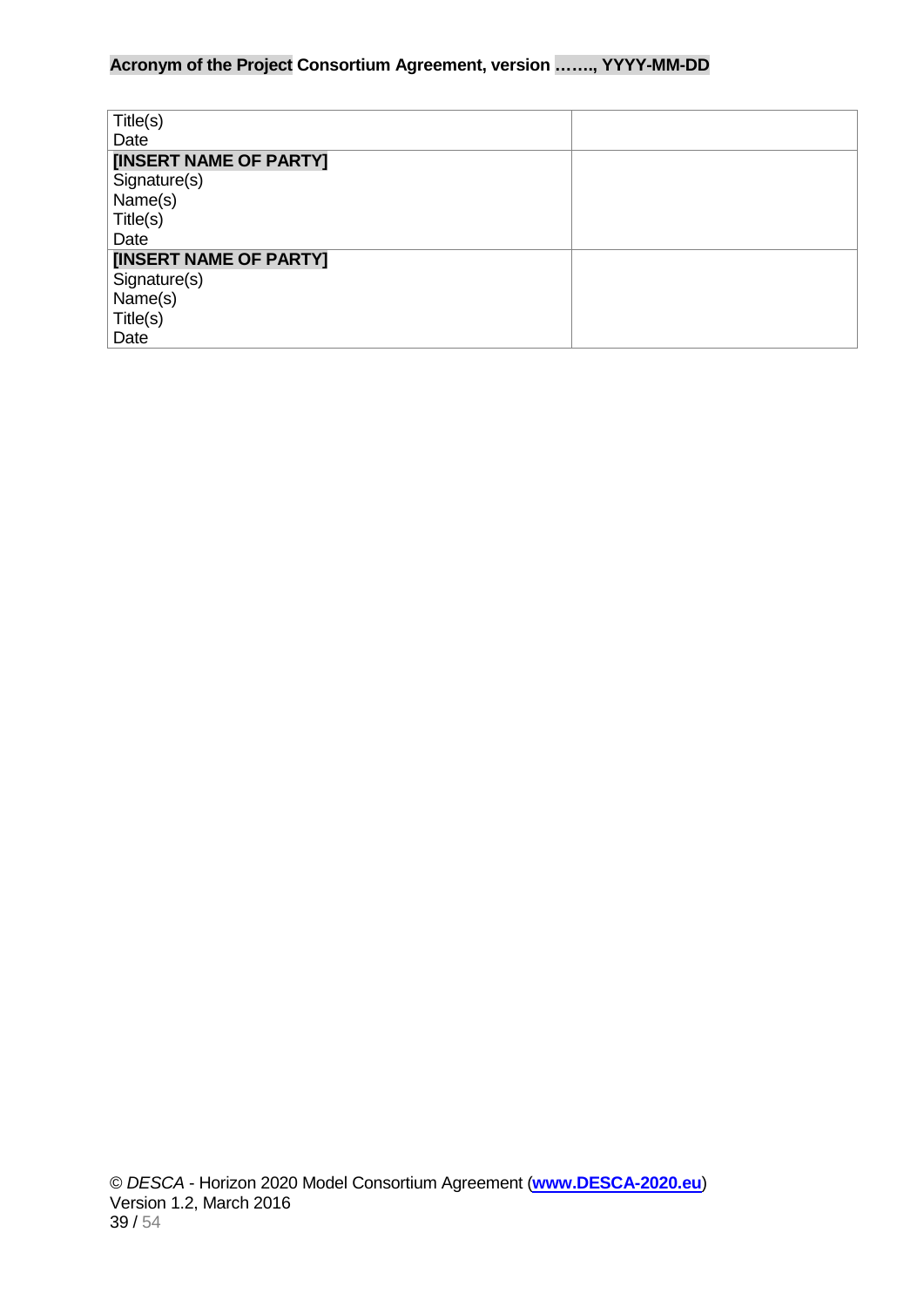<span id="page-39-0"></span>

|                                                                                                                                                                                                                                                                                                                                                                                                                                                                                                                                   | [Attachment 1: Background included]                                                                        |                                                                                                          |                                                                                                                                                                                                                                                                                                                                                                                                                                                                                                                                                                                                                                                                                                         |
|-----------------------------------------------------------------------------------------------------------------------------------------------------------------------------------------------------------------------------------------------------------------------------------------------------------------------------------------------------------------------------------------------------------------------------------------------------------------------------------------------------------------------------------|------------------------------------------------------------------------------------------------------------|----------------------------------------------------------------------------------------------------------|---------------------------------------------------------------------------------------------------------------------------------------------------------------------------------------------------------------------------------------------------------------------------------------------------------------------------------------------------------------------------------------------------------------------------------------------------------------------------------------------------------------------------------------------------------------------------------------------------------------------------------------------------------------------------------------------------------|
| According to the Grant Agreement (Article 24) Background is<br>defined as "data, know-how or information () that is needed to<br>implement the action or exploit the results". Because of this<br>need, Access Rights have to be granted in principle, but Parties<br>must identify and agree amongst them on the Background for<br>the project. This is the purpose of this attachment.<br><b>PARTY1</b><br>As to [NAME OF THE PARTY], it is agreed between the Parties<br>that, to the best of their knowledge (please choose), |                                                                                                            |                                                                                                          | Be aware - Attachment 1 is a vital document<br>- check what your project partners are<br>listing and (more importantly) not listing!<br>Earlier framework programmes required<br>the parties to define Background and to<br>make any exclusions "specific". This was<br>translated into the Consortium Agreements<br>by having Background exclusion lists,<br>mostly in addition to the list of Background<br>Included. The new MGA for H2020 obliges<br>the parties to "identify and agree" upon the<br>Background for the Project. Therefore,<br>DESCA2020 proposes to work with actively<br>listed Background. It is the responsibility of<br>the parties to make this 'agreement on<br>Background'. |
| Option 1: The following background is hereby identified and<br>agreed upon for the Project. Specific limitations and/or<br>conditions, shall be as mentioned hereunder:                                                                                                                                                                                                                                                                                                                                                           |                                                                                                            |                                                                                                          | It seems reasonable to expect that if parties<br>know of a specific need for access rights to<br>specific Background, they will be able to<br>identify this up front (potentially with                                                                                                                                                                                                                                                                                                                                                                                                                                                                                                                  |
| <b>Describe</b><br><b>Background</b>                                                                                                                                                                                                                                                                                                                                                                                                                                                                                              | <b>Specific</b><br>limitations and/or<br>conditions for<br>implementation<br>(Article 25.2<br><b>Grant</b> | <b>Specific</b><br>limitations and/or<br>conditions for<br><b>Exploitation</b><br>(Article 25.3<br>Grant | limitations). In any case, such a duty to<br>inform is explicitly mentioned in Article 25.2<br>and 25.3 of the MGA) and this information<br>needs to be shared before accession to the<br>GA.<br>The counterpart of working with a positive<br>list is that the parties fully accept that                                                                                                                                                                                                                                                                                                                                                                                                               |
|                                                                                                                                                                                                                                                                                                                                                                                                                                                                                                                                   | Agreement)<br>.                                                                                            | Agreement)<br>$\blacksquare$                                                                             | anything not listed simply IS no Background,<br>and that therefore, there is no reason to<br>"exclude" it.                                                                                                                                                                                                                                                                                                                                                                                                                                                                                                                                                                                              |
|                                                                                                                                                                                                                                                                                                                                                                                                                                                                                                                                   | .                                                                                                          | ٠.                                                                                                       |                                                                                                                                                                                                                                                                                                                                                                                                                                                                                                                                                                                                                                                                                                         |
| Option 2: No data, know-how or information of [NAME OF THE<br>PARTY] shall be Needed by another Party for implementation of<br>the Project (Article 25.2 Grant Agreement) or Exploitation of that<br>other Party's Results (Article 25.3 Grant Agreement).                                                                                                                                                                                                                                                                        |                                                                                                            |                                                                                                          | That is the reason why there is no need any<br>more to explicitly exclude background in<br>Attachment 1 such as the background of<br>research units not involved in the Project as<br>was usual in FP7 Consortium Agreements.<br>The annotated MGA also allows for negative<br>list. You may wish to refer to the FP7                                                                                                                                                                                                                                                                                                                                                                                   |
| This represents the status at the time of signature of this<br>Consortium Agreement.                                                                                                                                                                                                                                                                                                                                                                                                                                              |                                                                                                            |                                                                                                          | DESCA if you prefer this approach.                                                                                                                                                                                                                                                                                                                                                                                                                                                                                                                                                                                                                                                                      |
| PARTY 2.                                                                                                                                                                                                                                                                                                                                                                                                                                                                                                                          |                                                                                                            |                                                                                                          |                                                                                                                                                                                                                                                                                                                                                                                                                                                                                                                                                                                                                                                                                                         |
| As to [NAME OF THE PARTY], it is agreed between the Parties<br>that, to the best of their knowledge (please choose)                                                                                                                                                                                                                                                                                                                                                                                                               |                                                                                                            |                                                                                                          |                                                                                                                                                                                                                                                                                                                                                                                                                                                                                                                                                                                                                                                                                                         |
| Option 1: The following background is hereby identified and<br>agreed upon for the Project. Specific limitations and/or<br>conditions, shall be as mentioned hereunder:                                                                                                                                                                                                                                                                                                                                                           |                                                                                                            |                                                                                                          |                                                                                                                                                                                                                                                                                                                                                                                                                                                                                                                                                                                                                                                                                                         |
| <b>Describe</b><br><b>Background</b>                                                                                                                                                                                                                                                                                                                                                                                                                                                                                              | <b>Specific</b><br>limitations and/or<br>conditions for<br>implementation                                  | <b>Specific limitations</b><br>and/or conditions<br>for Exploitation<br>(Article 25.3 Grant              |                                                                                                                                                                                                                                                                                                                                                                                                                                                                                                                                                                                                                                                                                                         |

© *DESCA* - Horizon 2020 Model Consortium Agreement (**[www.DESCA-2020.eu](http://www.desca-2020.eu/)**) Version 1.2, March 2016 40 / 54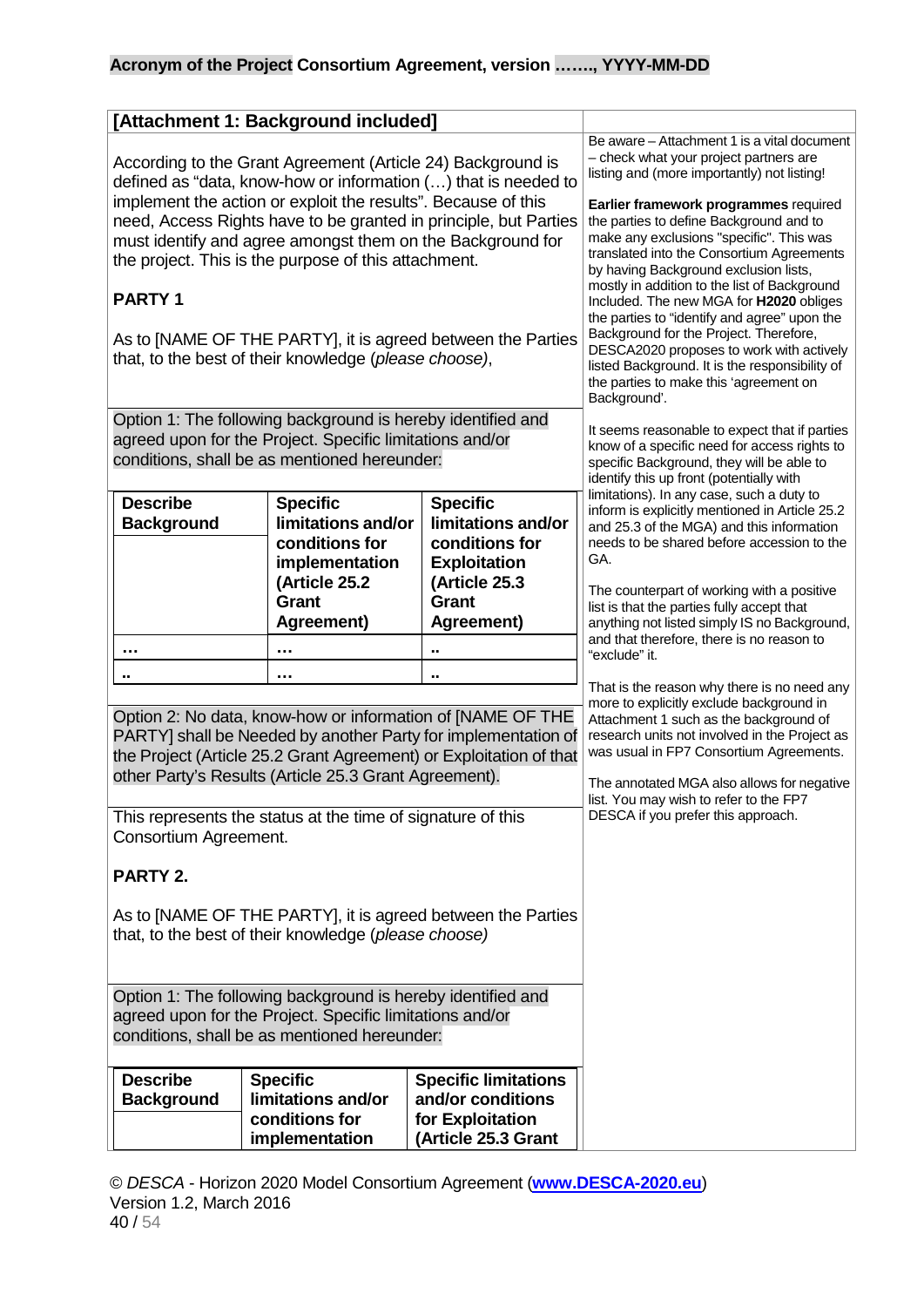|                                                                                                                                                                                                                                                            | (Article 25.2 Grant<br>Agreement) | Agreement) |
|------------------------------------------------------------------------------------------------------------------------------------------------------------------------------------------------------------------------------------------------------------|-----------------------------------|------------|
| .                                                                                                                                                                                                                                                          | .                                 |            |
|                                                                                                                                                                                                                                                            | .                                 |            |
|                                                                                                                                                                                                                                                            |                                   |            |
| Option 2: No data, know-how or information of [NAME OF THE<br>PARTY] shall be Needed by another Party for implementation of<br>the Project (Article 25.2 Grant Agreement) or Exploitation of that<br>other Party's Results (Article 25.3 Grant Agreement). |                                   |            |
| This represents the status at the time of signature of this<br>Consortium Agreement.                                                                                                                                                                       |                                   |            |
| Etc.                                                                                                                                                                                                                                                       |                                   |            |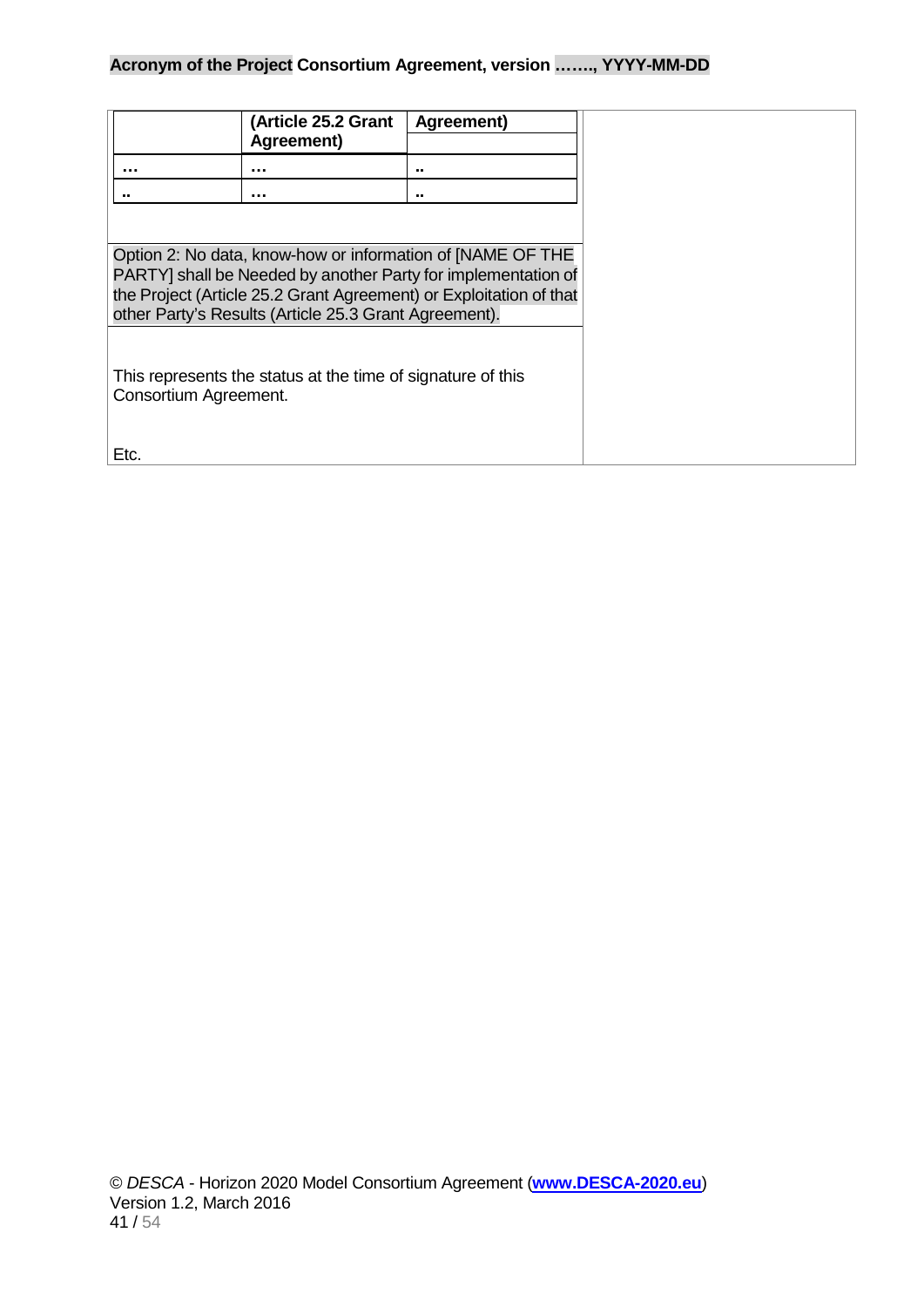<span id="page-41-0"></span>

| [Attachment 2: Accession document]                                                                                                                                    |  |
|-----------------------------------------------------------------------------------------------------------------------------------------------------------------------|--|
| <b>ACCESSION</b>                                                                                                                                                      |  |
| of a new Party to                                                                                                                                                     |  |
| [Acronym of the Project] Consortium Agreement, version<br>[, YYYY-MM-DD]                                                                                              |  |
| <b>[OFFICIAL NAME OF THE NEW PARTY AS IDENTIFIED IN</b><br><b>THE Grant Agreement]</b>                                                                                |  |
| hereby consents to become a Party to the Consortium<br>Agreement identified above and accepts all the rights and<br>obligations of a Party starting [date].           |  |
| <b>JOFFICIAL NAME OF THE COORDINATOR AS IDENTIFIED</b><br><b>IN THE Grant Agreement]</b>                                                                              |  |
| hereby certifies that the consortium has accepted in the meeting<br>held on [date] the accession of [the name of the new Party] to<br>the consortium starting [date]. |  |
| This Accession document has been done in 2 originals to be<br>duly signed by the undersigned authorised representatives.                                              |  |
| [Date and Place]                                                                                                                                                      |  |
| [INSERT NAME OF THE NEW PARTY]<br>Signature(s)<br>Name(s)<br>Title(s)                                                                                                 |  |
| [Date and Place]                                                                                                                                                      |  |
| [INSERT NAME OF THE COORDINATOR]<br>Signature(s)<br>Name(s)<br>Title(s)                                                                                               |  |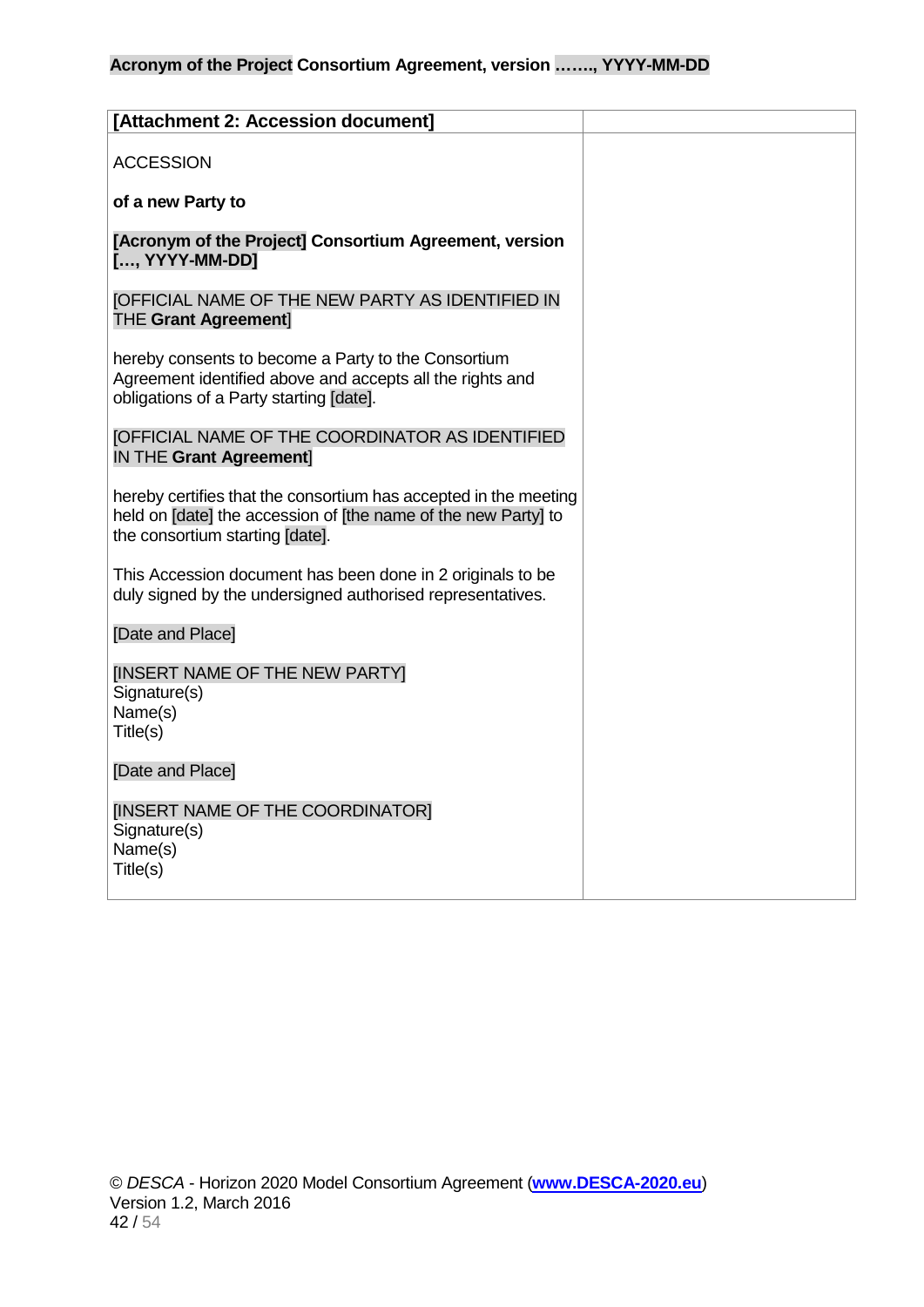<span id="page-42-0"></span>

| [Attachment 3: List of Third Parties for simplified<br>transfer according to Section 8.3.2.] |  |
|----------------------------------------------------------------------------------------------|--|
|                                                                                              |  |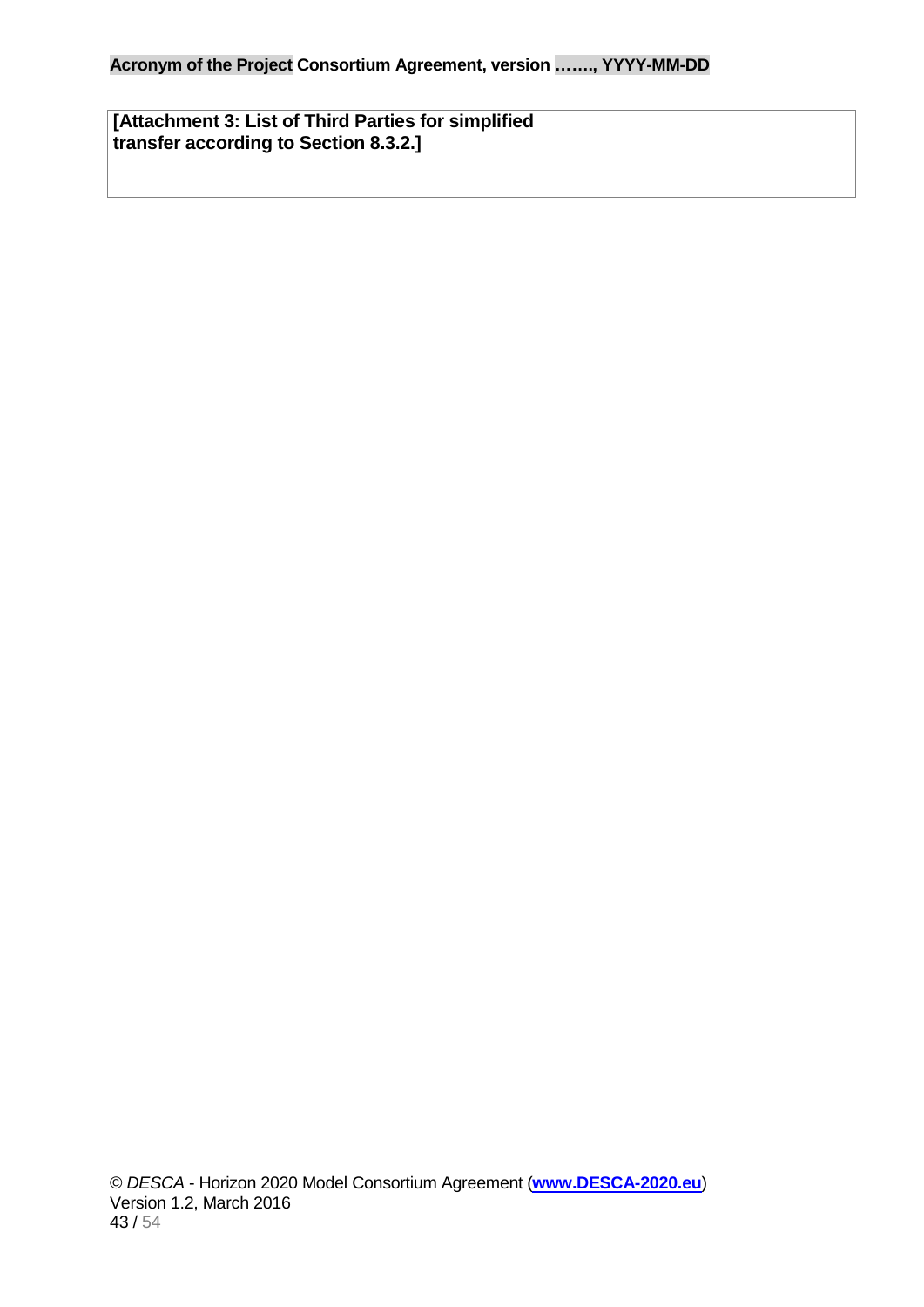<span id="page-43-0"></span>

| [Option: Attachment 4: Identified Affiliated Entities] |  |
|--------------------------------------------------------|--|
| according to Section 9.5]                              |  |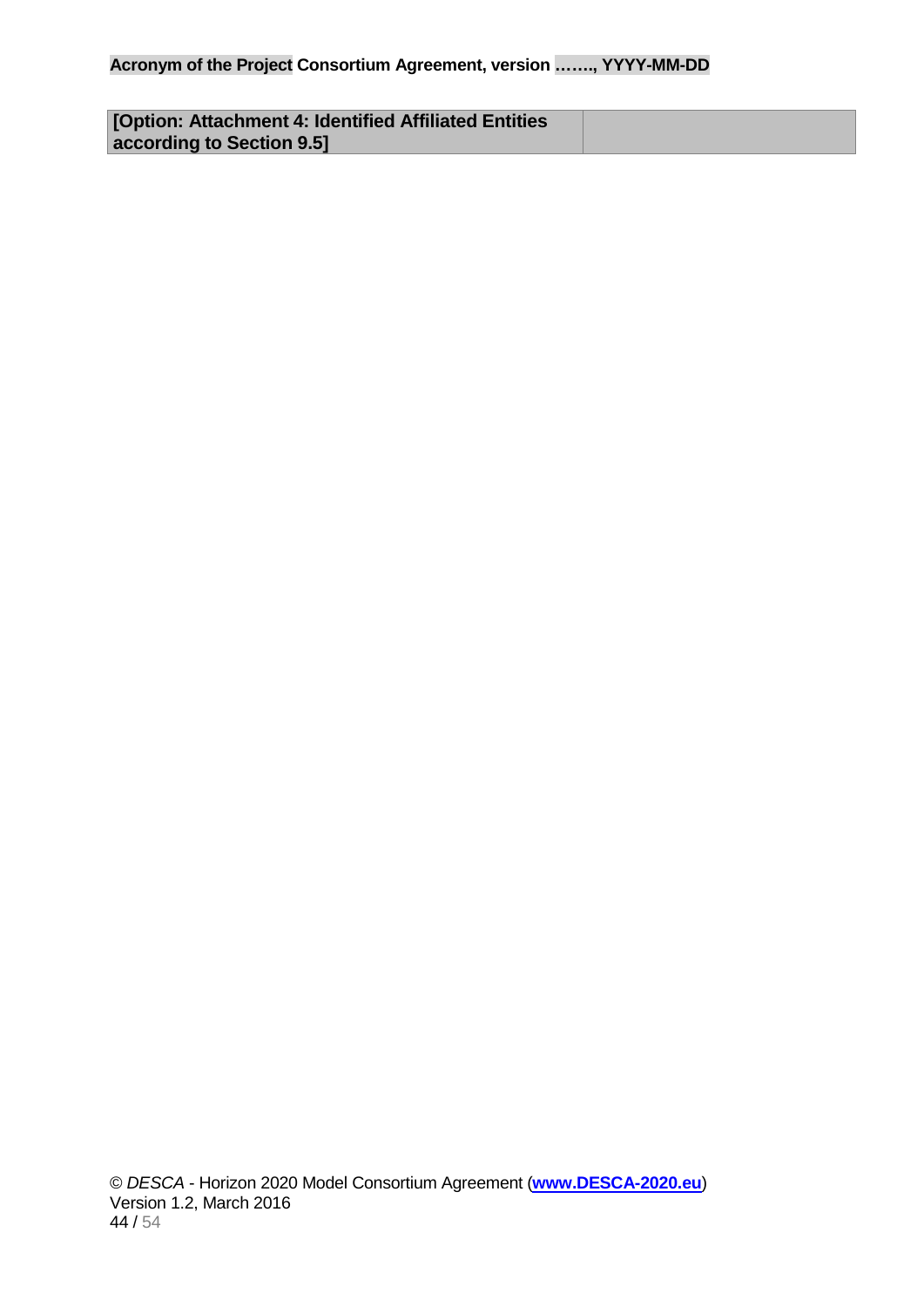<span id="page-44-1"></span><span id="page-44-0"></span>

| [Module GOV SP]                                                                                                                                                                                                                                                                                      |                                                                                                                                   |
|------------------------------------------------------------------------------------------------------------------------------------------------------------------------------------------------------------------------------------------------------------------------------------------------------|-----------------------------------------------------------------------------------------------------------------------------------|
| <b>Governance structure for Small Collaborative</b>                                                                                                                                                                                                                                                  | Choose [Module GOV SP] for Small                                                                                                  |
| <b>Projects</b>                                                                                                                                                                                                                                                                                      | Projects with a simple governance structure:<br>only one governance board (General<br>Assembly).                                  |
|                                                                                                                                                                                                                                                                                                      | Main difference: [Module GOV LP] has two<br>governance boards (General Assembly and<br>Executive Board)                           |
| 6.1 General structure                                                                                                                                                                                                                                                                                |                                                                                                                                   |
| The General Assembly is the decision-making body of the<br>consortium.                                                                                                                                                                                                                               |                                                                                                                                   |
| The Coordinator is the legal entity acting as the intermediary<br>between the Parties and the Funding Authority. The Coordinator<br>shall, in addition to its responsibilities as a Party, perform the<br>tasks assigned to it as described in the Grant Agreement and<br>this Consortium Agreement. |                                                                                                                                   |
| [Option: The Management Support Team assists the General<br>Assembly and the Coordinator.]                                                                                                                                                                                                           |                                                                                                                                   |
| 6.2 Members                                                                                                                                                                                                                                                                                          |                                                                                                                                   |
| The General Assembly shall consist of one representative of<br>each Party (hereinafter referred to as "Member").                                                                                                                                                                                     |                                                                                                                                   |
| Each Member shall be deemed to be duly authorised to                                                                                                                                                                                                                                                 |                                                                                                                                   |
| deliberate, negotiate and decide on all matters listed in Section                                                                                                                                                                                                                                    |                                                                                                                                   |
| 6.3.6 of this Consortium Agreement.                                                                                                                                                                                                                                                                  |                                                                                                                                   |
| The Coordinator shall chair all meetings of the General<br>Assembly, unless decided otherwise by the General Assembly.                                                                                                                                                                               |                                                                                                                                   |
| The Parties agree to abide by all decisions of the General                                                                                                                                                                                                                                           |                                                                                                                                   |
| Assembly.<br>This does not prevent the Parties from submitting a dispute for                                                                                                                                                                                                                         |                                                                                                                                   |
| resolution in accordance with the provisions of settlement of                                                                                                                                                                                                                                        |                                                                                                                                   |
| disputes in Section 11.8 of this Consortium Agreement.                                                                                                                                                                                                                                               |                                                                                                                                   |
| 6.3 Operational procedures for the General Assembly                                                                                                                                                                                                                                                  |                                                                                                                                   |
| 6.3.1 Representation in meetings                                                                                                                                                                                                                                                                     |                                                                                                                                   |
| Any Member:                                                                                                                                                                                                                                                                                          | If the person who attends the meeting is not<br>authorised by his or her institution or<br>company to make a proposed decision on |
| should be present or represented at any meeting;                                                                                                                                                                                                                                                     | behalf of that institution or company, a                                                                                          |
| may appoint a substitute or a proxy to attend and vote at any<br>meeting;                                                                                                                                                                                                                            | mecanism inside the organisation has to<br>ensure that the information on such decision                                           |
| and shall participate in a cooperative manner in the                                                                                                                                                                                                                                                 | to be taken is transferred to the authorised                                                                                      |
| meetings.                                                                                                                                                                                                                                                                                            | representative for his or her institution or<br>company beforehand for decision on how to<br>vote.                                |
| 6.3.2 Preparation and organisation of meetings                                                                                                                                                                                                                                                       |                                                                                                                                   |
| 6.3.2.1 Convening meetings:                                                                                                                                                                                                                                                                          |                                                                                                                                   |
| The chairperson shall convene ordinary meetings of the                                                                                                                                                                                                                                               |                                                                                                                                   |

© *DESCA* - Horizon 2020 Model Consortium Agreement (**[www.DESCA-2020.eu](http://www.desca-2020.eu/)**) Version 1.2, March 2016 45 / 54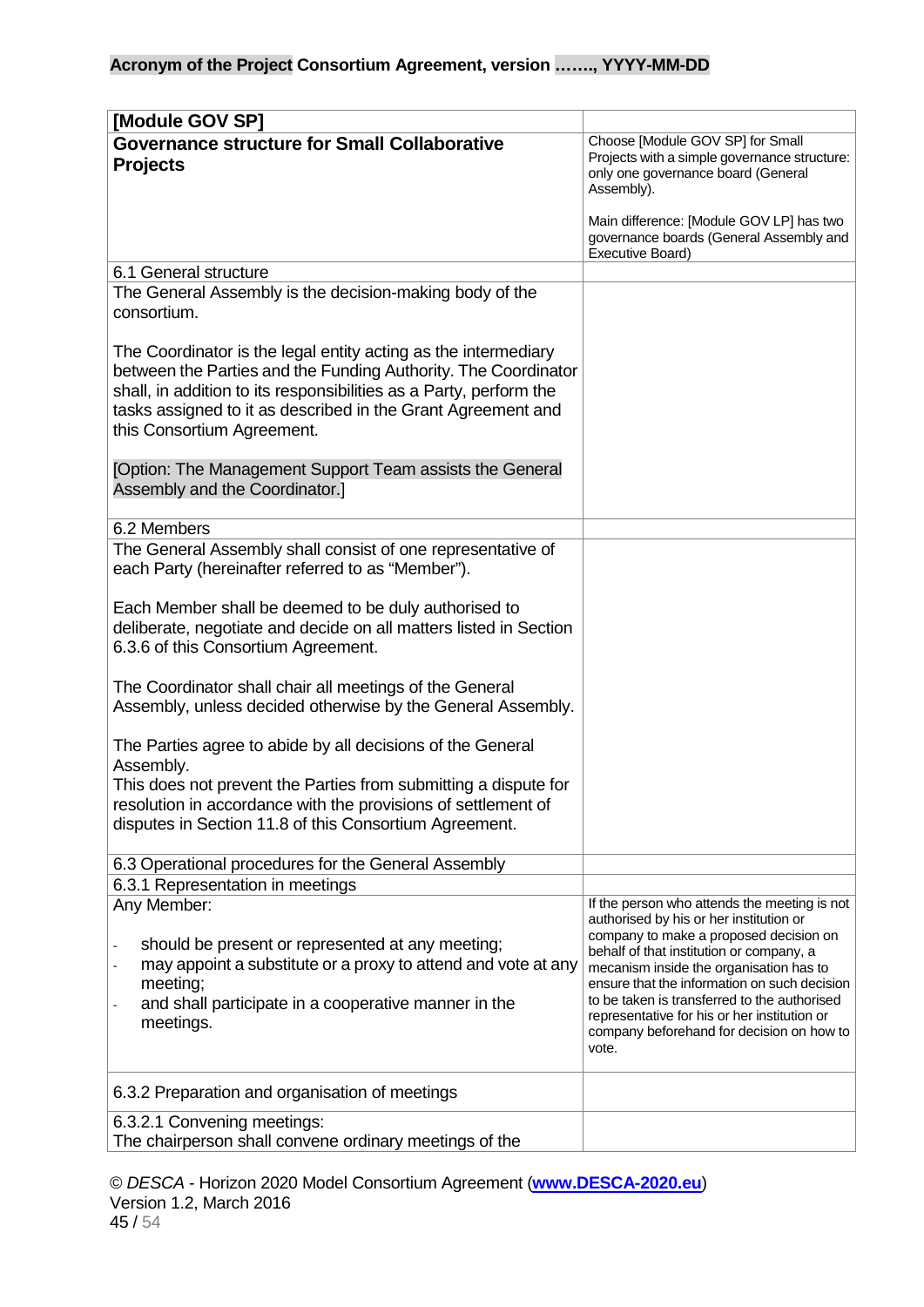| General Assembly at least once every six months and shall also<br>convene extraordinary meetings at any time upon written<br>request of any Member.                                                                                                                                                                                                                 |                                                                                                                                                                                                                      |
|---------------------------------------------------------------------------------------------------------------------------------------------------------------------------------------------------------------------------------------------------------------------------------------------------------------------------------------------------------------------|----------------------------------------------------------------------------------------------------------------------------------------------------------------------------------------------------------------------|
| 6.3.2.2 Notice of a meeting:<br>The chairperson shall give notice in writing of a meeting to each<br>Member as soon as possible and no later than 14 calendar days<br>preceding an ordinary meeting and 7 calendar days preceding<br>an extraordinary meeting.                                                                                                      |                                                                                                                                                                                                                      |
| 6.3.2.3 Sending the agenda:<br>The chairperson shall prepare and send each Member a written<br>(original) agenda no later than 14 calendar days preceding the<br>meeting, or 7 calendar days before an extraordinary meeting.                                                                                                                                       |                                                                                                                                                                                                                      |
| 6.3.2.4 Adding agenda items:<br>Any agenda item requiring a decision by the Members must be<br>identified as such on the agenda.<br>Any Member may add an item to the original agenda by written<br>notification to all of the other Members no later than 7 calendar<br>days preceding the meeting.                                                                |                                                                                                                                                                                                                      |
| 6.3.2.5 During a meeting of the General Assembly the Members<br>present or represented can unanimously agree to add a new<br>item to the original agenda.                                                                                                                                                                                                           | If a topic comes up that may ultimately<br>require a decision, the good practice is to<br>organise a new meeting or a written<br>procedure for decision on the topic, rather<br>than deciding it during the meeting. |
| 6.3.2.6 Meetings of the General Assembly may also be held by<br>teleconference or other telecommunication means.                                                                                                                                                                                                                                                    |                                                                                                                                                                                                                      |
| 6.3.2.7 Decisions will only be binding once the relevant part of<br>the minutes has been accepted according to Section 6.3.5                                                                                                                                                                                                                                        |                                                                                                                                                                                                                      |
| 6.3.2.8 Any decision may also be taken without a meeting if the<br>Coordinator circulates to all Members of the Consortium Body a<br>written document, which is then agreed by the defined majority<br>(see Section 6.3.3) of all Members of the Consortium Body.<br>Such document shall include the deadline for responses.                                        |                                                                                                                                                                                                                      |
| Decisions taken without a meeting shall be considered as<br>accepted if, within the period set out in article 6.3.4.4, no<br>Member has sent an objection in writing to the chairperson. The<br>decisions will be binding after the chairperson sends to all<br>Members of the Consortium Body and to the Coordinator a<br>written notification of this acceptance. |                                                                                                                                                                                                                      |
| 6.3.3 Voting rules and quorum                                                                                                                                                                                                                                                                                                                                       |                                                                                                                                                                                                                      |
| 6.3.3.1 The General Assembly shall not deliberate and decide<br>validly unless two-thirds (2/3) of its Members are present or<br>represented (quorum).                                                                                                                                                                                                              |                                                                                                                                                                                                                      |
| If the quorum is not reached, the chairperson of the General                                                                                                                                                                                                                                                                                                        |                                                                                                                                                                                                                      |

© *DESCA* - Horizon 2020 Model Consortium Agreement (**[www.DESCA-2020.eu](http://www.desca-2020.eu/)**) Version 1.2, March 2016 46 / 54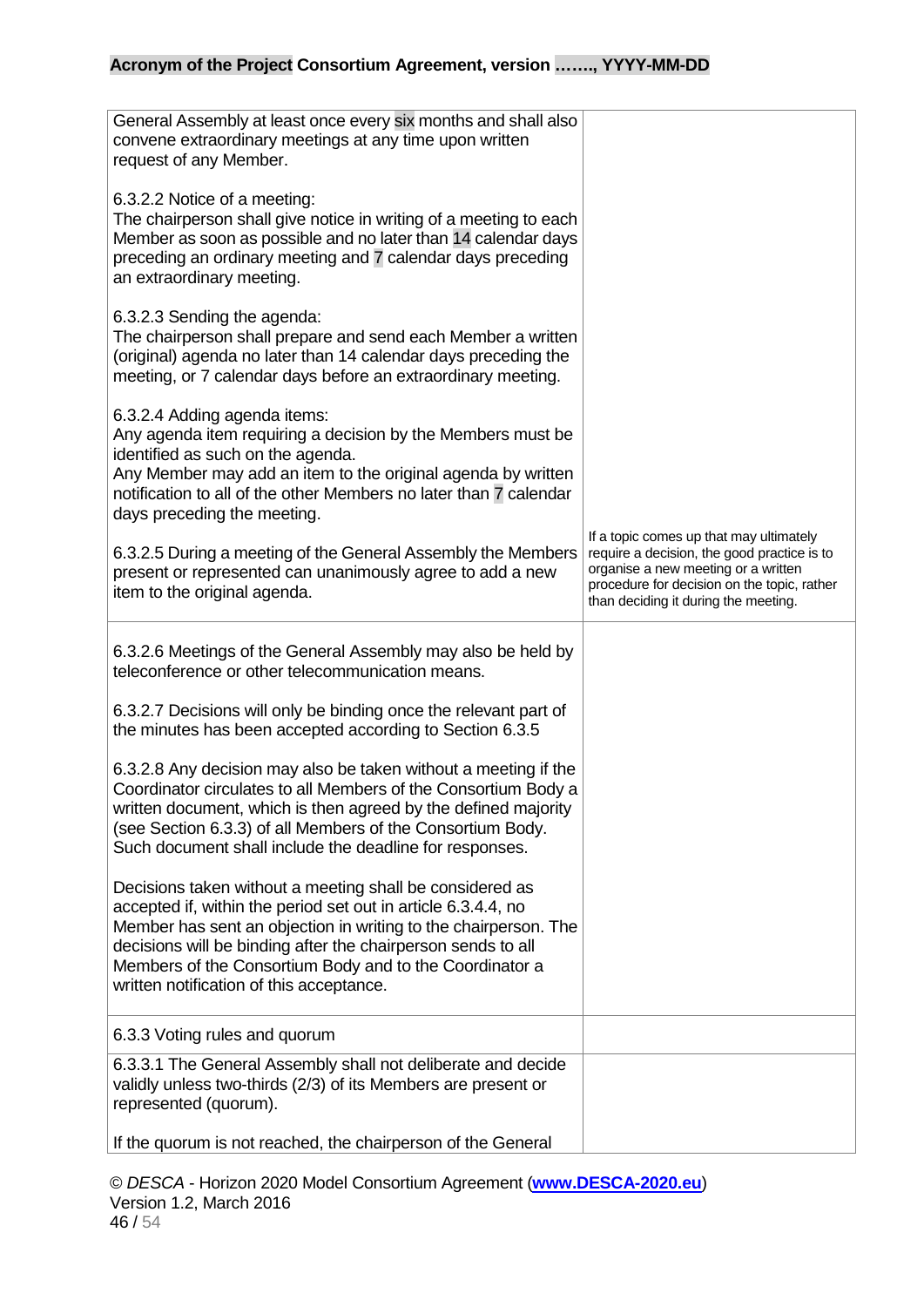| Assembly shall convene another ordinary meeting within<br>15 calendar days. If in this meeting the quorum is not reached<br>once more, the chairperson shall convene an extraordinary<br>meeting which shall be entitled to decide even if less than the<br>quorum of Members are present or represented.<br>6.3.3.2 Each Member present or represented in the meeting |                                                                                                                                             |
|------------------------------------------------------------------------------------------------------------------------------------------------------------------------------------------------------------------------------------------------------------------------------------------------------------------------------------------------------------------------|---------------------------------------------------------------------------------------------------------------------------------------------|
| shall have one vote.                                                                                                                                                                                                                                                                                                                                                   |                                                                                                                                             |
| 6.3.3.3 A Party which the General Assembly has declared<br>according to Section 4.2 to be a Defaulting Party may not vote.                                                                                                                                                                                                                                             |                                                                                                                                             |
| 6.3.3.4 Decisions shall be taken by a majority of two-thirds (2/3)<br>of the votes cast.                                                                                                                                                                                                                                                                               |                                                                                                                                             |
| 6.3.4 Veto rights                                                                                                                                                                                                                                                                                                                                                      |                                                                                                                                             |
| 6.3.4.1 A Member which can show that its own work, time for<br>performance, costs, liabilities, intellectual property rights or<br>other legitimate interests would be severely affected by a<br>decision of the General Assembly may exercise a veto with<br>respect to the corresponding decision or relevant part of the<br>decision.                               | "Own work" covers the work under the<br>responsibility of the Member. This can<br>include tasks to be fulfilled by Linked Third<br>Parties. |
| 6.3.4.2 When the decision is foreseen on the original agenda, a<br>Member may veto such a decision during the meeting only.                                                                                                                                                                                                                                            |                                                                                                                                             |
| 6.3.4.3 When a decision has been taken on a new item added to<br>the agenda before or during the meeting, a Member may veto<br>such decision during the meeting and within 15 calendar days<br>after the draft minutes of the meeting are sent.                                                                                                                        |                                                                                                                                             |
| 6.3.4.4 When a decision has been taken without a meeting a<br>Member may veto such decision within 15 calendar days after<br>written notification by the chairperson of the outcome of the<br>vote. .                                                                                                                                                                  |                                                                                                                                             |
| 6.3.4.5 In case of exercise of veto, the Members shall make<br>every effort to resolve the matter which occasioned the veto to<br>the general satisfaction of all Members.                                                                                                                                                                                             |                                                                                                                                             |
| 6.3.4.6 A Party may neither veto decisions relating to its<br>identification to be in breach of its obligations nor to its<br>identification as a Defaulting Party. The Defaulting Party may<br>not veto decisions relating to its participation and termination in<br>the consortium or the consequences of them.                                                     | The alleged Defaulting Party may vote but<br>may not exercise its veto right.                                                               |
| 6.3.4.7 A Party requesting to leave the consortium may not veto<br>decisions relating thereto.                                                                                                                                                                                                                                                                         |                                                                                                                                             |
| 6.3.5 Minutes of meetings                                                                                                                                                                                                                                                                                                                                              |                                                                                                                                             |
| 6.3.5.1 The chairperson shall produce written minutes of each                                                                                                                                                                                                                                                                                                          |                                                                                                                                             |

© *DESCA* - Horizon 2020 Model Consortium Agreement (**[www.DESCA-2020.eu](http://www.desca-2020.eu/)**) Version 1.2, March 2016 47 / 54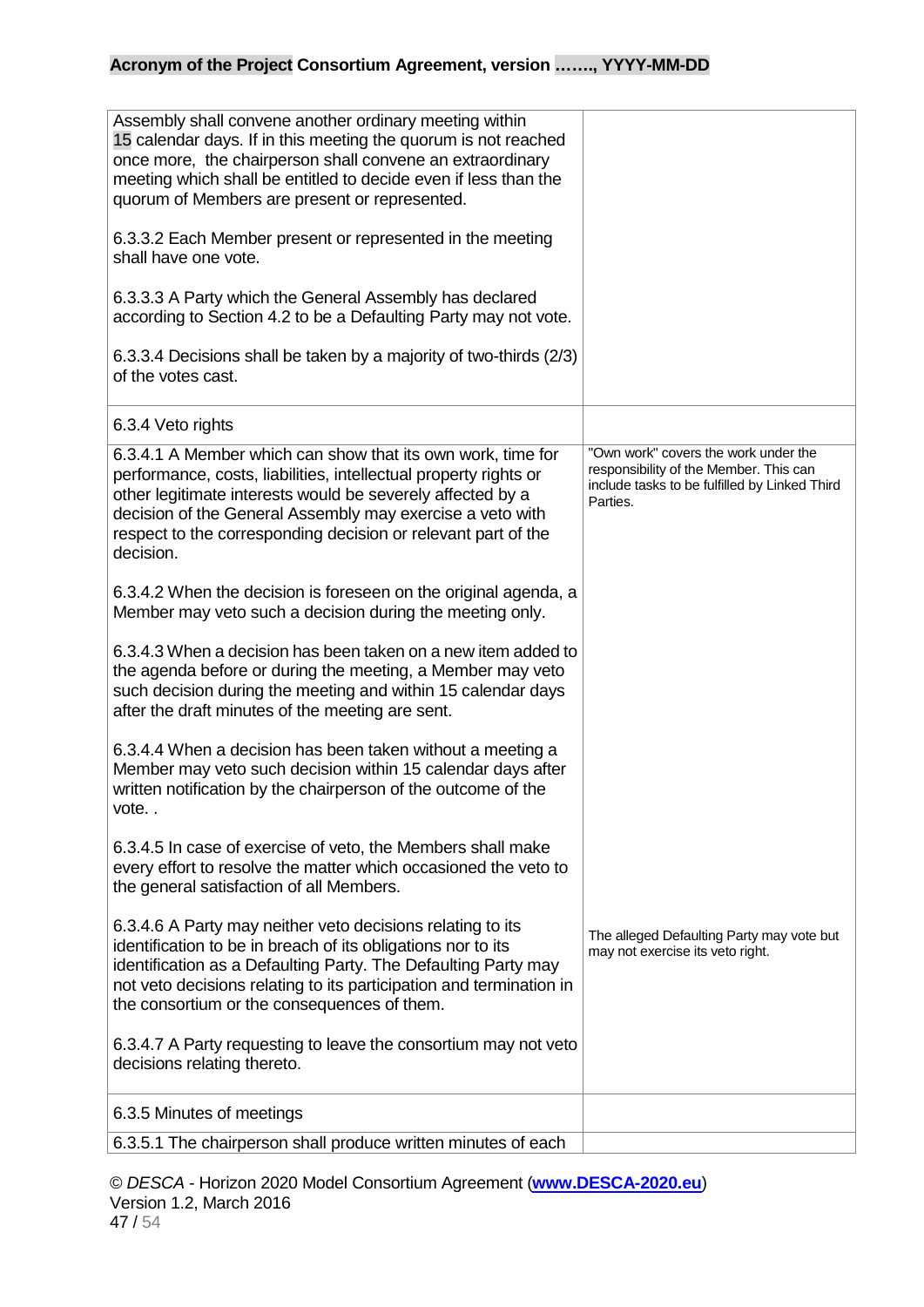| meeting which shall be the formal record of all decisions taken.<br>He/she shall send draft minutes to all Members within 10<br>calendar days of the meeting.                                                                                                                                                                                                                                                                                                                                                                                                                                                                                                                                                                                                                                                                                                                                                                                     |                                                                                                                                                            |
|---------------------------------------------------------------------------------------------------------------------------------------------------------------------------------------------------------------------------------------------------------------------------------------------------------------------------------------------------------------------------------------------------------------------------------------------------------------------------------------------------------------------------------------------------------------------------------------------------------------------------------------------------------------------------------------------------------------------------------------------------------------------------------------------------------------------------------------------------------------------------------------------------------------------------------------------------|------------------------------------------------------------------------------------------------------------------------------------------------------------|
| 6.3.5.2 The minutes shall be considered as accepted if, within<br>15 calendar days from sending, no Member has sent an<br>objection in writing to the chairperson with respect to the<br>accuracy of the draft of the minutes.                                                                                                                                                                                                                                                                                                                                                                                                                                                                                                                                                                                                                                                                                                                    |                                                                                                                                                            |
| 6.3.5.3 The chairperson shall send the accepted minutes to all<br>the Members of the General Assembly, and to the Coordinator,<br>who shall safeguard them. If requested the Coordinator shall<br>provide authenticated duplicates to Parties.                                                                                                                                                                                                                                                                                                                                                                                                                                                                                                                                                                                                                                                                                                    |                                                                                                                                                            |
| 6.3.6 Decisions of the General Assembly                                                                                                                                                                                                                                                                                                                                                                                                                                                                                                                                                                                                                                                                                                                                                                                                                                                                                                           |                                                                                                                                                            |
| The General Assembly shall be free to act on its own initiative to<br>formulate proposals and take decisions in accordance with the<br>procedures set out herein.                                                                                                                                                                                                                                                                                                                                                                                                                                                                                                                                                                                                                                                                                                                                                                                 |                                                                                                                                                            |
| The following decisions shall be taken by the General<br>Assembly:                                                                                                                                                                                                                                                                                                                                                                                                                                                                                                                                                                                                                                                                                                                                                                                                                                                                                |                                                                                                                                                            |
| Content, finances and intellectual property rights                                                                                                                                                                                                                                                                                                                                                                                                                                                                                                                                                                                                                                                                                                                                                                                                                                                                                                |                                                                                                                                                            |
| Proposals for changes to Annexes 1 and 2 of the Grant<br>Agreement to be agreed by the Funding Authority<br>Changes to the Consortium Plan<br>Modifications to Attachment 1 (Background Included)<br>Additions to Attachment 3 (List of Third Parties for simplified<br>transfer according to Section 8.3.2)<br>Additions to Attachment 4 (Identified Affiliated Entities)                                                                                                                                                                                                                                                                                                                                                                                                                                                                                                                                                                        |                                                                                                                                                            |
| Evolution of the consortium                                                                                                                                                                                                                                                                                                                                                                                                                                                                                                                                                                                                                                                                                                                                                                                                                                                                                                                       |                                                                                                                                                            |
| Entry of a new Party to the consortium and approval of the<br>settlement on the conditions of the accession of such a new<br>Party<br>Withdrawal of a Party from the consortium and the approval<br>of the settlement on the conditions of the withdrawal<br>Identification of a breach by a Party of its obligations under<br>$\overline{\phantom{a}}$<br>this Consortium Agreement or the Grant Agreement<br>Declaration of a Party to be a Defaulting Party<br>$\overline{\phantom{0}}$<br>Remedies to be performed by a Defaulting Party<br>Termination of a Defaulting Party's participation in the<br>$\overline{\phantom{0}}$<br>consortium and measures relating thereto<br>Proposal to the Funding Authority for a change of the<br>Coordinator<br>Proposal to the Funding Authority for suspension of all or<br>part of the Project<br>Proposal to the Funding Authority for termination of the<br>Project and the Consortium Agreement | The identification of the breach is a first step<br>in accordance with the procedure in<br>Section 4.2, before declaring a Party as a<br>Defaulting Party. |
| Appointments                                                                                                                                                                                                                                                                                                                                                                                                                                                                                                                                                                                                                                                                                                                                                                                                                                                                                                                                      |                                                                                                                                                            |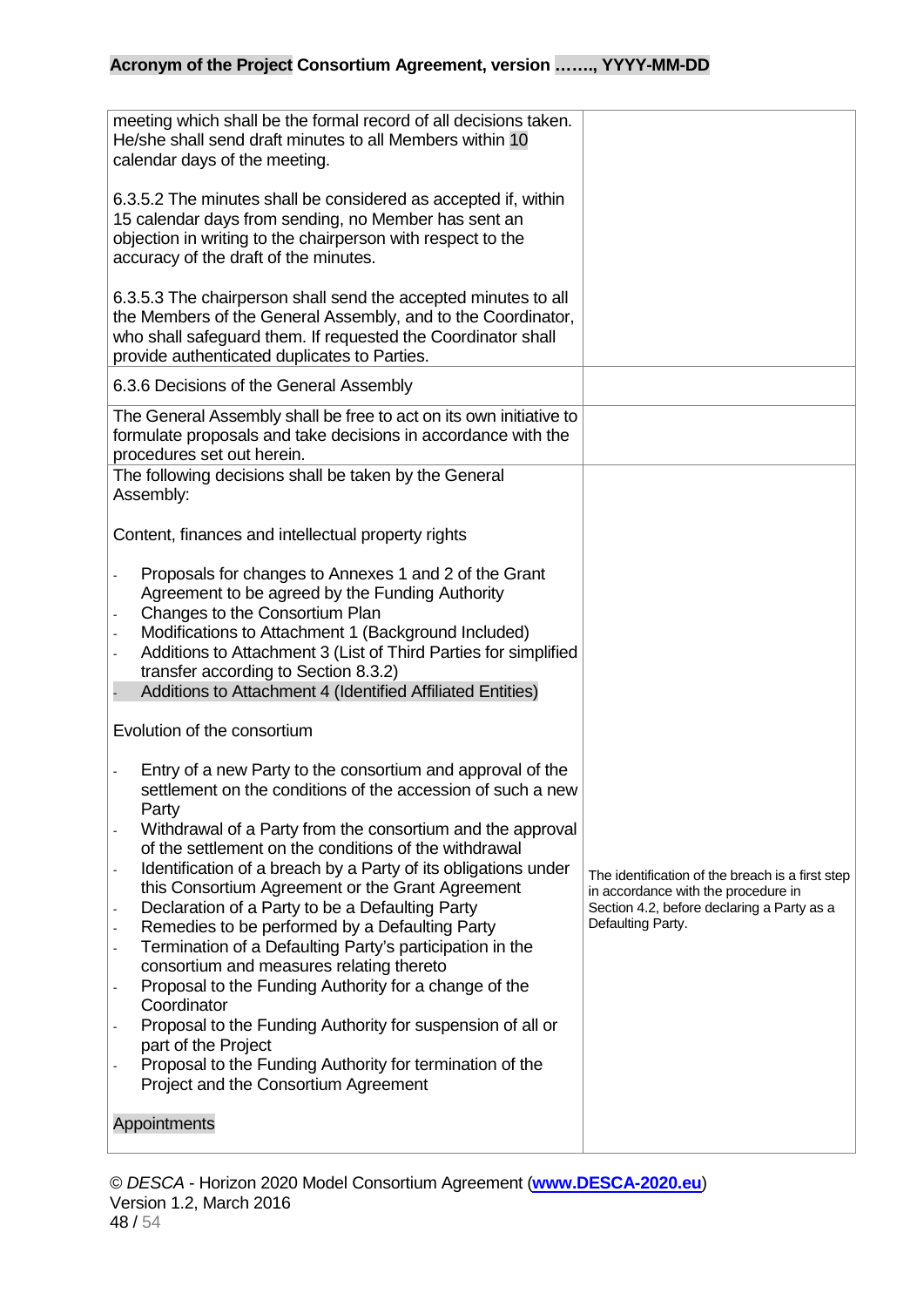| [Option: Agree on the Members of the Management Support<br>Team, upon a proposal by the Coordinator.]                                                                                                                                                                                                                                                                                                                                                                                                 | This option is related to optional Section 6.5<br>which organizes the role and the tasks of the<br>Management Support Team.                                                                                                                                                                                                                                    |
|-------------------------------------------------------------------------------------------------------------------------------------------------------------------------------------------------------------------------------------------------------------------------------------------------------------------------------------------------------------------------------------------------------------------------------------------------------------------------------------------------------|----------------------------------------------------------------------------------------------------------------------------------------------------------------------------------------------------------------------------------------------------------------------------------------------------------------------------------------------------------------|
| In the case of abolished tasks as a result of a decision of the<br>General Assembly, Members shall rearrange the tasks of the<br>Parties concerned. Such rearrangement shall take into<br>consideration the legitimate commitments taken prior to the<br>decisions, which cannot be cancelled.                                                                                                                                                                                                        |                                                                                                                                                                                                                                                                                                                                                                |
| 6.4 Coordinator                                                                                                                                                                                                                                                                                                                                                                                                                                                                                       |                                                                                                                                                                                                                                                                                                                                                                |
| 6.4.1 The Coordinator shall be the intermediary between the<br>Parties and the Funding Authority and shall perform all tasks<br>assigned to it as described in the Grant Agreement and in this<br>Consortium Agreement.<br>6.4.2 In particular, the Coordinator shall be responsible for:<br>monitoring compliance by the Parties with their obligations<br>keeping the address list of Members and other contact                                                                                     | Specific requested documents could, for<br>example, be related in particular to activities<br>raising ethical and security issues or<br>involving human embryos or human<br>embryonic stem cells or dual-use goods or<br>dangerous materials and substances.<br>See Chapter 4, Section 4 (rights and<br>obligations of the Parties) of the Grant<br>Agreement. |
| persons updated and available<br>collecting, reviewing to verify consistency and submitting<br>reports, other deliverables (including financial statements<br>and related certification) and specific requested documents<br>to the Funding Authority<br>preparing the meetings, proposing decisions and preparing<br>the agenda of General Assembly meetings, chairing the<br>meetings, preparing the minutes of the meetings and<br>monitoring the implementation of decisions taken at<br>meetings | The coordinator may delegate or<br>subcontract part of the coordination tasks<br>only within the limits of Article 41.2 of the<br>Grant Agreement.                                                                                                                                                                                                             |
| transmitting promptly documents and information connected<br>with the Project to any other Party concerned,<br>administering the financial contribution of the Funding<br>$\Box$<br>Authority and fulfilling the financial tasks described in<br>Section 7.3<br>providing, upon request, the Parties with official copies or<br>originals of documents that are in the sole possession of the<br>Coordinator when such copies or originals are necessary for                                          |                                                                                                                                                                                                                                                                                                                                                                |
| the Parties to present claims.<br>If one or more of the Parties is late in submission of any project<br>deliverable, the Coordinator may nevertheless submit the other<br>parties' project deliverables and all other documents required by<br>the Grant Agreement to the Funding Authority in time.                                                                                                                                                                                                  |                                                                                                                                                                                                                                                                                                                                                                |
| 6.4.3 If the Coordinator fails in its coordination tasks, the<br>General Assembly may propose to the Funding Authority to<br>change the Coordinator.                                                                                                                                                                                                                                                                                                                                                  |                                                                                                                                                                                                                                                                                                                                                                |
| 6.4.4 The Coordinator shall not be entitled to act or to make<br>legally binding declarations on behalf of any other Party or of the<br>consortium, unless explicitly stated otherwise in the Grant<br>Agreement or this Consortium Agreement.                                                                                                                                                                                                                                                        | Things the Coordinator is explicitly allowed<br>to do under the Consortium Agreement are,<br>- countersigning Attachment 2 (accession<br>document) of this Consortium Agreement<br>with a new Party in response to a decision<br>taken by the responsible Consortium Body<br>under to Section 3.1 of this Consortium                                           |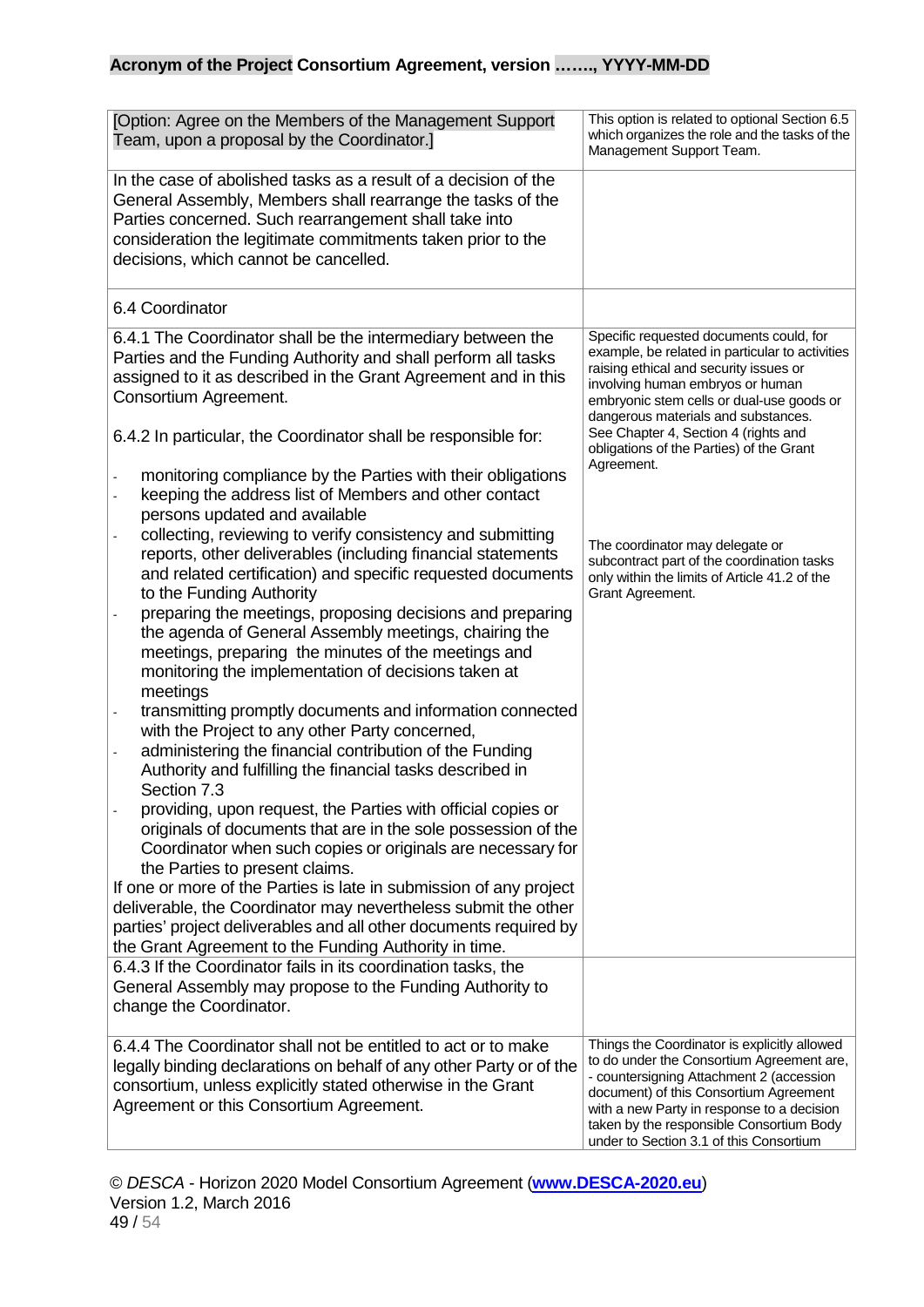| 6.4.5 The Coordinator shall not enlarge its role beyond the tasks<br>specified in this Consortium Agreement and in the Grant<br>Agreement.                                                                                                                                                                                                                                                                                                                                                                                                                                                                                                                                                                                                                                                                                                          | Agreement; or<br>- signing a Non-Disclosure Agreement with<br>each member of the External Expert<br>Advisory Board in accordance with Section<br>6.6. |
|-----------------------------------------------------------------------------------------------------------------------------------------------------------------------------------------------------------------------------------------------------------------------------------------------------------------------------------------------------------------------------------------------------------------------------------------------------------------------------------------------------------------------------------------------------------------------------------------------------------------------------------------------------------------------------------------------------------------------------------------------------------------------------------------------------------------------------------------------------|-------------------------------------------------------------------------------------------------------------------------------------------------------|
| [Option: 6.5 Management Support Team                                                                                                                                                                                                                                                                                                                                                                                                                                                                                                                                                                                                                                                                                                                                                                                                                |                                                                                                                                                       |
| (Optional, where foreseen in Grant Agreement or otherwise<br>decided by the consortium)                                                                                                                                                                                                                                                                                                                                                                                                                                                                                                                                                                                                                                                                                                                                                             |                                                                                                                                                       |
| The Management Support Team shall be proposed by the<br>Coordinator. It shall be appointed by the General Assembly and<br>shall assist and facilitate the work of the General Assembly.                                                                                                                                                                                                                                                                                                                                                                                                                                                                                                                                                                                                                                                             |                                                                                                                                                       |
| The Management Support Team shall provide assistance to the<br>Coordinator for executing the decisions of the General<br>Assembly. It shall be responsible for the day-to-day<br>management of the Project.]                                                                                                                                                                                                                                                                                                                                                                                                                                                                                                                                                                                                                                        |                                                                                                                                                       |
| [Option: 6.6 External Expert Advisory Board (EEAB)                                                                                                                                                                                                                                                                                                                                                                                                                                                                                                                                                                                                                                                                                                                                                                                                  |                                                                                                                                                       |
| (Optional, where foreseen in Grant Agreement or otherwise<br>decided by the consortium)                                                                                                                                                                                                                                                                                                                                                                                                                                                                                                                                                                                                                                                                                                                                                             |                                                                                                                                                       |
| An External Expert Advisory Board (EEAB) will be appointed<br>and steered by the Executive Board. The EEAB shall assist and<br>facilitate the decisions made by the General Assembly. The<br>Coordinator will ensure that a non-disclosure agreement is<br>executed between all Parties and each EEAB member. Its<br>terms shall be not less stringent than those stipulated in this<br>Consortium Agreement and it shall be concluded no later than<br>30 days after their nomination or before any confidential<br>information will be exchanged, whichever date is earlier. The<br>Coordinator shall write the minutes of the EEAB meetings and<br>prepare the implementation of the EEAB's suggestions. The<br>EEAB members shall be allowed to participate in General<br>Assembly meetings upon invitation but have not any voting<br>rights.] |                                                                                                                                                       |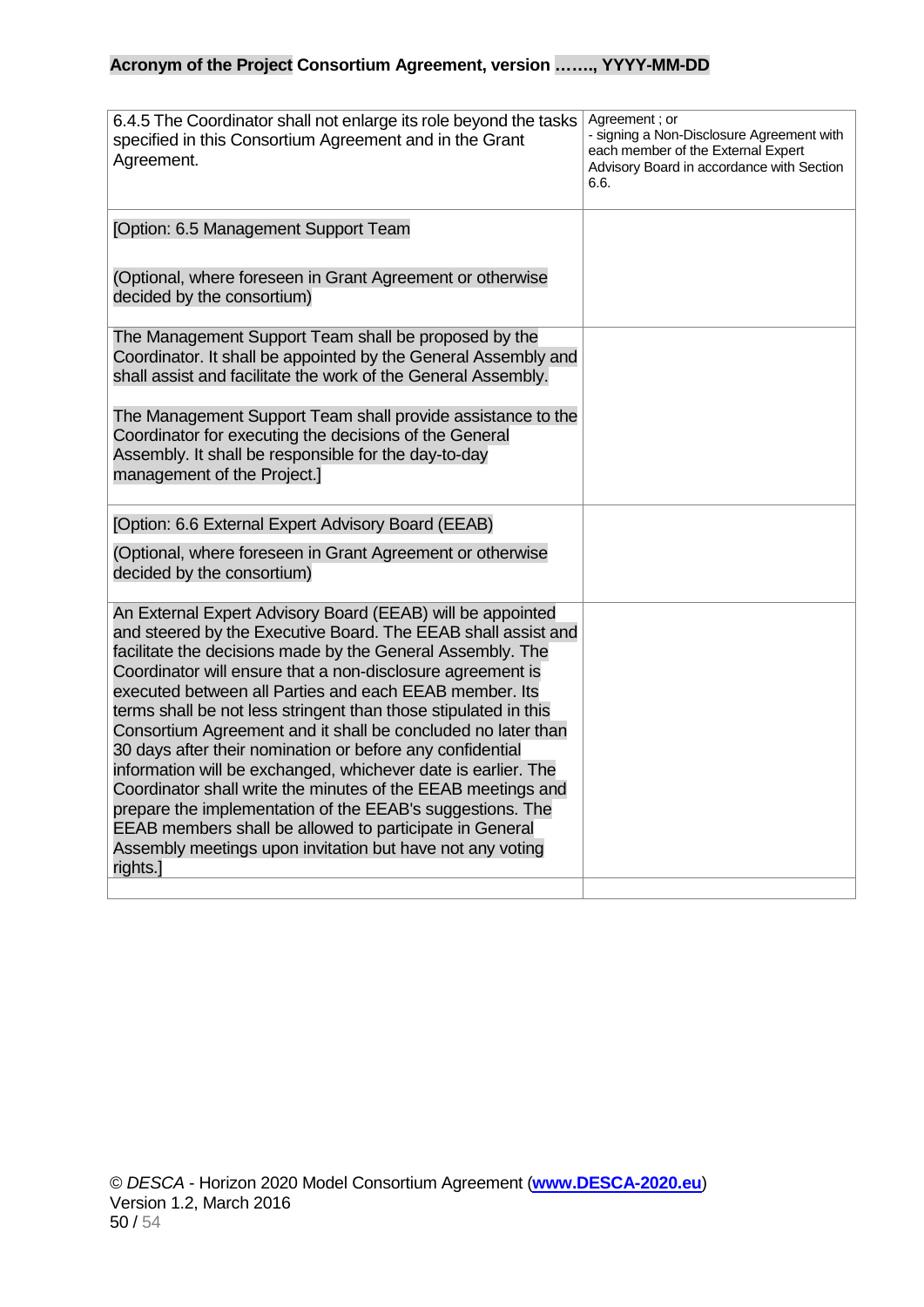<span id="page-50-1"></span><span id="page-50-0"></span>

| [MODULE IPR SC]                                                                                                                                                                                                                                                                                                                                                                                                                                                                       |  |
|---------------------------------------------------------------------------------------------------------------------------------------------------------------------------------------------------------------------------------------------------------------------------------------------------------------------------------------------------------------------------------------------------------------------------------------------------------------------------------------|--|
| <b>Specific Software provisions</b>                                                                                                                                                                                                                                                                                                                                                                                                                                                   |  |
| 9.8 Specific provisions for Access Rights to Software                                                                                                                                                                                                                                                                                                                                                                                                                                 |  |
| 9.8.1 Definitions relating to Software                                                                                                                                                                                                                                                                                                                                                                                                                                                |  |
| "Application Programming Interface"<br>means the application programming interface materials and<br>related documentation containing all data and information to<br>allow skilled Software developers to create Software interfaces<br>that interface or interact with other specified Software.                                                                                                                                                                                      |  |
| "Controlled Licence Terms" means terms in any licence that<br>require that the use, copying, modification and/or distribution of<br>Software or another work ("Work") and/or of any work that is a<br>modified version of or is a derivative work of such Work (in each<br>case, "Derivative Work") be subject, in whole or in part, to one or<br>more of the following:                                                                                                              |  |
| (where the Work or Derivative Work is Software) that the<br>a)<br>Source Code or other formats preferred for modification<br>be made available as of right to any third party on<br>request, whether royalty-free or not;<br>that permission to create modified versions or derivative<br>b)<br>works of the Work or Derivative Work be granted to any<br>third party;<br>that a royalty-free licence relating to the Work or<br>C)<br>Derivative Work be granted to any third party. |  |
| For the avoidance of doubt, any Software licence that merely<br>permits (but does not require any of) the things mentioned in (a)<br>to (c) is not a Controlled Licence (and so is an Uncontrolled<br>Licence).                                                                                                                                                                                                                                                                       |  |
| "Object Code" means software in machine-readable, compiled<br>and/or executable form including, but not limited to, byte code<br>form and in form of machine-readable libraries used for linking<br>procedures and functions to other software.                                                                                                                                                                                                                                       |  |
| "Software Documentation" means software information, being<br>technical information used, or useful in, or relating to the design,<br>development, use or maintenance of any version of a software<br>programme.                                                                                                                                                                                                                                                                      |  |
| "Source Code" means software in human readable form<br>normally used to make modifications to it including, but not<br>limited to, comments and procedural code such as job control<br>language and scripts to control compilation and installation.                                                                                                                                                                                                                                  |  |
| 9.8.2. General principles                                                                                                                                                                                                                                                                                                                                                                                                                                                             |  |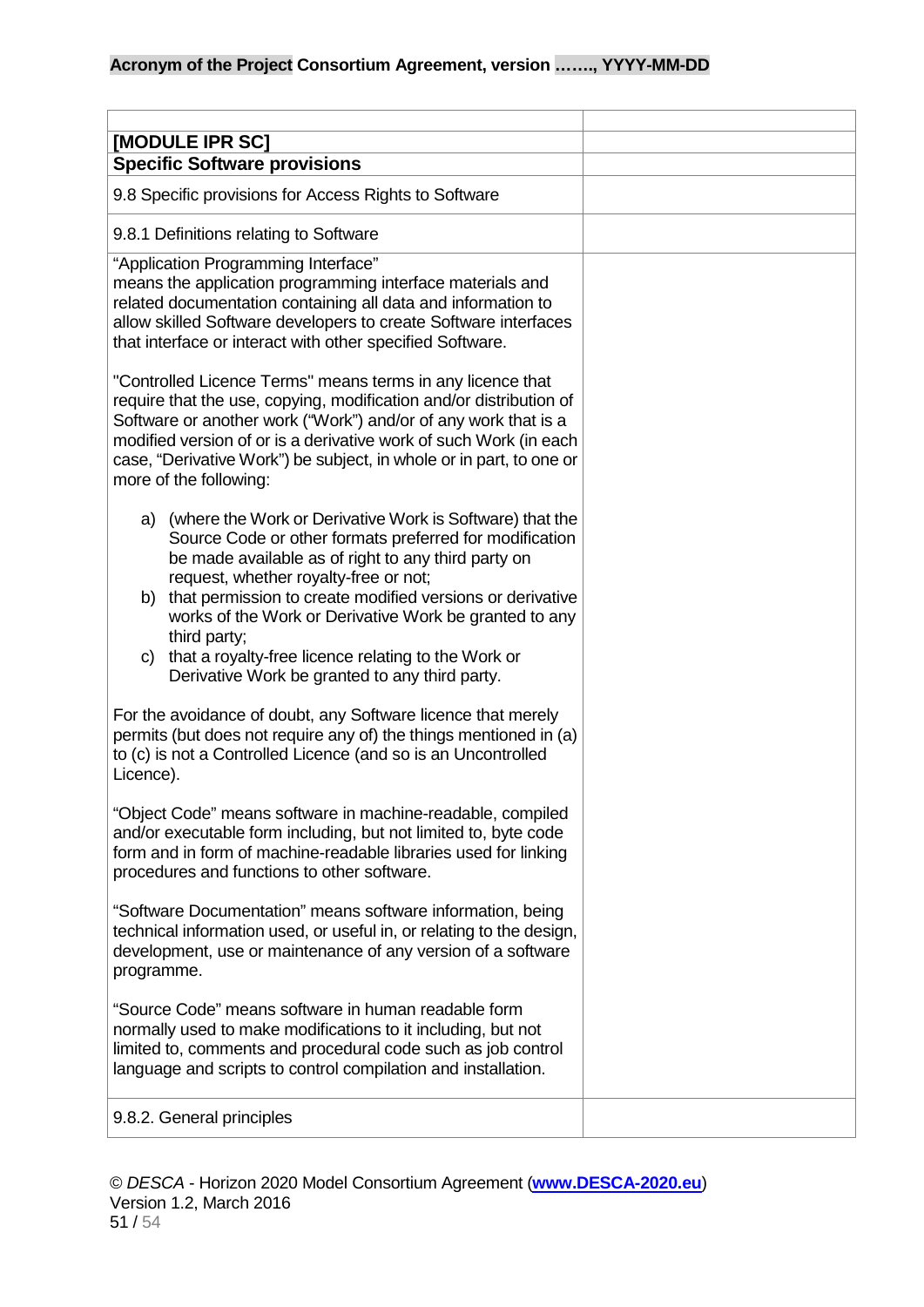| For the avoidance of doubt, the general provisions for Access<br>Rights provided for in this Section 9 are applicable also to<br>Software as far as not modified by this Section 9.8.                                                                                                                                                                                                                                                                                                                            |                                                                                                           |
|------------------------------------------------------------------------------------------------------------------------------------------------------------------------------------------------------------------------------------------------------------------------------------------------------------------------------------------------------------------------------------------------------------------------------------------------------------------------------------------------------------------|-----------------------------------------------------------------------------------------------------------|
| Parties' Access Rights to Software do not include any right to<br>receive Source Code or Object Code ported to a certain<br>hardware platform or any right to receive Source Code, Object<br>Code or respective Software Documentation in any particular<br>form or detail, but only as available from the Party granting the<br>Access Rights.                                                                                                                                                                  |                                                                                                           |
| The intended introduction of Intellectual Property (including, but<br>not limited to Software) under Controlled Licence Terms in the<br>Project requires the approval of the General Assembly to<br>implement such introduction into the Consortium Plan.                                                                                                                                                                                                                                                        |                                                                                                           |
| 9.8.3. Access to Software                                                                                                                                                                                                                                                                                                                                                                                                                                                                                        |                                                                                                           |
| Access Rights to Software that is Results shall comprise:<br>Access to the Object Code; and,<br>where normal use of such an Object Code requires an<br>Application Programming Interface (hereafter API), Access to<br>the Object Code and such an API; and,<br>if a Party can show that the execution of its tasks under the<br>Project or the Exploitation of its own Results is technically or<br>legally impossible without Access to the Source Code, Access<br>to the Source Code to the extent necessary. |                                                                                                           |
| Background shall only be provided in Object Code unless<br>otherwise agreed between the Parties concerned.                                                                                                                                                                                                                                                                                                                                                                                                       |                                                                                                           |
| 9.8.4. Software licence and sublicensing rights                                                                                                                                                                                                                                                                                                                                                                                                                                                                  |                                                                                                           |
| 9.8.4.1 Object Code                                                                                                                                                                                                                                                                                                                                                                                                                                                                                              |                                                                                                           |
| 9.8.4.1.1 Results - Rights of a Party                                                                                                                                                                                                                                                                                                                                                                                                                                                                            |                                                                                                           |
| Where a Party has Access Rights to Object Code and/or API<br>that is Results for Exploitation, such Access shall, in addition to<br>the Access for Exploitation foreseen in Section 9.4, as far as<br>Needed for the Exploitation of the Party's own Results,<br>comprise the right:                                                                                                                                                                                                                             | "Alone or": Some users considered "alone"<br>to be too far-reaching, which is why it is now<br>an option. |
| to make an unlimited number of copies of Object Code and API;<br>and<br>to distribute, make available, market, sell and offer for sale such<br>Object Code and API alone or as part of or in connection with<br>products or services of the Party having the Access Rights;                                                                                                                                                                                                                                      |                                                                                                           |
| provided however that any product, process or service has been<br>developed by the Party having the Access Rights in accordance<br>with its rights to exploit Object Code and API for its own Results.                                                                                                                                                                                                                                                                                                           |                                                                                                           |
| If it is intended to use the services of a third party for the<br>purposes of this Section 9.8.4.1.1, the Parties concerned shall                                                                                                                                                                                                                                                                                                                                                                                |                                                                                                           |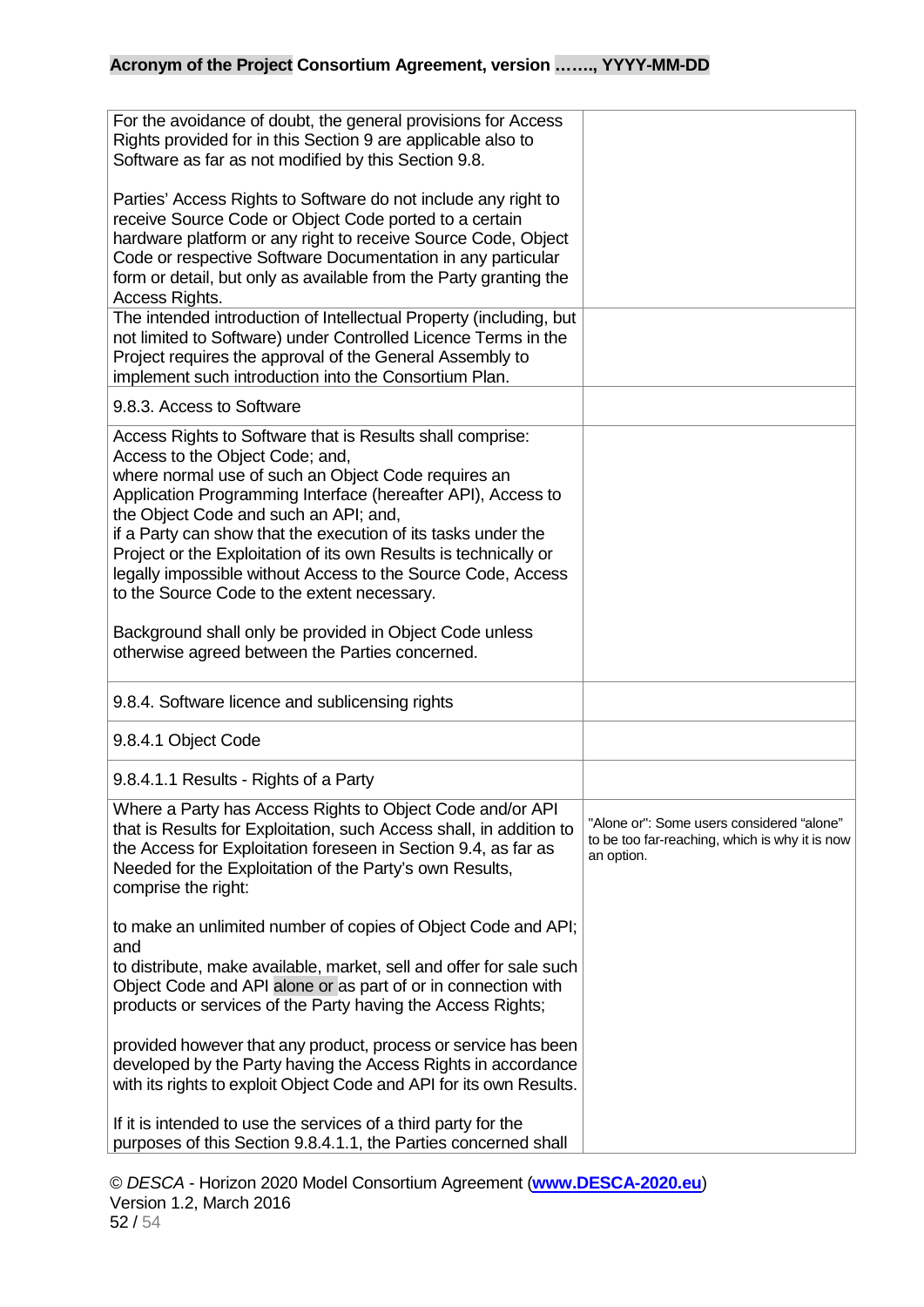| agree on the terms thereof with due observance of the interests<br>of the Party granting the Access Rights as set out in Section 9.2<br>of this Consortium Agreement.                                                                                                                                                                                                                                                                                                                                                                                                                                                                                                                                                                                                                                                                    |  |
|------------------------------------------------------------------------------------------------------------------------------------------------------------------------------------------------------------------------------------------------------------------------------------------------------------------------------------------------------------------------------------------------------------------------------------------------------------------------------------------------------------------------------------------------------------------------------------------------------------------------------------------------------------------------------------------------------------------------------------------------------------------------------------------------------------------------------------------|--|
| 9.8.4.1.2 Results - Rights to grant sublicenses to end-users                                                                                                                                                                                                                                                                                                                                                                                                                                                                                                                                                                                                                                                                                                                                                                             |  |
| In addition, Access Rights to Object Code shall, as far as<br>Needed for the Exploitation of the Party's own Results,<br>comprise the right to grant in the normal course of the relevant<br>trade to end-user customers buying/using the product/services,<br>a sublicense to the extent as necessary for the normal use of the<br>relevant product or service to use the Object Code alone or as<br>part of or in connection with or integrated into products and<br>services of the Party having the Access Rights and, as far as<br>technically essential:<br>to maintain such product/service;<br>to create for its own end-use interacting interoperable<br>software in accordance with the Directive 2009/24/EC of the<br>European Parliament and of the Council of 23 April 2009 on<br>the legal protection of computer programs |  |
| 9.8.4.1.3 Background                                                                                                                                                                                                                                                                                                                                                                                                                                                                                                                                                                                                                                                                                                                                                                                                                     |  |
| For the avoidance of doubt, where a Party has Access Rights to<br>Object Code and/or API that is Background for Exploitation,<br>Access Rights exclude the right to sublicense. Such<br>sublicensing rights may, however, be negotiated between the<br>Parties.                                                                                                                                                                                                                                                                                                                                                                                                                                                                                                                                                                          |  |
| 9.8.4.2 Source Code                                                                                                                                                                                                                                                                                                                                                                                                                                                                                                                                                                                                                                                                                                                                                                                                                      |  |
| 9.8.4.2.1 Results - Rights of a Party                                                                                                                                                                                                                                                                                                                                                                                                                                                                                                                                                                                                                                                                                                                                                                                                    |  |
| Where, in accordance with Section 9.8.3, a Party has Access<br>Rights to Source Code that is Results for Exploitation, Access<br>Rights to such Source Code, as far as Needed for the<br>Exploitation of the Party's own Results, shall comprise a<br>worldwide right to use, to make copies, to modify, to develop, to<br>adapt Source Code for research, to create/market a<br>product/process and to create/provide a service.<br>If it is intended to use the services of a third party for the<br>purposes of this Section 9.8.4.2.1, the Parties shall agree on the<br>terms thereof, with due observance of the interests of the Party<br>granting the Access Rights as set out in Section 9.2 of this<br>Consortium Agreement.                                                                                                   |  |
| 9.8.4.2.2 Results – Rights to grant sublicenses to end-users                                                                                                                                                                                                                                                                                                                                                                                                                                                                                                                                                                                                                                                                                                                                                                             |  |
| In addition, Access Rights, as far as Needed for the Exploitation<br>of the Party's own Results, shall comprise the right to sublicense<br>such Source Code, but solely for purpose of adaptation, error<br>correction, maintenance and/or support of the Software.                                                                                                                                                                                                                                                                                                                                                                                                                                                                                                                                                                      |  |